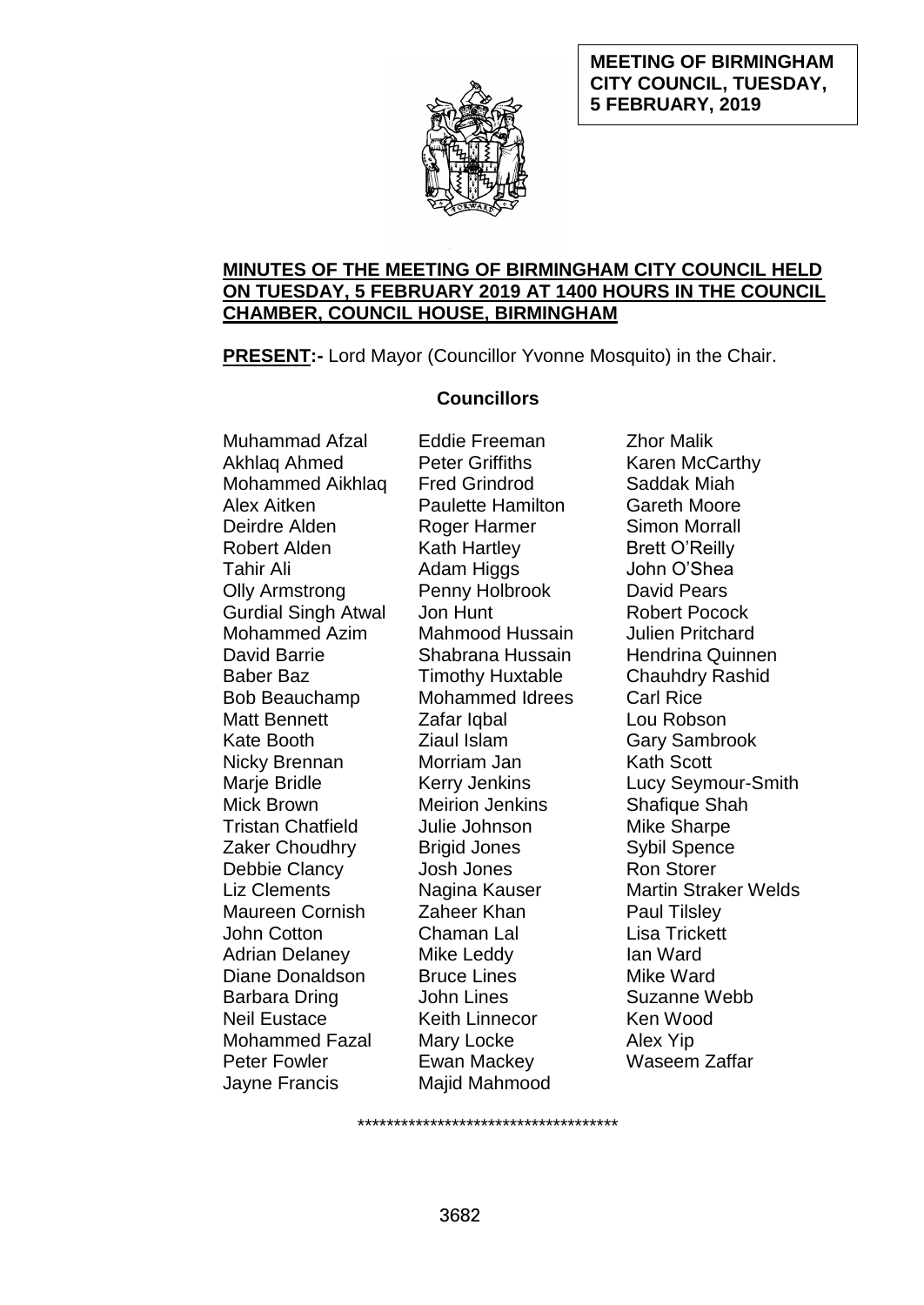# **NOTICE OF RECORDING**

19152 The Lord Mayor advised that the meeting would be webcast for live and subsequent broadcasting via the Council's internet site and that members of the Press/Public may record and take photographs except where there are confidential or exempt items.

> The Lord Mayor reminded Members that they did not enjoy Parliamentary Privilege in relation to debates in the Chamber and Members should be careful in what they say during all debates that afternoon

The Lord Mayor indicated that those Members who wished to speak should press their microphone button once and be patient whilst the operator switched the microphone on.

\_\_\_\_\_\_\_\_\_\_\_\_\_\_\_\_\_\_\_\_\_\_\_\_\_\_\_\_\_\_\_\_\_\_\_\_\_\_\_\_\_\_\_\_\_\_\_\_\_\_\_\_\_\_\_\_\_\_\_\_

\_\_\_\_\_\_\_\_\_\_\_\_\_\_\_\_\_\_\_\_\_\_\_\_\_\_\_\_\_\_\_\_\_\_\_\_\_\_\_\_\_\_\_\_\_\_\_\_\_\_\_\_\_\_\_\_\_\_\_\_

# **DECLARATIONS OF INTERESTS**

19153 The Lord Mayor reminded members that they must declare all relevant pecuniary and non-pecuniary interests arising from any business to be discussed at this meeting.

# **MINUTES**

It was moved by the Lord Mayor, seconded and –

#### 19154 **RESOLVED:-**

That the Minutes of the meeting held on 15 January 2019, having been circulated to each Member of the Council, be taken as read and confirmed and signed.

\_\_\_\_\_\_\_\_\_\_\_\_\_\_\_\_\_\_\_\_\_\_\_\_\_\_\_\_\_\_\_\_\_\_\_\_\_\_\_\_\_\_\_\_\_\_\_\_\_\_\_\_\_\_\_\_\_\_\_\_

# **LORD MAYOR'S ANNOUNCEMENTS**

#### **Death of Freeman of the City and Former MP Sir Reginald Eyre**

The Lord Mayor indicated that her only announcement today was a sad one as she informed the Chamber of the death of Freeman of the City and former MP Sir Reginald Eyre.

The Lord Mayor continued that Sir Reginald Eyre was a Member of Parliament for the Hall Green Constituency for 22 years from May 1965 to June 1987, and became an Honorary Freeman of the City on 23 February 1991.

His Parliamentary career included appointments as Under-Secretary for:

- the Department of Transport
- Department of Trade and
- the Department of Environment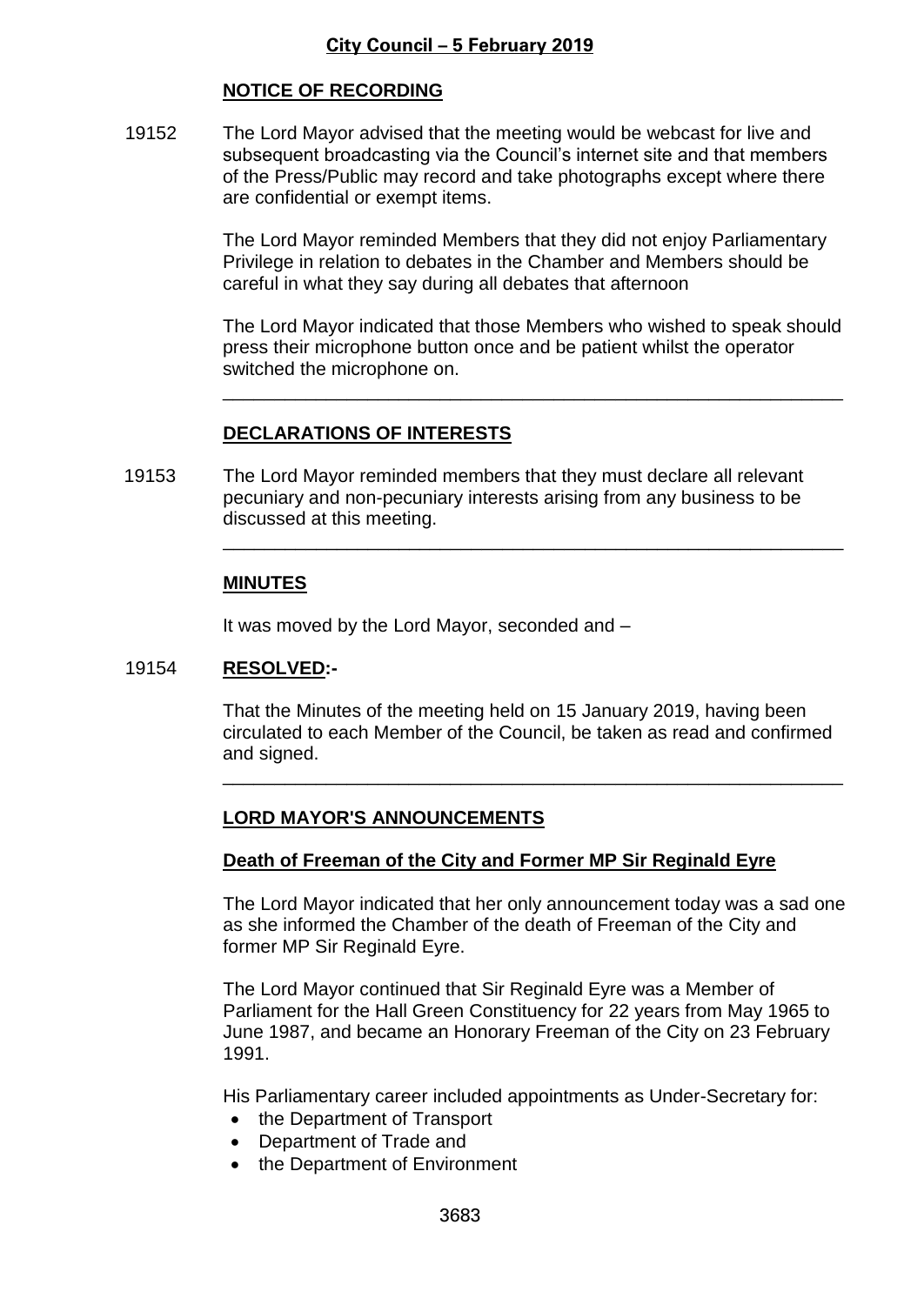Sir Reginald leaves behind his wife Lady Anne Eyre, daughter Hermione, and son-in-law Alex Burghart MP.

It was moved by the Lord Mayor, seconded and:-

#### 19155 **RESOLVED**:-

That this Council places on record its sorrow at the death of Freeman of the City and former MP Sir Reginald Eyre and its appreciation of his devoted service to the residents of Birmingham. The Council extends its deepest sympathy to members of Sir Reginald's family in their sad bereavement.

Members and officers stood for a minute's silence, after which a number of tributes were made by Members.

\_\_\_\_\_\_\_\_\_\_\_\_\_\_\_\_\_\_\_\_\_\_\_\_\_\_\_\_\_\_\_\_\_\_\_\_\_\_\_\_\_\_\_\_\_\_\_\_\_\_\_\_\_\_\_\_\_\_\_\_

### **PETITIONS**

### **Petition Relating to External Organisations Presented at the Meeting**

The following petition was presented:-

(See document No. 1)

In accordance with the proposal by the Member presenting the petition, it was moved by the Lord Mayor, seconded and -

#### 19156 **RESOLVED**:-

That the petition be received and referred to the relevant external organisation.

#### **Petitions Relating to City Council Functions Presented at the Meeting**

\_\_\_\_\_\_\_\_\_\_\_\_\_\_\_\_\_\_\_\_\_\_\_\_\_\_\_\_\_\_\_\_\_\_\_\_\_\_\_\_\_\_\_\_\_\_\_\_\_\_\_\_\_\_\_\_\_\_\_\_

The following petitions were presented:-

(See document No. 2)

In accordance with the proposals by the Members presenting the petitions, it was moved by the Lord Mayor, seconded and -

#### 19157 **RESOLVED**:-

That the petitions be received and referred to the relevant Chief Officer(s) to examine and report as appropriate.

\_\_\_\_\_\_\_\_\_\_\_\_\_\_\_\_\_\_\_\_\_\_\_\_\_\_\_\_\_\_\_\_\_\_\_\_\_\_\_\_\_\_\_\_\_\_\_\_\_\_\_\_\_\_\_\_\_\_\_\_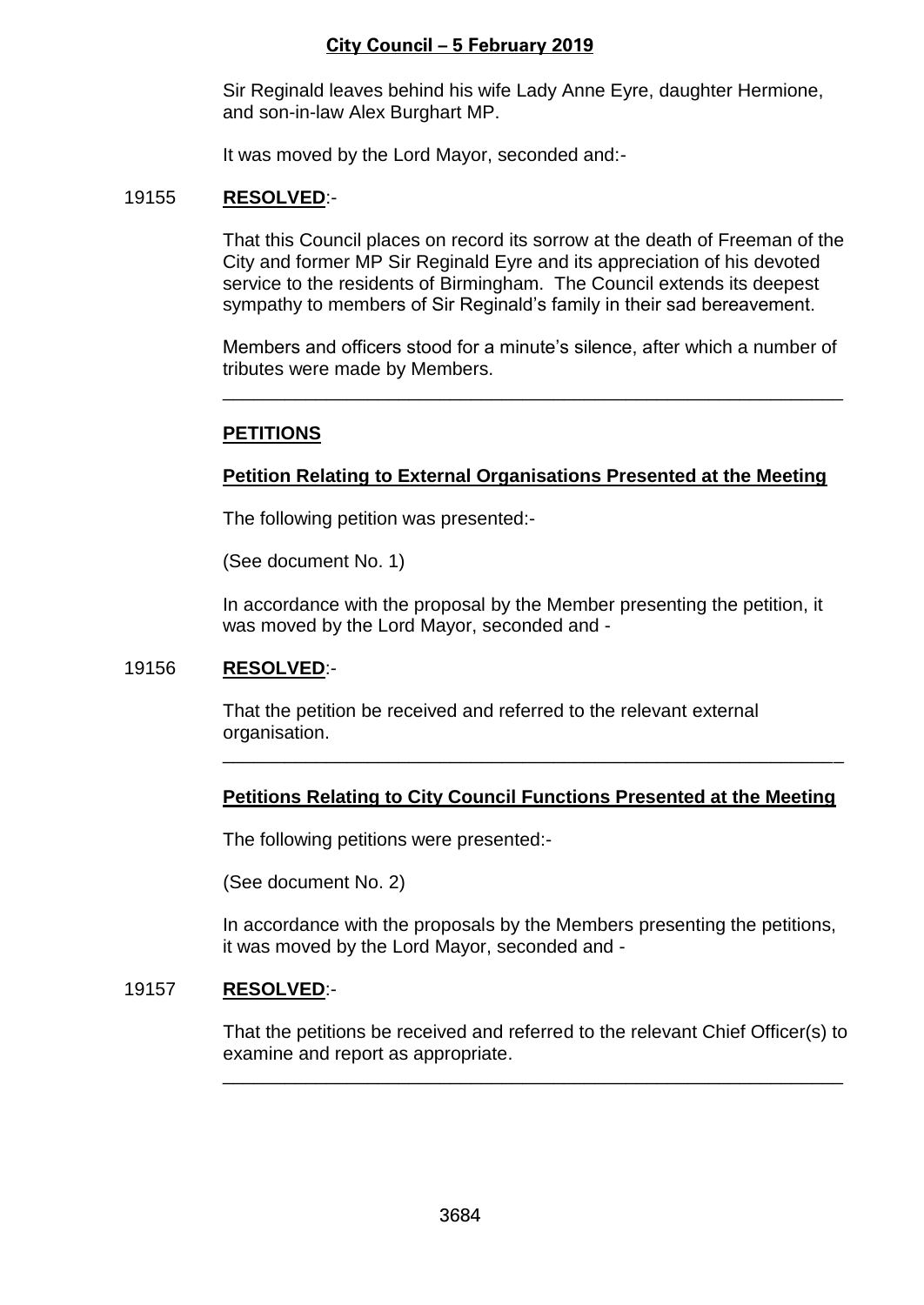### **Petitions Update**

The following Petitions Update had been made available electronically:-

(See document No. 3)

It was moved by the Lord Mayor, seconded and -

#### 19158 **RESOLVED**:-

That the Petitions Update be noted and those petitions for which a satisfactory response has been received, be discharged.

\_\_\_\_\_\_\_\_\_\_\_\_\_\_\_\_\_\_\_\_\_\_\_\_\_\_\_\_\_\_\_\_\_\_\_\_\_\_\_\_\_\_\_\_\_\_\_\_\_\_\_\_\_\_\_\_\_\_\_\_

#### **LEADER'S ANNOUNCEMENT OF A NEW CABINET MEMBER**

19159 The Leader, Councillor Ian Ward confirmed changes to his Cabinet as follows:

| Cabinet Member for Clean Streets,<br>Waste and Recycling                                 | <b>Councillor Brett O'Reilly</b>    |
|------------------------------------------------------------------------------------------|-------------------------------------|
| Cabinet Member for Finance and<br>Resources                                              | <b>Councillor Tristan Chatfield</b> |
| <b>Cabinet Member for Social</b><br>Inclusion, Community Safety and<br><b>Equalities</b> | Councillor John Cotton              |

#### **QUESTION TIME**

19160 The Council proceeded to consider Oral Questions in accordance with Standing Order 10.3.

> Details of the questions asked are available for public inspection via the Webcast.

\_\_\_\_\_\_\_\_\_\_\_\_\_\_\_\_\_\_\_\_\_\_\_\_\_\_\_\_\_\_\_\_\_\_\_\_\_\_\_\_\_\_\_\_\_\_\_\_\_\_\_\_\_\_\_\_\_\_\_\_

\_\_\_\_\_\_\_\_\_\_\_\_\_\_\_\_\_\_\_\_\_\_\_\_\_\_\_\_\_\_\_\_\_\_\_\_\_\_\_\_\_\_\_\_\_\_\_\_\_\_\_\_\_\_\_\_\_\_\_\_

\_\_\_\_\_\_\_\_\_\_\_\_\_\_\_\_\_\_\_\_\_\_\_\_\_\_\_\_\_\_\_\_\_\_\_\_\_\_\_\_\_\_\_\_\_\_\_\_\_\_\_\_\_\_\_\_\_\_\_\_

# **APPOINTMENTS BY THE COUNCIL**

19161 There were no appointments.

# **EXEMPTION FROM STANDING ORDERS**

It was moved by Councillor Martin Straker Welds, seconded and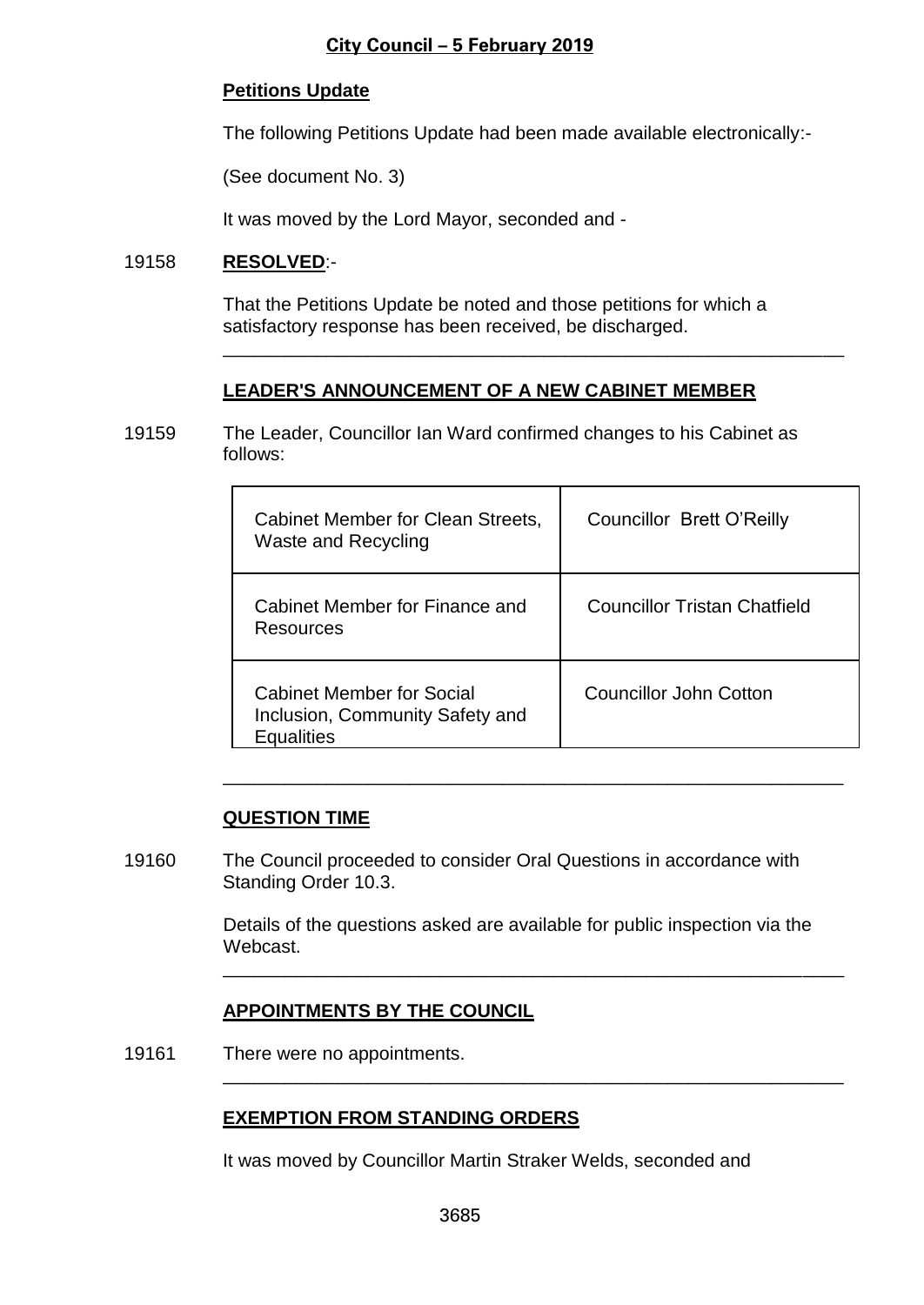### 19162 **RESOLVED**:-

That, pursuant to discussions by Council Business Management Committee, Standing Orders be waived as follows:

- Allocate 30 Minutes for item 10 (Devolution in The West Midlands Update and Future Prospects)
- Allocate 45 minutes for item 11 (Birmingham Youth Justice Strategic Plan 2018/19)

\_\_\_\_\_\_\_\_\_\_\_\_\_\_\_\_\_\_\_\_\_\_\_\_\_\_\_\_\_\_\_\_\_\_\_\_\_\_\_\_\_\_\_\_\_\_\_\_\_\_\_\_\_\_\_\_\_\_\_\_

### **DEVOLUTION IN THE WEST MIDLANDS – UPDATE AND FUTURE PROSPECTS**

The following paper was submitted:-

(See document No. 4)

The Leader, Councillor Ian Ward moved the motion which was seconded.

In accordance with Council Standing Orders, Councillors Julien Pritchard and Roger Harmer gave notice of the following amendment to the Motion:-

(See document No. 5)

Councillor Julien Pritchard moved the amendment which was seconded by Councillor Roger Harmer.

In accordance with Council Standing Orders, Councillors Robert Alden and Suzanne Webb gave notice of the following amendment to the Motion:-

(See document No. 6)

Councillor Robert Alden moved the amendment which was seconded by Councillor Suzanne Webb.

A debate ensued.

The Leader, Councillor Ian Ward responded to the debate.

The first amendment having been moved and seconded was put to the vote and by a show of hands was declared to be lost.

The second amendment having been moved and seconded was put to the vote and by a show of hands was declared to be carried.

The Motion as amended having been moved and seconded was put to the vote and by a show of hands was declared to be carried.

It was therefore-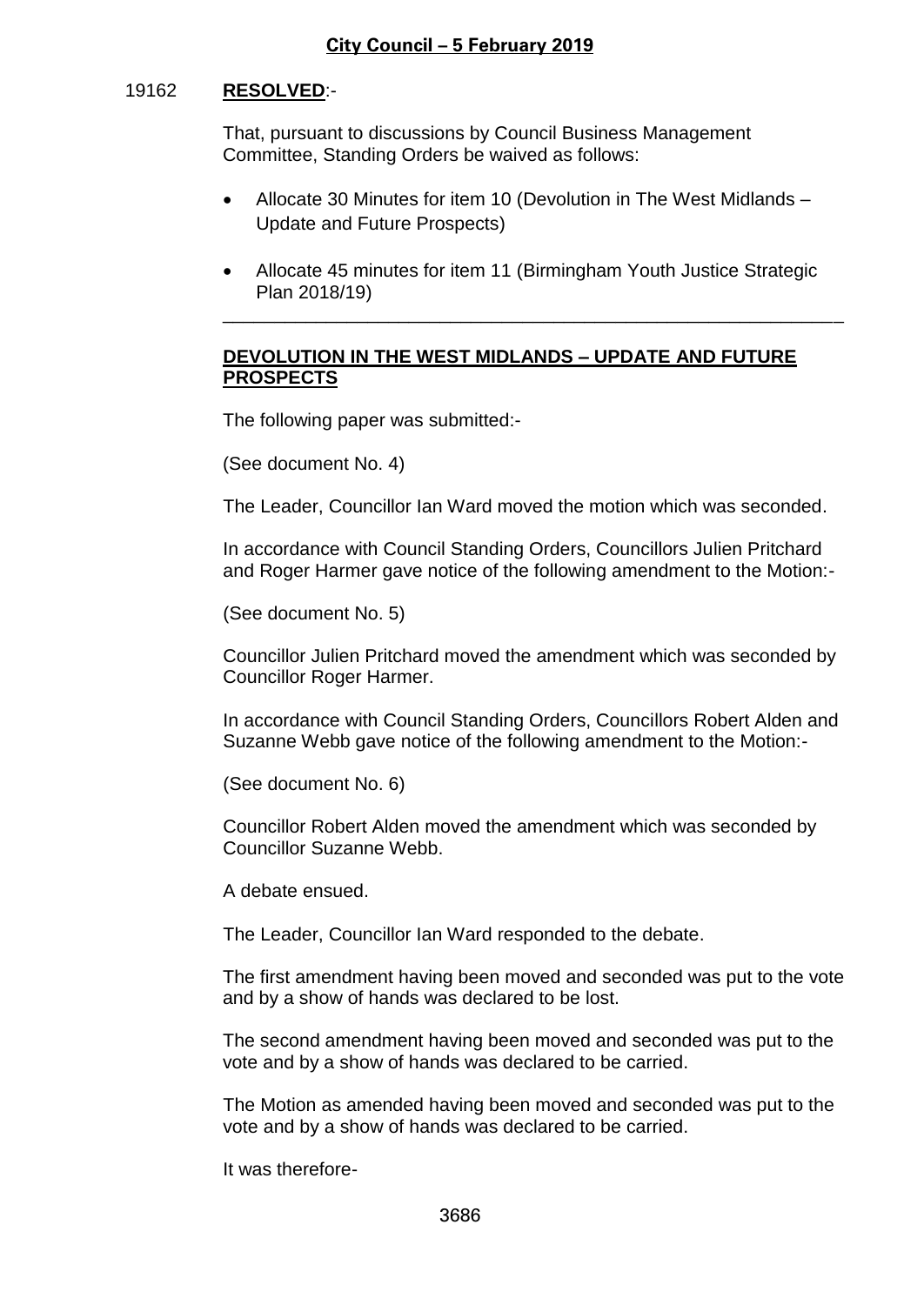# 19163 **RESOLVED**:-

This Council:

- Notes and welcomes the progress on devolution in the West Midlands since the first devolution agreement of November 2015, including the second devolution agreement of November 2017 and the subsequent deals on skills and housing.
- Notes the paper from the Leader of the Council attached.
- Supports the current work of the Combined Authority and its member authorities to secure further devolution, including through the Spending Review 2019.
- Believes that the UK needs stronger, more resilient cities and city regions and a more balanced economy if it is to prosper in the years ahead, and that this requires greater devolution and more sustainable public services. The popular desire to "take back control" must mean more powers for our city regions, cities and communities.
- Calls upon the Government, the Combined Authority and the Mayor of the West Midlands and the City Council's Executive to adopt a "double devolution" policy, identifying opportunities for further devolution and flexibilities at the local authority level and below, and recognising the role of local authorities and their services in the delivery of a stronger economy and a fairer society. This should include ensuring that powers taken back from the EU after Brexit are devolved to the most local level that makes sense.
- Calls upon the Government to renew its commitment to devolution and use the 2019 Spending Review to set out a bolder and more coherent approach which can provide for sustainable local government funding, locally controlled economic investment and joined up public services and which can restore civic pride to our great cities.

This Council welcomes and supports the work of Mayor Andy Street and the Combined Authority, as part of the West Midlands Local Industrial Strategy to make sure that Birmingham and the West Midlands remain the heart of the car industry, including:

- Setting up the Jaguar Land Rover Development Partnership to make sure that the workers and company get the support they need
- Helping car companies and supply chains across the West Midlands make the move to making electric vehicles, like winning £80M from Government for the new UK Battery Industrialisation Centre in the region
- Giving young people the technical skills they need to work in the car industry by creating more apprenticeships
- Working with senior executives from car companies around the world to move new jobs to the West Midlands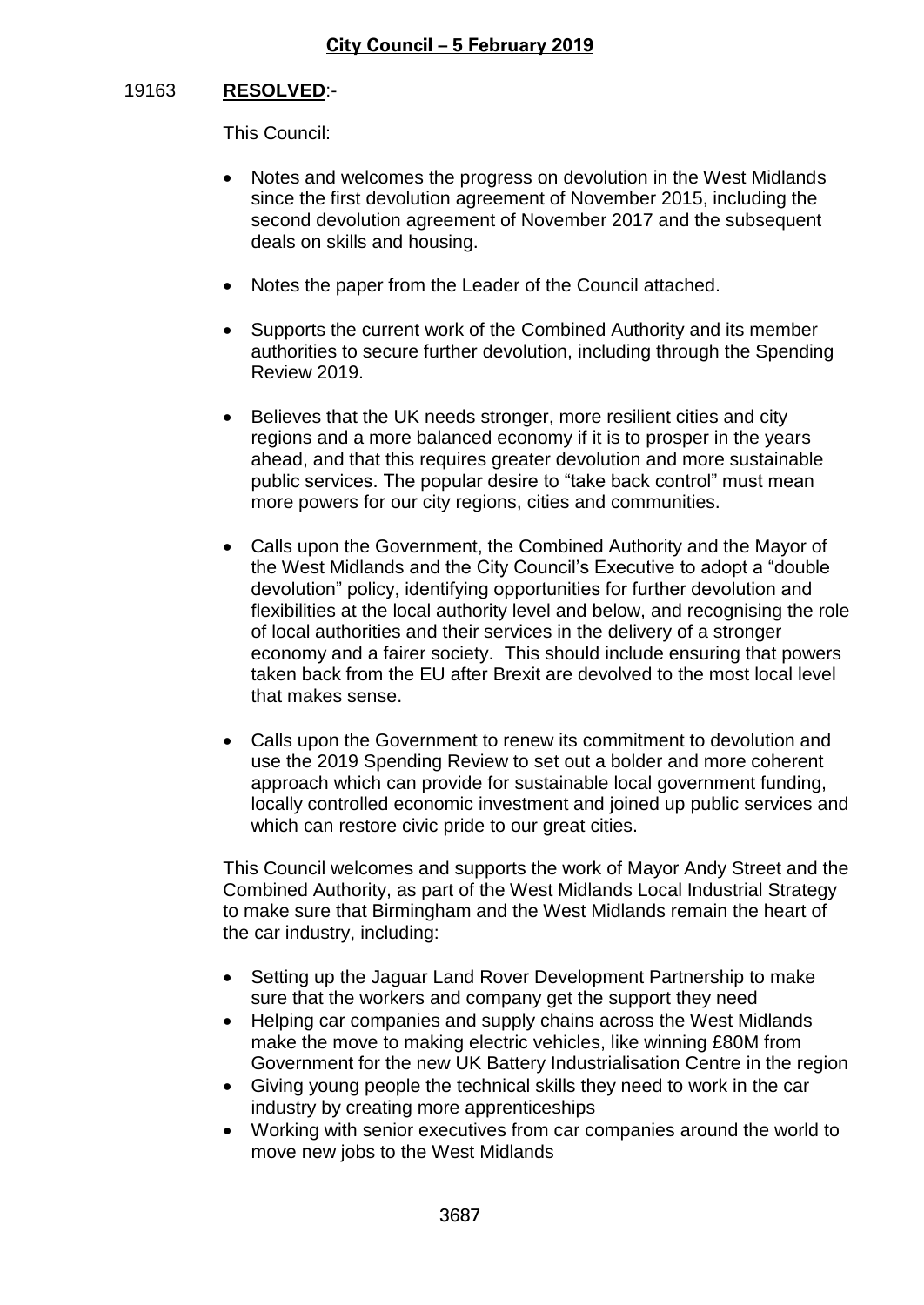This Council believes that such work shows the value of regional cooperation and of an Elected Mayor able to work constructively with Central Government and local businesses to deliver for the people of Birmingham and the West Midlands.

\_\_\_\_\_\_\_\_\_\_\_\_\_\_\_\_\_\_\_\_\_\_\_\_\_\_\_\_\_\_\_\_\_\_\_\_\_\_\_\_\_\_\_\_\_\_\_\_\_\_\_\_\_\_\_\_\_\_\_\_

#### **ADJOURNMENT**

It was moved by the Lord Mayor, seconded and

#### 19164 **RESOLVED**:-

That the Council be adjourned until 1700 hours on this day.

The Council then adjourned at 1626 hours.

At 1700 hours the Council resumed at the point where the meeting had been adjourned.

\_\_\_\_\_\_\_\_\_\_\_\_\_\_\_\_\_\_\_\_\_\_\_\_\_\_\_\_\_\_\_\_\_\_\_\_\_\_\_\_\_\_\_\_\_\_\_\_\_\_\_\_\_\_\_\_\_\_\_\_

#### **BIRMINGHAM YOUTH JUSTICE STRATEGIC PLAN 2018/19**

The following joint report of the Cabinet Member for Children's Wellbeing and Cabinet Member for Social Inclusion, Community Safety and Equalities was submitted:-

(See document No. 7)

Councillor Kate Booth moved the motion which was seconded.

In accordance with Council Standing Orders, Councillors Matt Bennett and Peter Fowler gave notice of the following amendment to the Motion:-

(See document No. 8)

Councillor Matt Bennett moved the amendment, during which he noted that he wished to change the date to June, which was seconded by Councillor Peter Fowler.

A debate ensued.

Councillor Kate Booth replied to the debate indicating the amendment with a June date was acceptable.

The amendment as amended having been moved and seconded was put to the vote and by a show of hands was declared to be carried.

The Motion as amended having been moved and seconded was put to the vote and by a show of hands was declared to be carried.

It was therefore-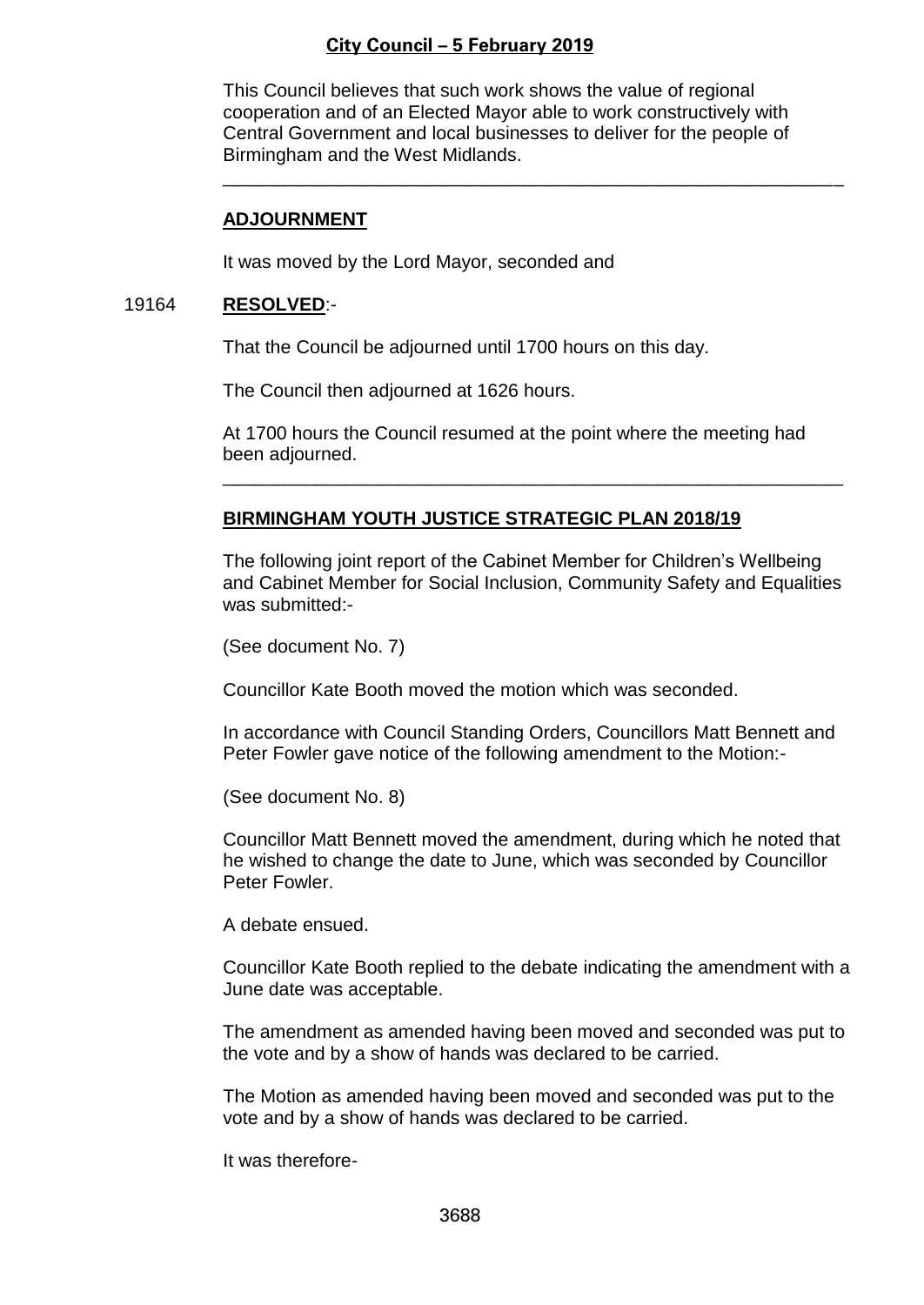#### 19165 **RESOLVED**:-

That Council adopts the Youth Justice Strategic Plan 2018/19, taking into account the financial implications and the priority actions identified.

This Council asks the Executive to bring forward the 19/20 youth justice plan to Council in June 2019 for adoption.

\_\_\_\_\_\_\_\_\_\_\_\_\_\_\_\_\_\_\_\_\_\_\_\_\_\_\_\_\_\_\_\_\_\_\_\_\_\_\_\_\_\_\_\_\_\_\_\_\_\_\_\_\_\_\_\_\_\_\_\_

### **MOTIONS FOR DEBATE FROM INDIVIDUAL MEMBERS**

The Council proceeded to consider the Motions of which notice had been given in accordance with Standing Order 4(i).

### **A. Councillor Gary Sambrook and Meirion Jenkins have given notice of the following motion.**

(See document No. 9)

Councillor Gary Sambrook moved the Motion, which was seconded by Councillor Meirion Jenkins.

In accordance with Council Standing Orders, Councillors Roger Harmer and Jon Hunt gave notice of the following amendment to the Motion:-

(See document No. 10)

Councillor Roger Harmer moved the amendment which was seconded by Councillor Jon Hunt.

In accordance with Council Standing Orders, Councillors Ewan Mackey and Ron Storer gave notice of the following amendment to the Motion:-

(See document No. 11)

Councillor Ewan Mackey moved the amendment which was seconded by Councillor Ron Storer.

In accordance with Council Standing Orders, Councillors Karen McCarthy and Lucy Seymour-Smith gave notice of the following amendment to the Motion:-

(See document No. 12)

Councillor Karen McCarthy moved the amendment which was seconded by Councillor Lucy Seymour-Smith.

A debate ensued.

Councillor Gary Sambrook replied to the debate.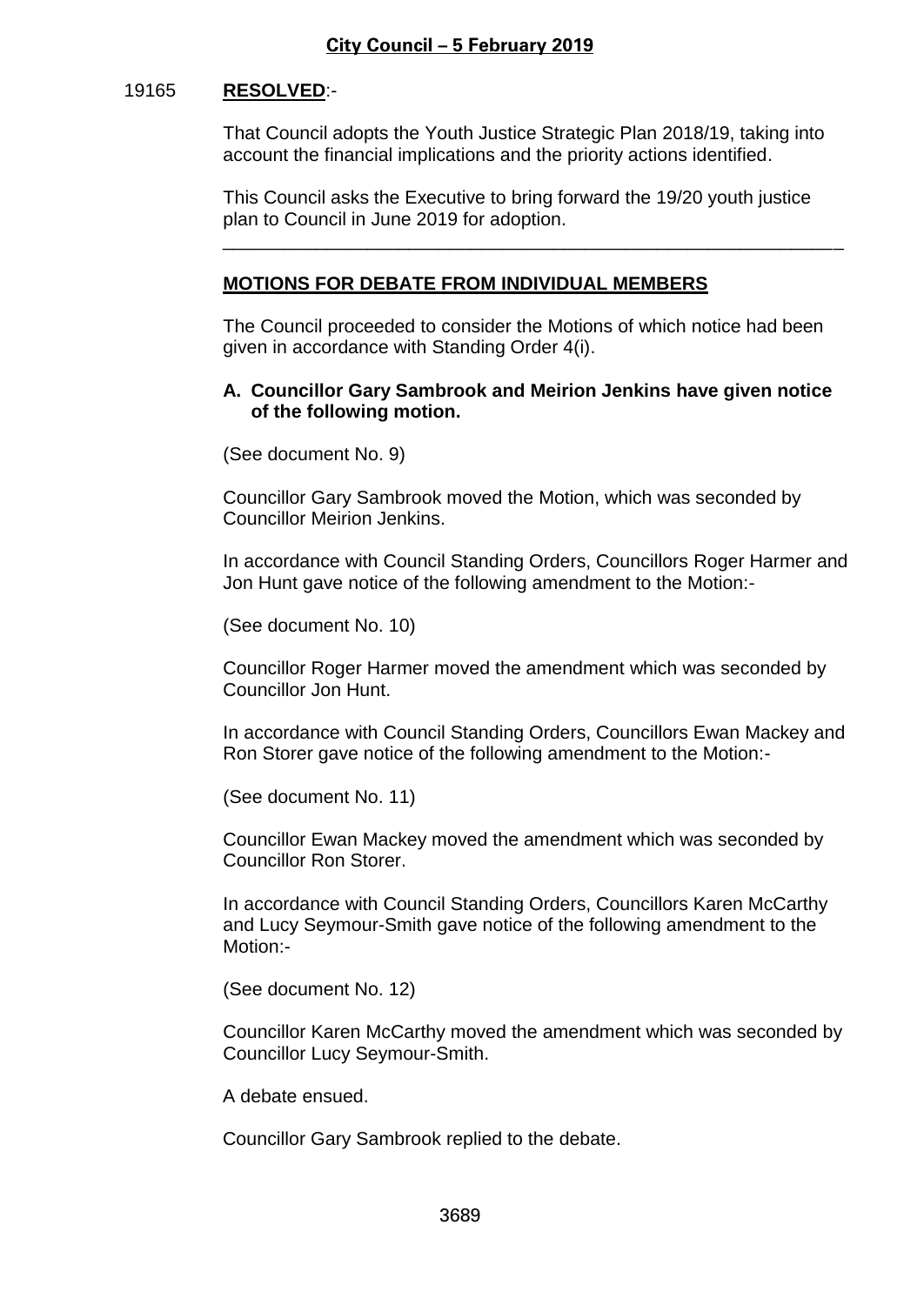The first amendment having been moved and seconded was put to the vote and by a show of hands was declared to be lost.

Here upon a poll being demanded the voting with names listed in seat number order was as follows:-

(See document No. 13)

The total results referred to in the interleave read:-

Yes – 32 (For the amendment) No – 44 (Against the amendment) Abstain – 0 (Abstentions)

The second amendment having been moved and seconded was put to the vote and by a show of hands was declared to be lost.

Here upon a poll being demanded the voting with names listed in seat number order was as follows:-

(See document No. 14)

N.B. The documents have been amended to show that Councillor Gurdial Singh Atwal voted against the amendment.

The total results referred to in the interleave read:-

Yes – 31 (For the amendment) No – 42 (Against the amendment) Abstain – 0 (Abstentions)

The third amendment having been moved and seconded was put to the vote and by a show of hands was declared to be carried.

Here upon a poll being demanded the voting with names listed in seat number order was as follows:-

(See document No. 15)

The total results referred to in the interleave read:-

Yes – 45 (For the amendment) No – 32 (Against the amendment) Abstain – 0 (Abstentions)

The Motion as amended having been moved and seconded was put to the vote and by a show of hands was declared to be carried.

Here upon a poll being demanded the voting with names listed in seat number order was as follows:-

(See document No. 16)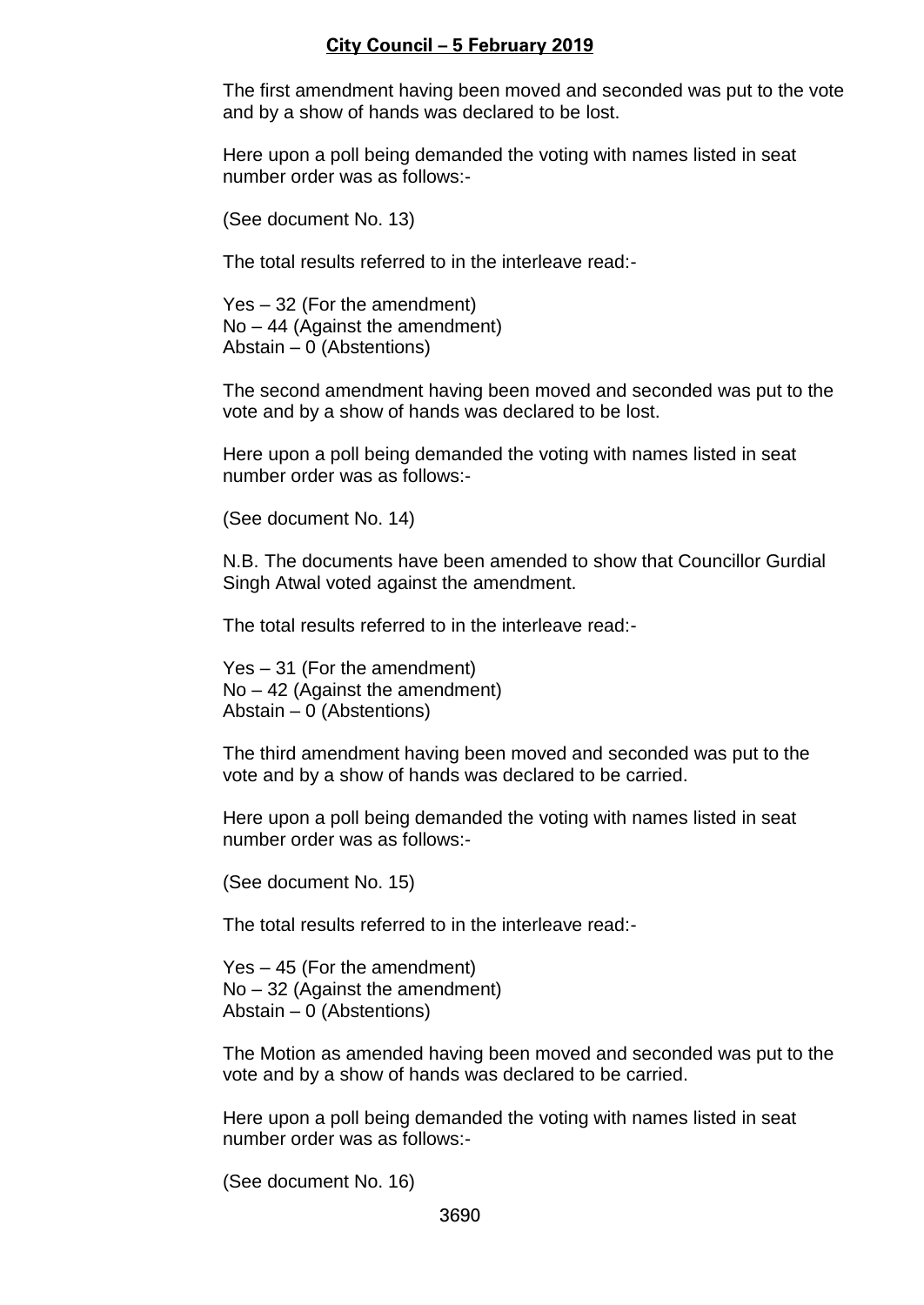The total results referred to in the interleave read:-

Yes – 45 (For the Motion) No – 32 (Against the Motion) Abstain – 0 (Abstentions)

It was therefore-

### 19166 **RESOLVED**:-

This Council believes that public open space and parkland is vital to the physical and mental health of residents, to protecting the environment and to improving air quality.

Further, this Council notes that policies in the Birmingham Development Plan (BDP) aim to protect open space, playing fields and allotments and state that planning permission will not normally be granted for development except where:

- It can be shown by an up to date assessment of need that the open space is surplus taking account of a minimum standard of 2 ha per 1,000 population and the accessibility and quality criteria listed below.
- The lost site will be replaced by a similar piece of open space, at least as accessible and of similar quality and size.
- Where an area of open space is underused, as it has inherent problems such as poor site surveillance, physical quality or layout, which cannot be realistically dealt with, then in this case proposals that would result in the loss of a small part of a larger area of open space will be considered if compensation measures would result in significant improvements to the quality and recreational value of the remaining area.
- The development is for alternative sport or recreational provision, the benefits of which clearly outweigh the loss.

This Council notes that playing fields will be protected and will only be considered for development where they are either shown to be surplus for playing field use, taking account of the minimum standard of 1.2 ha per 1000 population, through a robust and up to date assessment and are not required to meet other open space deficiencies, or alternative provision is provided which is of equivalent quality, accessibility and size.

This Council further notes that the city's spatial growth strategy (the adopted BDP) is predominantly brownfield led and that 80% of the new homes provided will be on previously developed land. The majority of the remainder (around 6,000 new homes) will be built on Langley Sustainable Urban Extension.

This Council also calls on the Executive to listen to the residents and users of Burford Road Playing Fields and Dugdale Crescent and balance any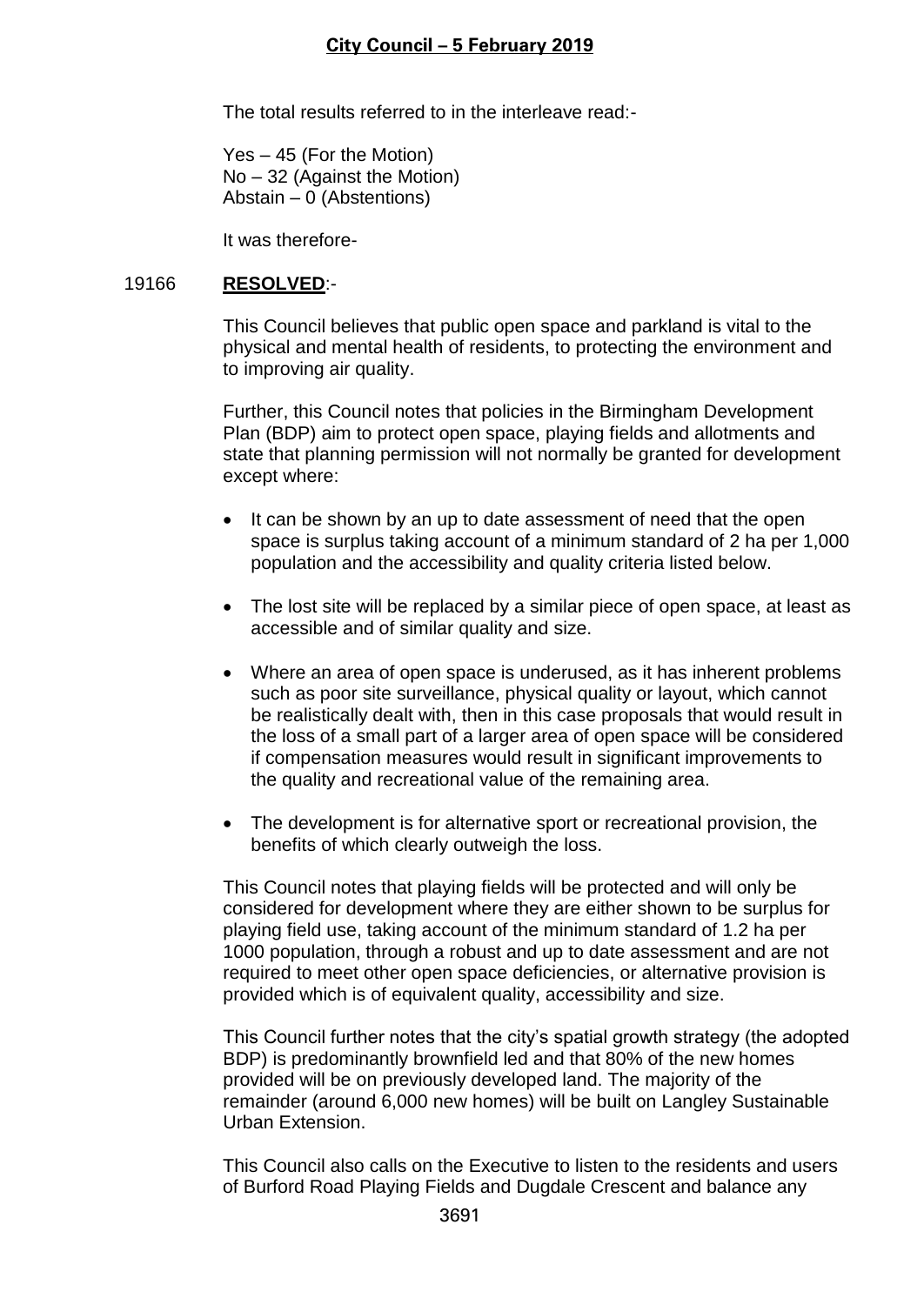concerns against the wider interests of the city and Birmingham's growing population.

\_\_\_\_\_\_\_\_\_\_\_\_\_\_\_\_\_\_\_\_\_\_\_\_\_\_\_\_\_\_\_\_\_\_\_\_\_\_\_\_\_\_\_\_\_\_\_\_\_\_\_\_\_\_\_\_\_\_\_\_

#### **B. Councillor Roger Harmer and Jon Hunt have given notice of the following motion.**

(See document No. 17)

The Lord Mayor advised that the Proposer and Seconder wished to swap so she called upon Councillor Jon Hunt to move the Motion which was seconded by Councillor Roger Harmer.

In accordance with Council Standing Orders, Councillors Deirdre Alden and Timothy Huxtable gave notice of the following amendment to the Motion:-

(See document No. 18)

Councillor Deirdre Alden moved the amendment which was seconded by Councillor Timothy Huxtable.

In accordance with Council Standing Orders, Councillors Brett O'Reilly and Ian Ward gave notice of the following amendment to the Motion:-

(See document No. 19)

Councillor Brett O'Reilly moved the amendment which was seconded by Councillor Ian Ward.

A debate ensued.

Councillor Jon Hunt replied to the debate.

The first amendment having been moved and seconded was put to the vote and by a show of hands was declared to be lost.

The second amendment having been moved and seconded was put to the vote and by a show of hands was declared to be carried.

The Motion as amended having been moved and seconded was put to the vote and by a show of hands was declared to be carried.

It was therefore-

#### 19167 **RESOLVED:-**

This Council regrets the return of disruptive industrial action in the waste collection services and the detrimental impact on the residents of the city.

Council believes that the service in its present form can operate successfully if all parties work to implement the MOU agreed in November 2017.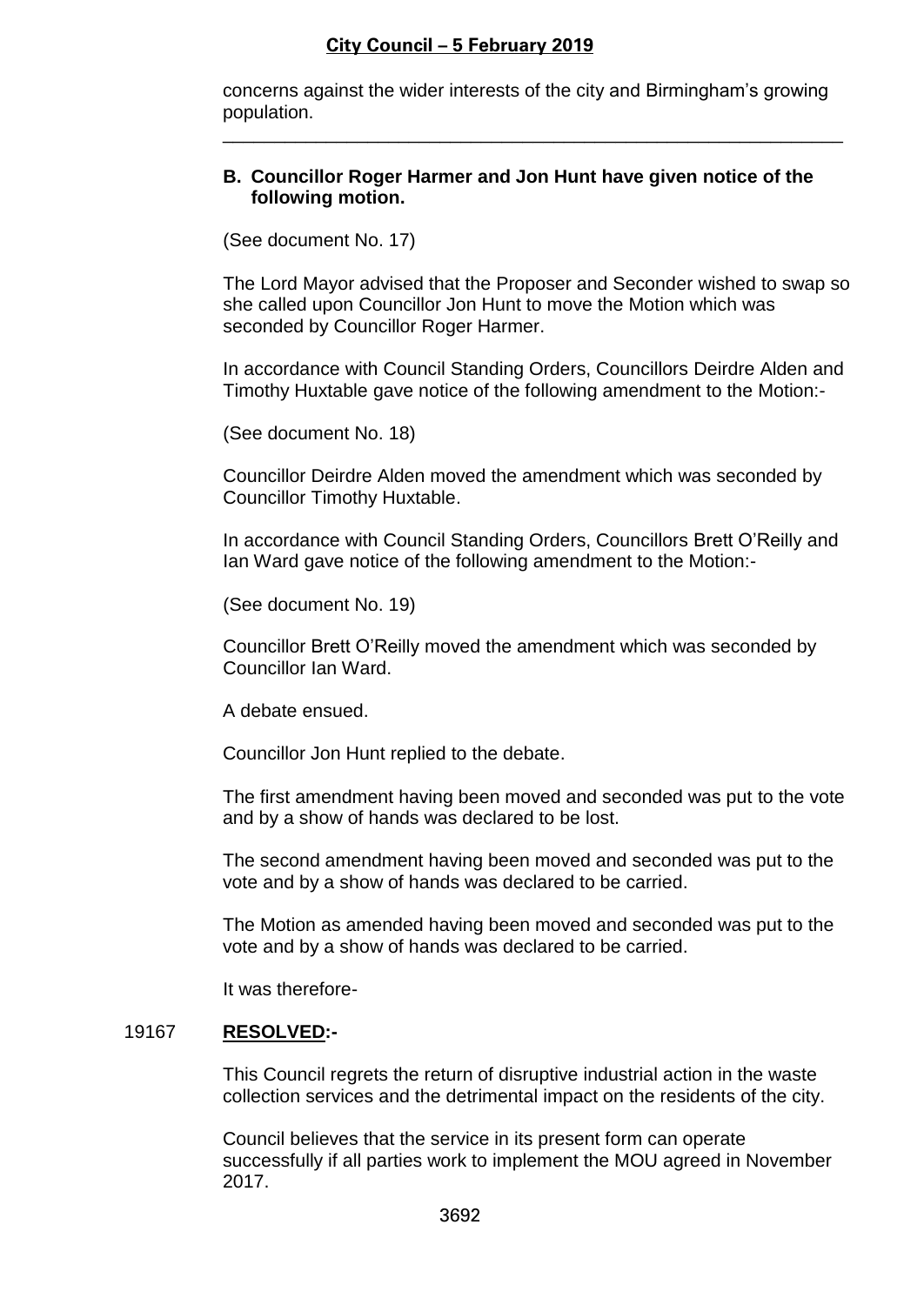Council further notes:

- The long delay in implementing the agreement (Memorandum of Understanding) reached after the 2017 strike;
- That once the MOU was implemented in September 2018, it showed that it is possible to deliver a bin service that is efficient and of good quality. In autumn 2018 performance was steadily improving on a weekly basis, until the start of the industrial action;
- The latest industrial action.

Council continues to seek a resolution to the current industrial action and will continue to work with trades union colleagues to ensure good working conditions for our workforce but more importantly give the residents of Birmingham the best quality in-house refuse collection service possible.

Council will continue to review service provision with trades unions, the workforce, with residents and with our waste disposal and recycling contractors to make improvements for example increasing recycling rates and reducing the amount of waste generated per household. Further, Council will be responding to the various consultation papers planned by the Government as outlined in the recent Resources and Waste Strategy published in December 2018.

Council has made a reasonable offer to end the current litigation brought by Unite the Union and is disappointed that this offer, which would bring the dispute to an end, has not been accepted.

The offer remains on the table and the Council wishes to hold further talks with Unite the Union at Acas in order to resolve the dispute.

\_\_\_\_\_\_\_\_\_\_\_\_\_\_\_\_\_\_\_\_\_\_\_\_\_\_\_\_\_\_\_\_\_\_\_\_\_\_\_\_\_\_\_\_\_\_\_\_\_\_\_\_\_\_\_\_\_\_\_\_

# **C. Councillor Kate Booth and Brigid Jones have given notice of the following motion.**

(See document No. 20)

The Lord Mayor advised that as the finishing time for the item had been reached the remaining motions and amendments should be moved and seconded formally (without comment) and following which they would be put to the vote without discussion.

Councillor Kate Booth formally moved the Motion which was formally seconded by Councillor Brigid Jones.

In accordance with Council Standing Orders, Councillors Alex Yipp and Debbie Clancy gave notice of the following amendment to the Motion:-

(See document No. 21)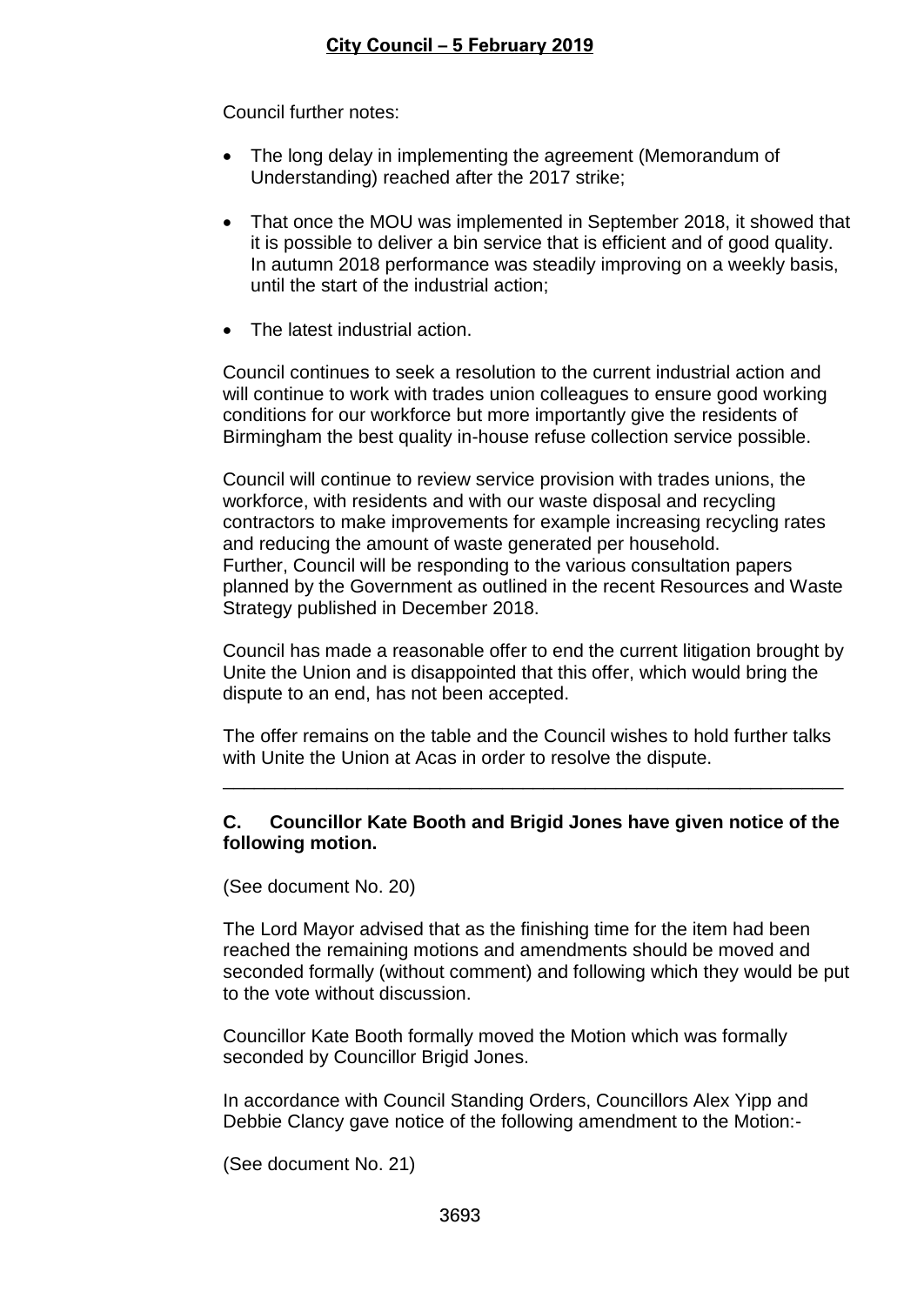Councillor Alex Yipp formally moved the amendment which was formally seconded by Councillor Debbie Clancy.

The amendment having been moved and seconded was put to the vote and by a show of hands was declared to be lost.

The Motion having been moved and seconded was put to the vote and by a show of hands was declared to be carried.

It was therefore-

#### 19168 **RESOLVED:-**

This council welcomes Ofsted's recognition of the improvements to children's social care services in Birmingham and commends the outstanding efforts of staff and all who contributed to bringing about this positive news.

Further, this council is committed to working with Birmingham Children's Trust to build on the progress to date and deliver children's services that are rated as 'consistently good'. There will be no let-up in our collective efforts to improve outcomes for vulnerable children in the city.

However, with the Local Government Association (LGA) warning that local authorities face a £3bn funding gap by 2025 just to maintain the current levels of service in children's social care, it is clear that across the country the Government is failing to adequately fund services to protect vulnerable children and young people.

The LGA reports that 133 out of 152 English councils responsible for children's services overspent in 2017-18 - with a total overspend of £807m. At a time of continued austerity, this means cuts to services elsewhere or use of dwindling reserves.

This council therefore joins the LGA in calling upon the Government to provide new and long-term significant funding for children's services and recommends that the Council:

Write to the Chancellor of the Exchequer urging the Government to address the funding crisis facing children's services in next year's Spending Review, by delivering a long-term sustainable funding solution that enables councils to protect children at immediate risk of harm while also supporting early intervention to prevent problems escalating in the first place.

\_\_\_\_\_\_\_\_\_\_\_\_\_\_\_\_\_\_\_\_\_\_\_\_\_\_\_\_\_\_\_\_\_\_\_\_\_\_\_\_\_\_\_\_\_\_\_\_\_\_\_\_\_\_\_\_\_\_\_\_

The meeting ended at 1905 hours.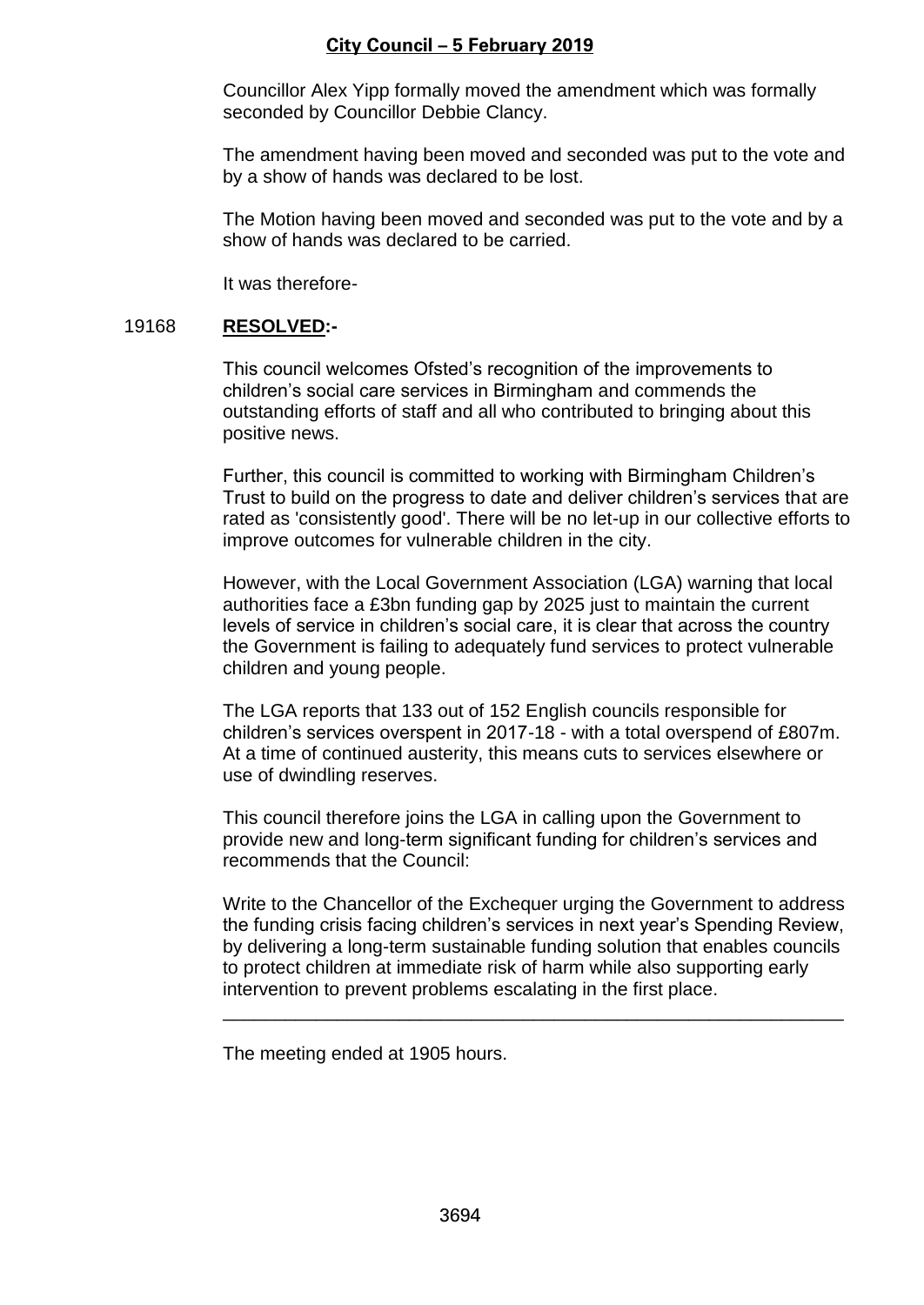# **APPENDIX**

Questions and replies in accordance with Standing Order 10.2.

# **WRITTEN QUESTION TO THE LEADER OF THE COUNCIL FROM COUNCILLOR ADRIAN DELANEY**

# **A1 External Legal Advice**

**Question:**

**In response to written question A12 from 15 January 2019, you stated that if any member wishes to seek external legal advice they must have the prior approval of the City Solicitor and in response to question A15 you confirmed that the Council would not pay for any legal advice that was sought without following this process. Question A11 meanwhile confirms that nearly £14k was paid to solicitors engaged by the former Leader when he questioned the council's own legal advice over the waste dispute. Does this mean that the former Leader did have the prior approval of the City Solicitor to seek this advice?** 

Answer:

Yes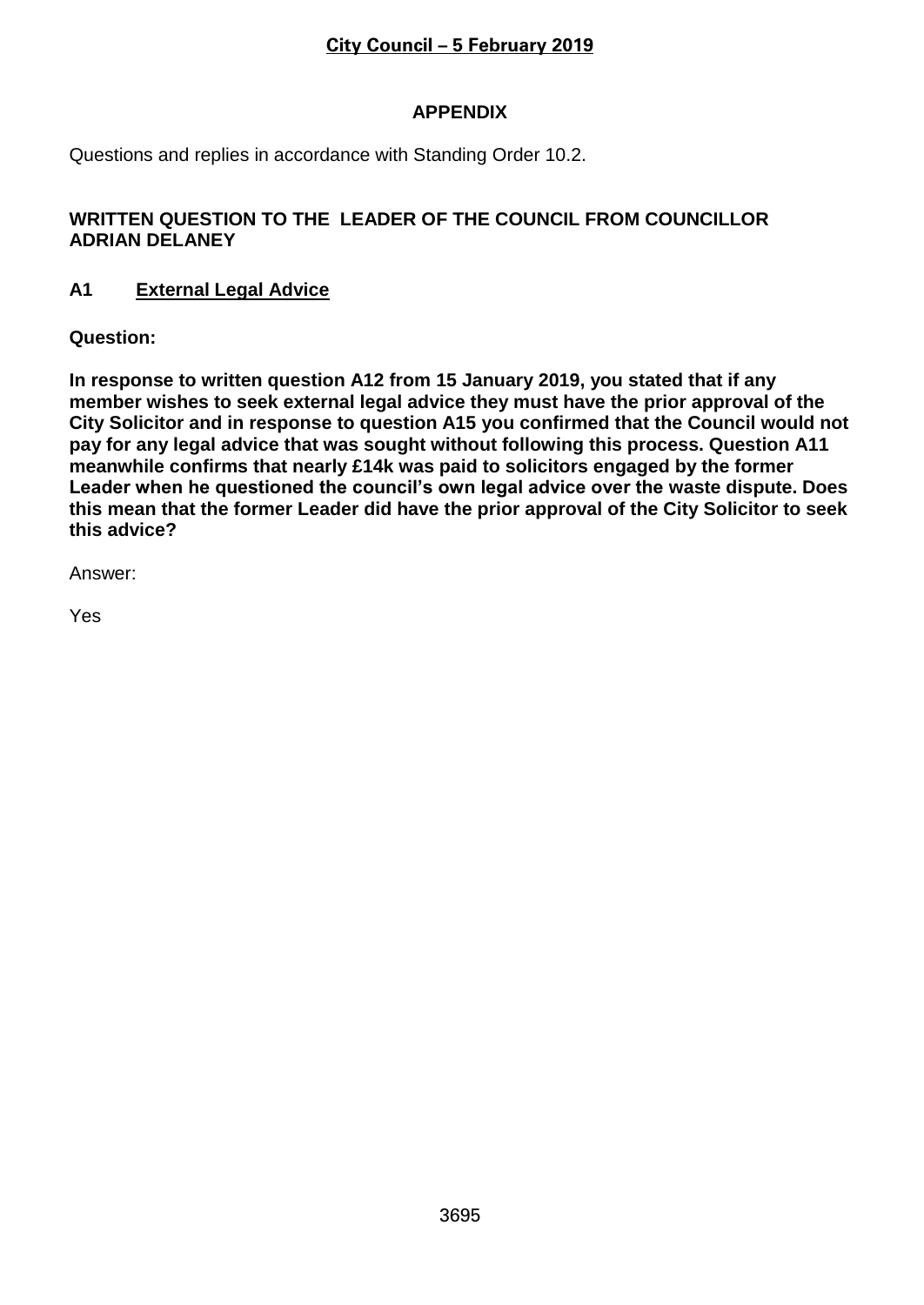# **WRITTEN QUESTION TO THE LEADER OF THE COUNCIL FROM COUNCILLOR ROBERT ALDEN**

# **A2 Representing Birmingham in the Midlands**

# **Question:**

**Since becoming Leader, for each meeting of the Midlands Engine, Midlands Connect and any sub committees of these on which you have a seat, please list the date of the meeting and whether you attended, sent a substitute or apologies.**

# Answer:

Councillor Roger Lawrence from Wolverhampton City Council is the Combined Authority representative on Midlands Connect.

The dates of the Midlands Engine Meetings since I became Leader are:

- $\bullet$  22<sup>nd</sup> Feb 2018
- $\bullet$  18<sup>th</sup> June 2018
- 03rd July 2018
- $\bullet$  09<sup>th</sup> July 2018
- 22<sup>nd</sup> November 2018

I attended the Roundtable event on 9 July 2018 but due to other commitments as Leader I have been unable to attend the other meetings of the Midlands Engine. However, I have had numerous meetings and telephone calls with Sir John Peace and other partners to discuss issues across the Midlands Engine region.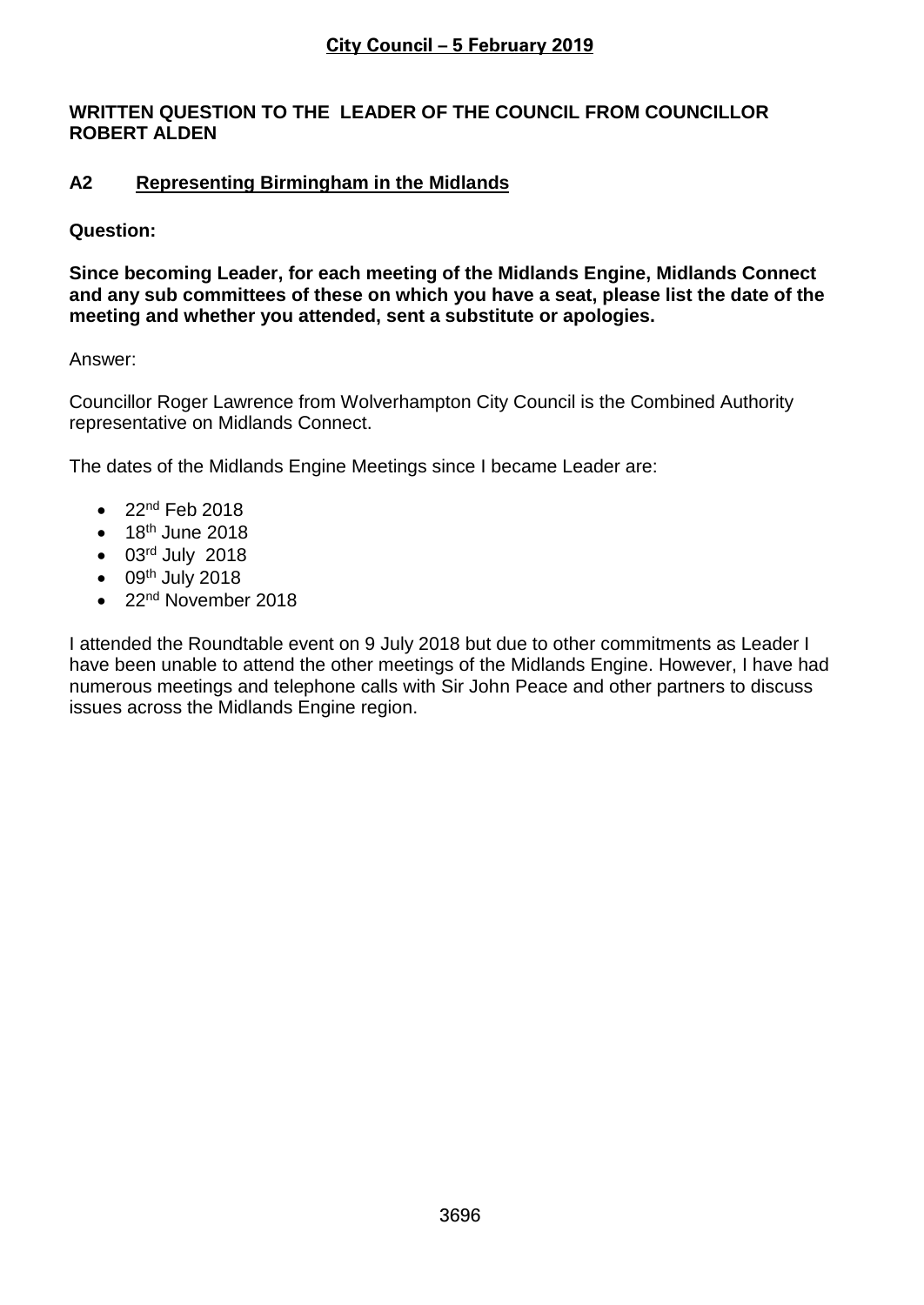### **WRITTEN QUESTION TO THE LEADER OF THE COUNCIL FROM COUNCILLOR GARETH MOORE**

# **A3 January Conservative Motion**

### **Question:**

# **Did you at any point ask the Council through any officer to seek to amend or withdraw the Conservative Group motion submitted in January?**

Answer:

The Conservative Group motion in January called for the Council to release documents subject to ongoing litigation.

Therefore, I questioned the appropriateness of the motion with the City Solicitor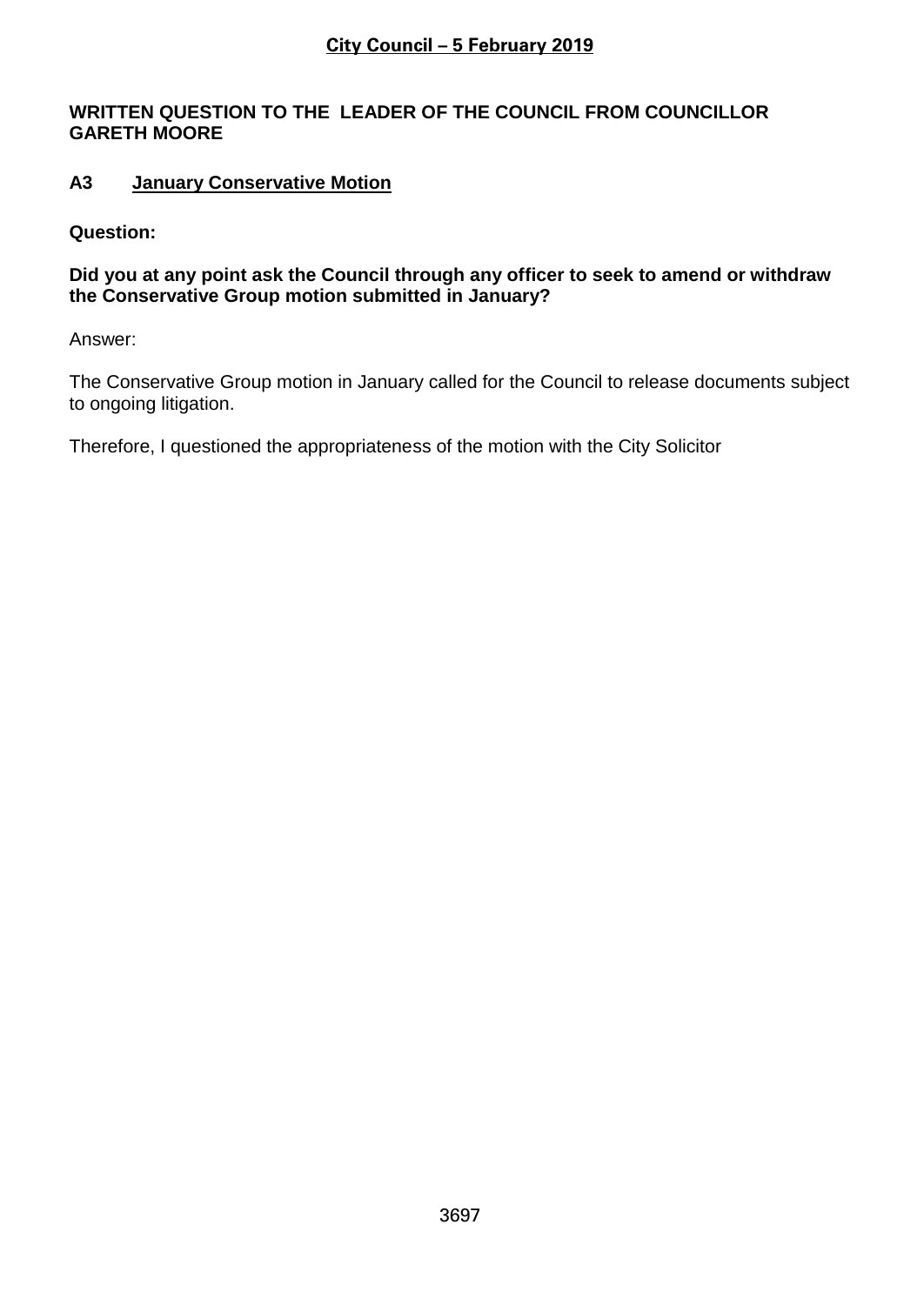### **WRITTEN QUESTION TO THE LEADER OF THE COUNCIL FROM COUNCILLOR SIMON MORRALL**

# **A4 Concerns of former Cabinet Member**

**Question:**

**When did Councillor Majid Mahmood, as the former Cabinet Member for Clean Streets, Waste and Recycling, first raise concerns with you about proposals to seek a court injunction against Unite and Unison for 'unlawful' strike action?**

Answer:

Prior to the Cabinet meeting on 15<sup>th</sup> January 2019.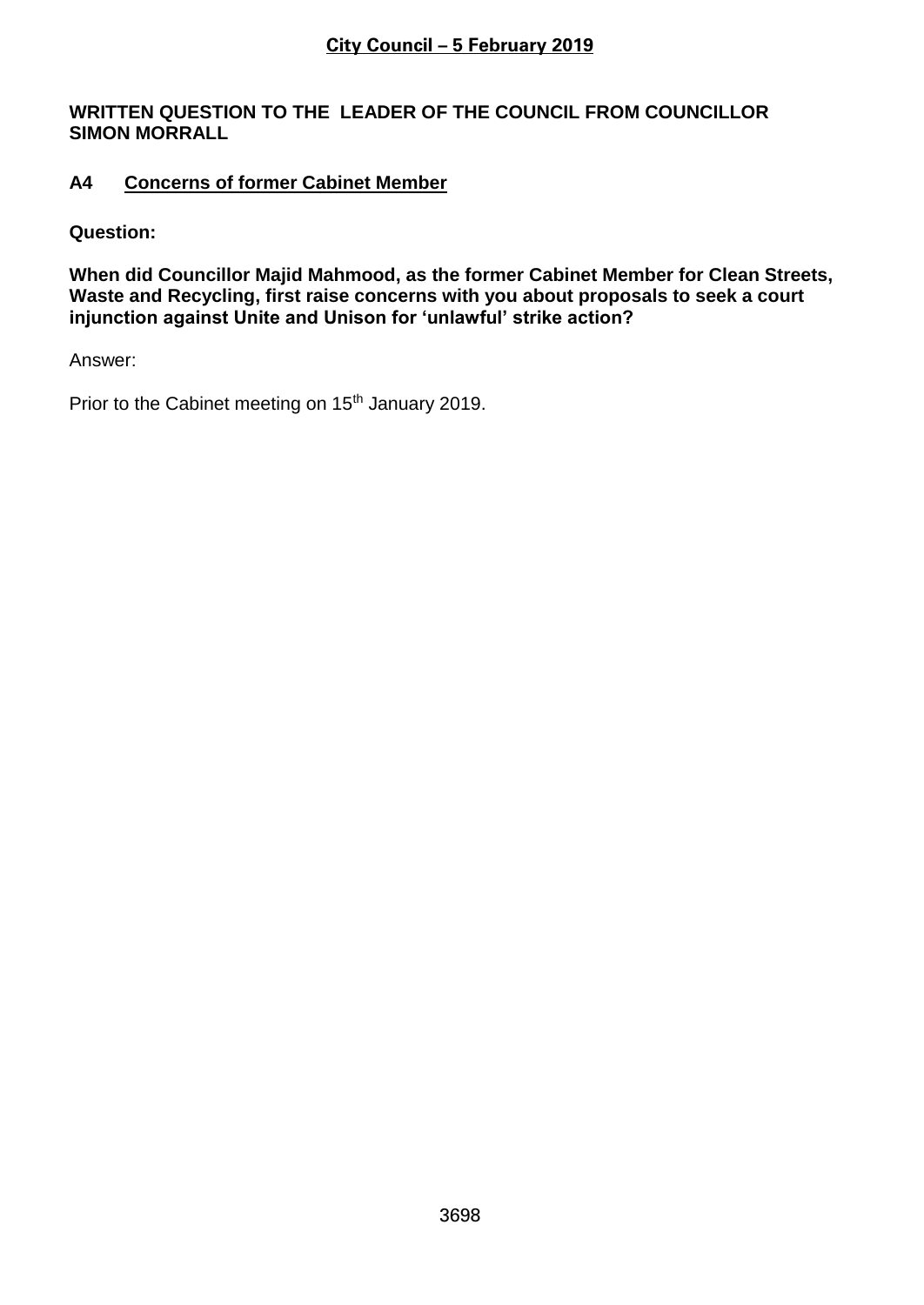# **WRITTEN QUESTION TO THE LEADER OF THE COUNCIL FROM COUNCILLOR JON HUNT**

# **A5 Delay in decision - bin dispute**

**Question:**

**Recent reviews of the Council have laid great store on the need to implement decisions swiftly and effectively. Are you responsible for the surprising delay in implementing the decision agreed at the special Cabinet meeting held on the 15th January to seek either an injunction or binding arbitration, or both, in order to end the bins dispute?**

Answer:

Since the Cabinet Meeting on 15 January 2019 BCC has been in arbitration (ACAS) with Unite and Unison regarding Waste. The first meeting was held on the 16 January 2019 and we have been in discussion since.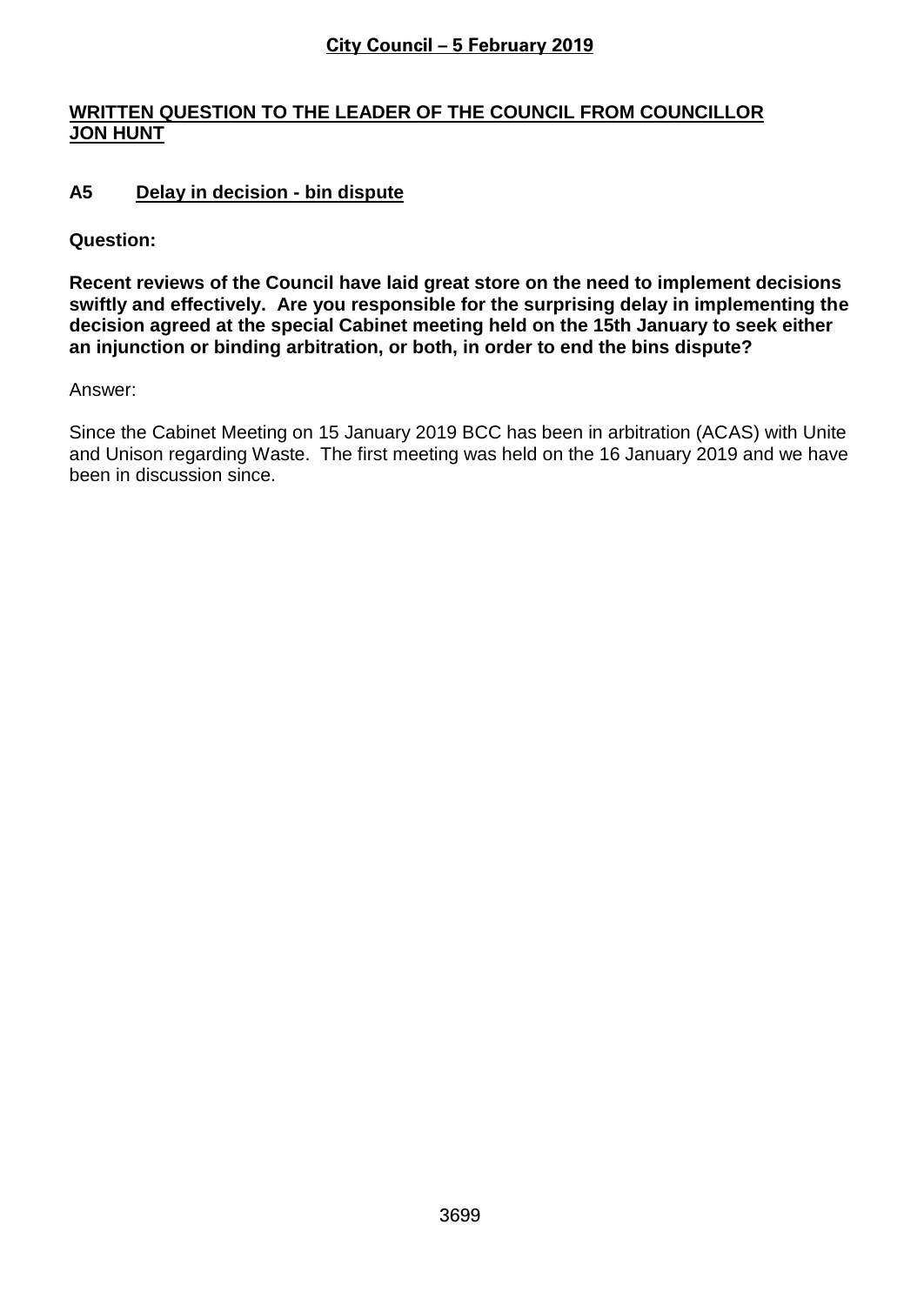# **WRITTEN QUESTION TO THE LEADER OF THE COUNCIL FROM COUNCILLOR SUZANNE WEBB**

# **A6 Call in exemptions**

### **Question:**

### **Since 2012, please list all decisions that have been exempted from call-in, including the date of the decision and the date the decision was actually implemented.**

Answer:

The attached schedule sets out the information requested from June 2015. As I explained when asked a similar question by Cllr Robert Alden in January 2018, it has not been possible to provide the full information requested as far back as 2012.

| <b>Title</b>                                                                                                         | <b>CMIS ref.</b><br>number      | <b>Decision</b><br><b>Maker</b>                             | <b>Contact</b><br><b>Officer</b>              | Date of<br><b>Meeting</b> | <b>Implement</b><br>ation Date                                                                    |
|----------------------------------------------------------------------------------------------------------------------|---------------------------------|-------------------------------------------------------------|-----------------------------------------------|---------------------------|---------------------------------------------------------------------------------------------------|
| Waste Management                                                                                                     | 006016/2018<br>&<br>006017/2018 | Cabinet                                                     | Clive Heaphy<br>0121 303 2950                 | 15/01/2019                | 15/01/2019<br>but Waste<br>Contingency<br>Plan partially<br>implemented                           |
| <b>Budget Consultation</b><br>$2019+$                                                                                | 005734/2018                     | Cabinet                                                     | <b>Clive Heaphy</b><br>0121 303 2950          | 13/11/2018                | Consultation<br>launched<br>13/11/2018                                                            |
| <b>Highway Maintenance</b><br>and Management PFI<br>Contract                                                         | 005563/2018<br>005564/2018      | Joint Cabinet<br>Member and<br><b>Chief Officer</b>         | <b>Kevin Hicks</b><br>0121 675 3748           | 07/09/2018                | 07/09/2018                                                                                        |
| Contract Award -<br><b>Commonwealth Games</b><br><b>Closing Ceremony</b>                                             | 004958/2018/<br>004960/2018     | Cabinet                                                     | <b>Steve</b><br>Hollingworth<br>0121 464 2023 | 06/03/2018                | 15/04/2018                                                                                        |
| Contract Award -<br><b>Television Broadcast</b><br>Company for the World<br><b>Indoor Athletics</b><br>Championships | 004963/2018<br>004964/2018      | <b>Joint Cabinet</b><br>Member and<br><b>Chief Officers</b> | <b>Steve</b><br>Hollingworth<br>0121 464 2023 | 28/02/2018                | 01/04/2018                                                                                        |
| Budget 2018 +<br>Consultation                                                                                        | 004430/2017                     | Cabinet                                                     | Mike O'Donnell<br>0121 303 2950               | 12/12/2017                | Consultation<br>launched<br>12/12/2017                                                            |
| <b>Commonwealth Games</b><br>2022                                                                                    | 004633/2017<br>004634/2017      | Cabinet                                                     | <b>Steve</b><br>Hollingworth<br>0121 464 2023 | 08/12/2017                | 08/12/2017                                                                                        |
| Waste Management<br><b>Services</b>                                                                                  | 004515/2017<br>004516/2017      | Cabinet-<br>Special<br>Meeting                              | Jacqui Kennedy<br>0121 303 2047               | 24/11/2017                | 24/11/2017                                                                                        |
| <b>Supplier Excellence</b><br>Programme (SEP) -<br><b>Full Business Case</b>                                         | 002671/2016                     | Cabinet                                                     | <b>Mohammed Zahir</b><br>0121 303 2956        | 15/11/2016                | Did not<br>proceed to<br>implementatio<br>n due to<br>withdrawal of<br>funding from<br><b>DWP</b> |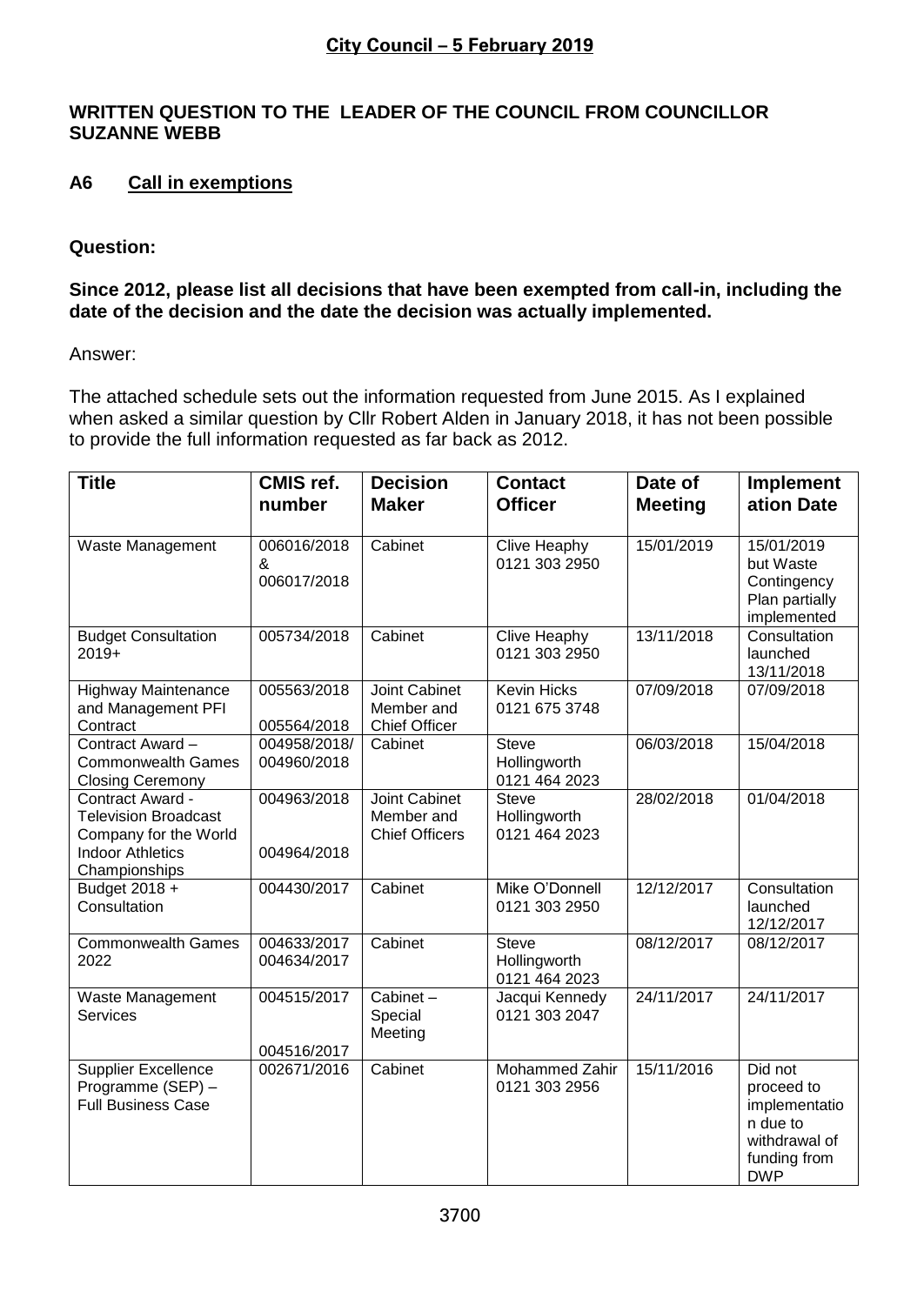| <b>Title</b>                                       | <b>CMIS ref.</b>           | <b>Decision</b> | <b>Contact</b>               | Date of        | <b>Implement</b>                                                                                                            |
|----------------------------------------------------|----------------------------|-----------------|------------------------------|----------------|-----------------------------------------------------------------------------------------------------------------------------|
|                                                    | number                     | <b>Maker</b>    | <b>Officer</b>               | <b>Meeting</b> | ation Date                                                                                                                  |
| Service Birmingham B1<br><b>Accommodation Move</b> | 000258/2015<br>000058/2015 | Cabinet         | Nigel Kletz<br>0121 303 7270 | 24/06/2015     | Notice given<br>to break the<br>B <sub>1</sub> lease on<br>24/06/2015<br>and B1<br>successfully<br>vacated by<br>24/03/2016 |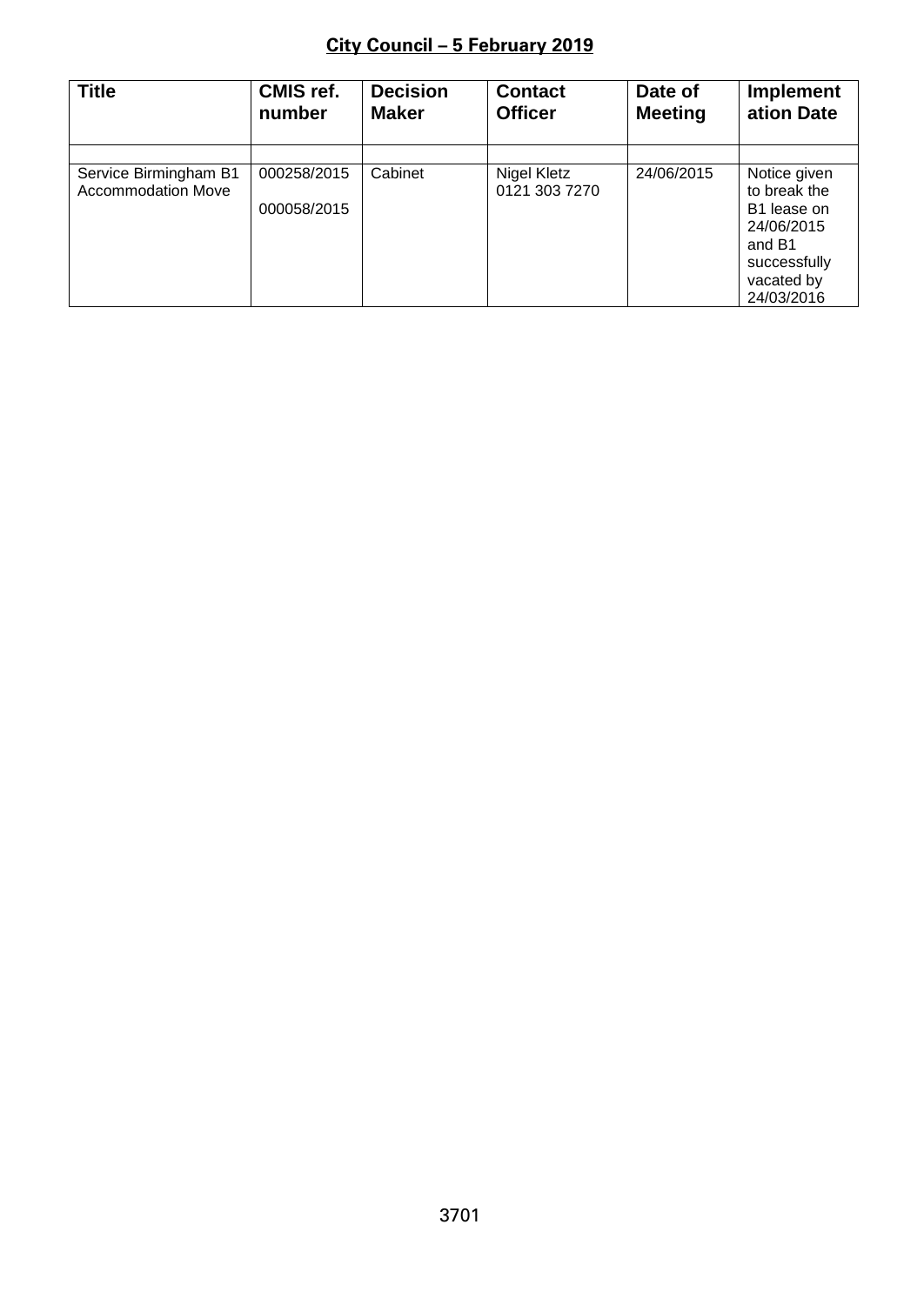# **WRITTEN QUESTION TO THE LEADER OF THE COUNCIL FROM COUNCILLOR BABER BAZ**

# **A7 Enablement Worker Dispute Report**

**Question:**

**Cabinet on the 22nd January 2019 received a last minute report on the enablement worker dispute, lacking some clarity about why it had been tabled. Could the Leader clarify whether the report was based on discussions with the trade unions and proposed solutions or whether it was a unilateral proposal that has been tabled in subsequent negotiations?**

Answer:

The report was the subject of informal discussions as part of the wider consultation with Unison on the Enablement service. Unison asked for the report to be withdrawn. This did not happen, however I gave an undertaking at the Cabinet meeting that the recommendations would not be implemented until Unison had presented a final proposition to the Council. This took place on Thursday 31 January and the Council is now in discussions with Unison on that proposition.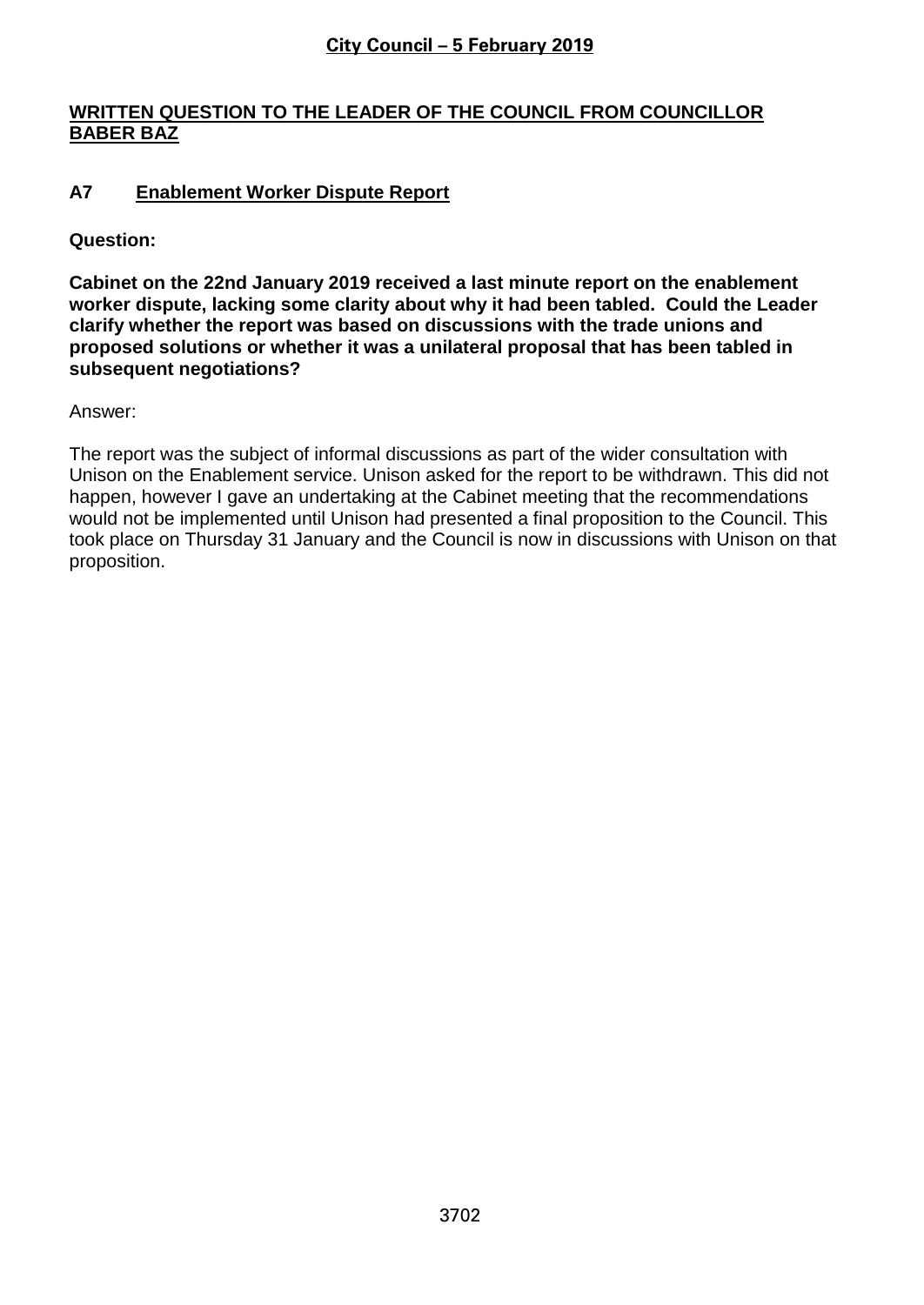# **WRITTEN QUESTION TO THE LEADER OF THE COUNCIL FROM COUNCILLOR ZAKER CHOUDHRY**

# **A8 Major Events Budget**

### **Question:**

**In the 2019-2020 budget there is a proposal to "reinstate" the major events budget by £500,000 rising to nearly £1m by 2022. At a time of financial austerity in the City Council, what pressure has made this necessary that could not be funded from elsewhere?**

Answer:

A previous budget decision had reduced the major events budget to nil. Without reinstating an amount into the major events budget there would be a risk to the delivery of established events in the city such as the International Dance Festival, Birmingham Weekender and the mass participation events - the Birmingham 10k and the Birmingham Half Marathon.

In addition, Birmingham would be unable to host international athletics events in the future. Birmingham is one of only 14 cities in the world to host a Diamond League meeting. Such events enhance the reputation and standing of Birmingham in the world.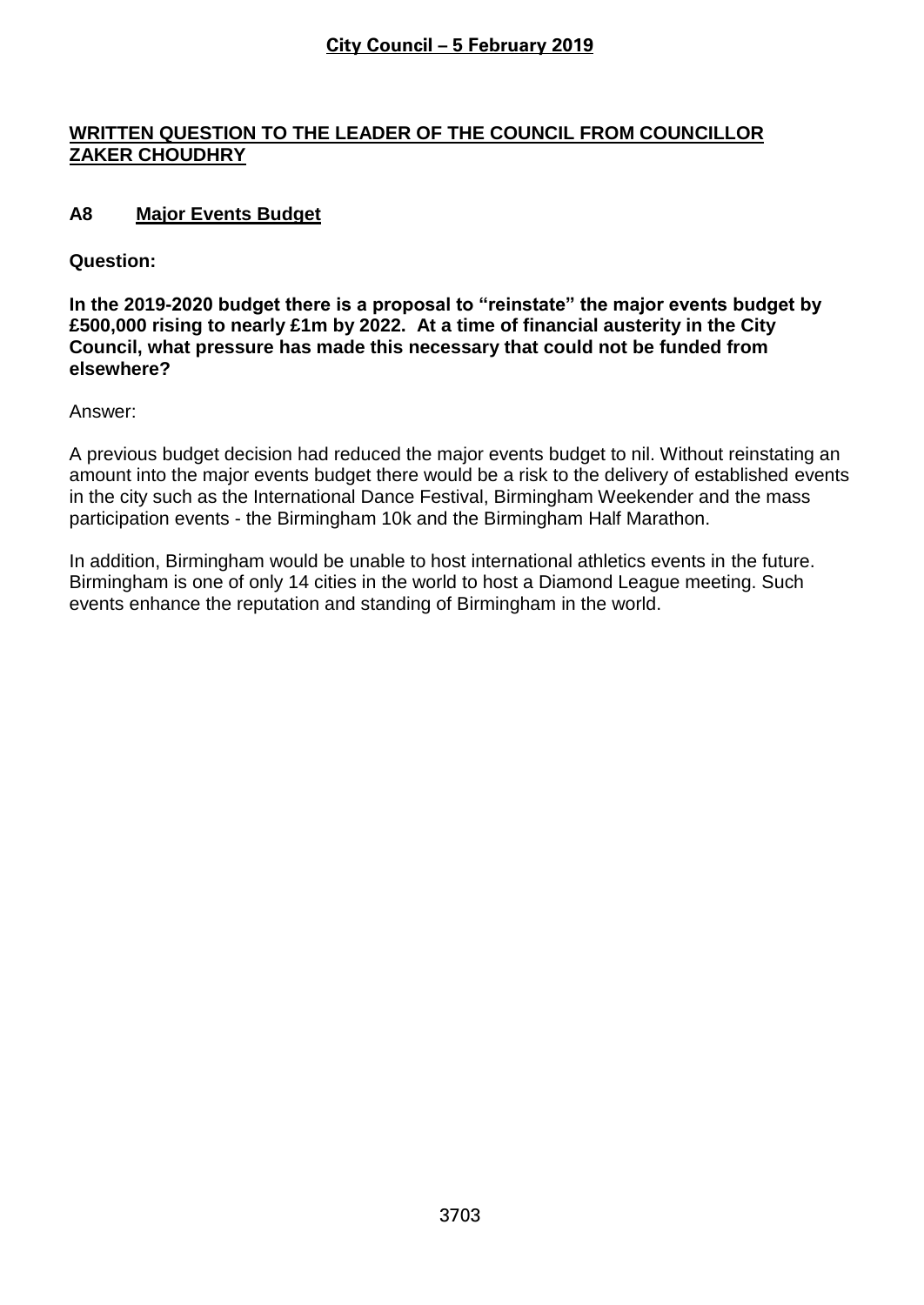# **WRITTEN QUESTION TO THE LEADER OF THE COUNCIL FROM COUNCILLOR MORRIAM JAN**

# **A9 Perry Barr Flyover - how many residents consulted?**

# **Question:**

**At the recent Commonwealth Games residents liaison group, the Leader restated his view that the Perry Barr flyover somehow "divides" the Perry Barr community - even though it has substantial open space around it. How many residents has he consulted and found in agreement with him in order to reach this view? (For instance I don't think he gained any support at the meeting I refer to)**

Answer:

On the 12<sup>th</sup> February 2019 Cabinet will recommend a preferred option for highway works in Perry Barr and approve full public consultation in accordance with the Council's governance process. Engagement has taken place with the Ward Councillors, MP, those parties affected by the Compulsory Purchase Order, Walsall and Sandwell Councils, Transport for West Midlands, Department for Transport, Highways England along with the Commonwealth Games Residents Liaison Group and Perry Barr Ward Committee.

The public consultation responses will be reported in the Full Business Case as per normal practice.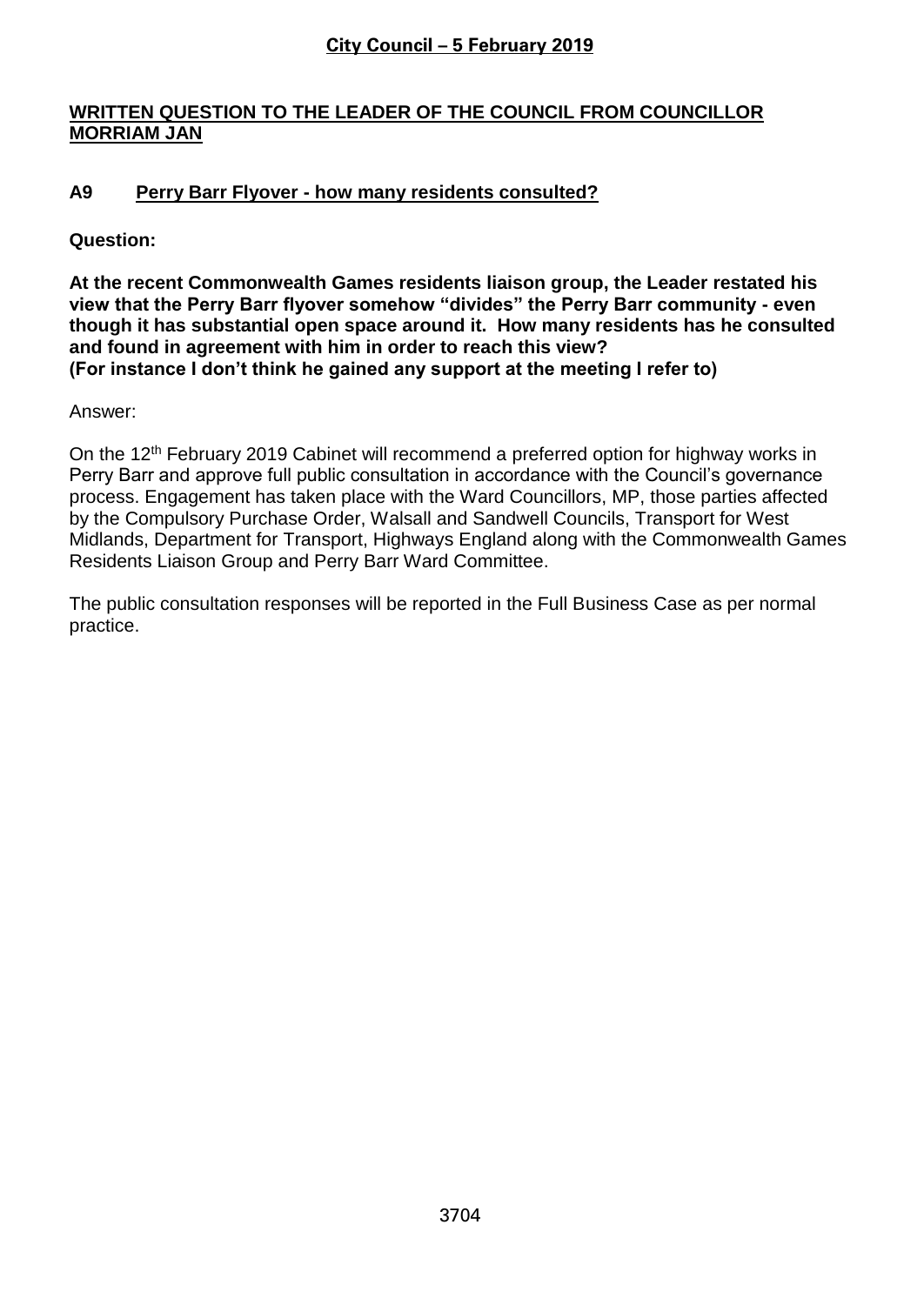### **WRITTEN QUESTION TO THE LEADER OF THE COUNCIL FROM COUNCILLOR ADAM HIGGS**

# **A10 Pool Car**

### **Question:**

**In response to written question A16 from 15 January 2019, you said that 12 pool vehicles have 'been identified to date'. If the Council does not know for sure how many vehicles it actually owns or leases, do you at least know if any more been identified since the question was asked at the last meeting?** 

#### Answer:

The Council's Motor Insurance Database records all vehicles that are currently being operated along with their ownership status.

One of the aims of the transport review is to determine if any of the cars/vans operated by Council departments for specific services can be used more widely as pool vehicles for all staff to use.

Of the 12 previously reported vehicles which are pooled within individual directorates, 2 have so far been identified as being available to be used across several directorates. In addition, 7 further vehicles have now been identified as potentially usable Council-wide. This will be determined in March 2019 when the vehicles are due to be replaced.

Work is on-going to seek to identify further Council vehicles currently used by individual directorates which could be made available across the Council as a whole.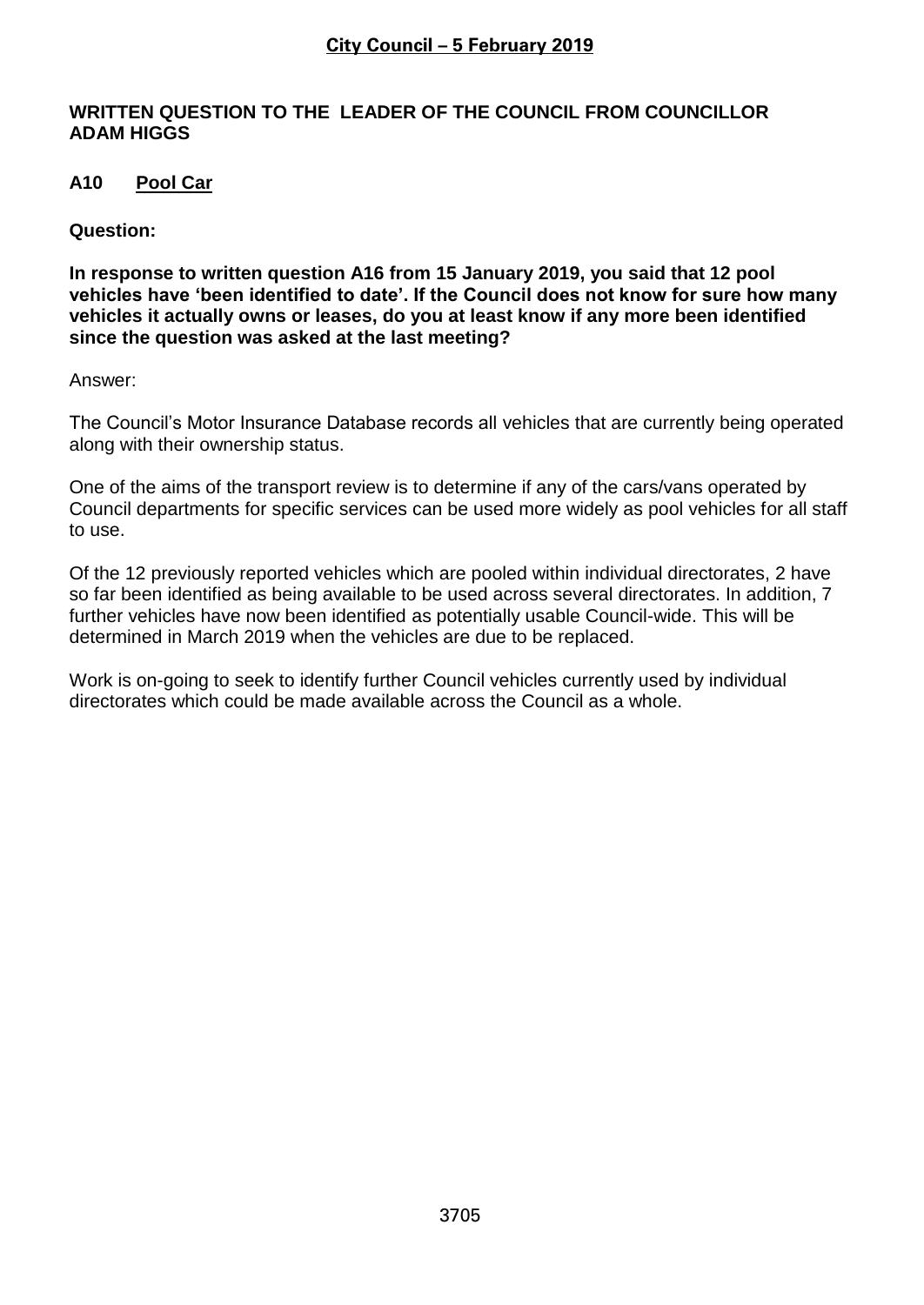### **WRITTEN QUESTION TO THE LEADER OF THE COUNCIL FROM COUNCILLOR DEIRDRE ALDEN**

# **A11 GMB dispute 1**

**Question:**

**At Cabinet on 15 January you stated that GMB first raised their concerns with you that they had been excluded from talks regarding the settlement of the 2017 waste dispute at the request of Unite. On what date did GMB make you aware of this and when did you then raise it with officers?**

Answer:

I received an email from GMB on 8<sup>th</sup> January 2018 which was forwarded to the acting Chief Executive.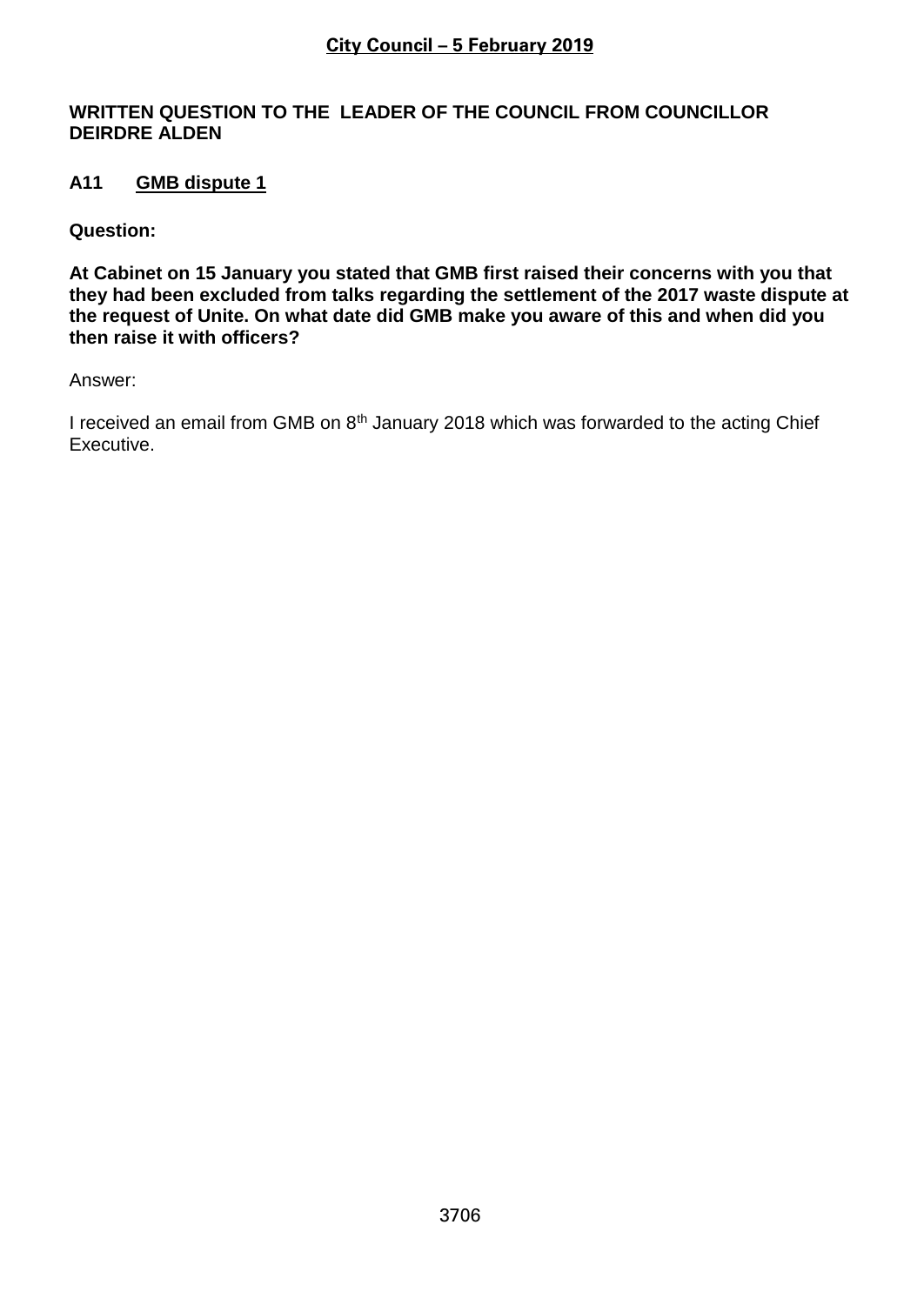### **WRITTEN QUESTION TO THE LEADER OF THE COUNCIL FROM COUNCILLOR DAVID BARRIE**

# **A12 GMB dispute 4**

**Question:**

**After GMB contacted you to raise their concerns that they were being excluded from talks over the settlement of the 2017 bin dispute did you raise this directly with Unite (if so when)?**

Answer:

The formal discussions with GMB following the settlement in 2017 were conducted through officers within their delegated authority. I have subsequently discussed this issue with Unite during the ongoing ACAS discussions.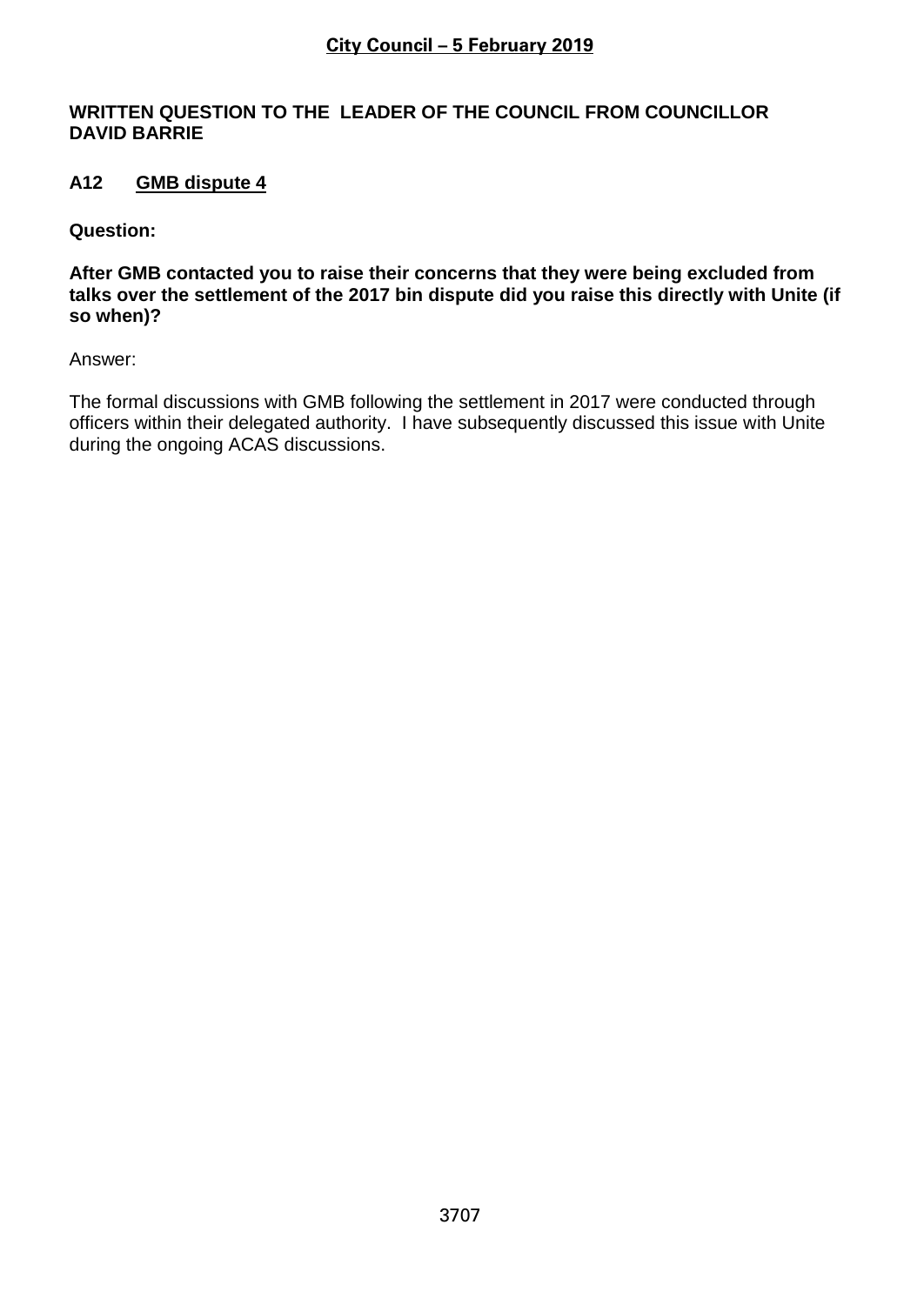### **WRITTEN QUESTION TO THE LEADER OF THE COUNCIL FROM COUNCILLOR BOB BEAUCHAMP**

# **A13 GMB dispute 2**

**Question:**

**After GMB contacted you to raise their concerns that they were being excluded from talks over the settlement of the 2017 bin dispute did you discuss this with any other Cabinet member (if so who and when)**

Answer:

A meeting was held with GMB on the 31 January 2018 involving myself and Councillor Lisa Trickett. Beyond this, I have no specific recollection of discussing this matter with other Cabinet Members.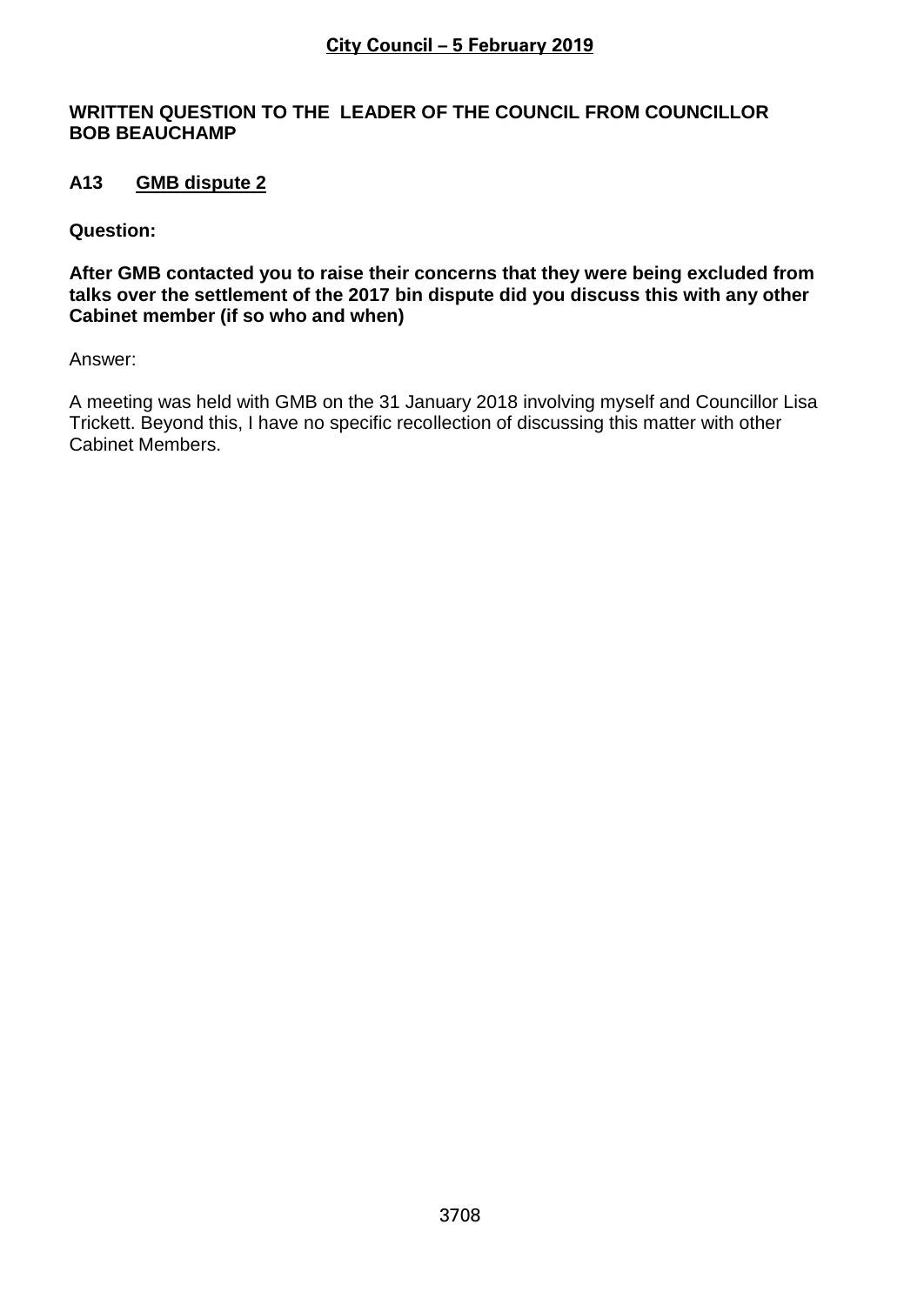### **WRITTEN QUESTION TO THE LEADER OF THE COUNCIL FROM COUNCILLOR MATT BENNETT**

# **A14 GMB dispute 5**

**Question:**

**Between GMB first raising their concern with you that they were being excluded in talks of the waste dispute, and the final legally binding agreement being agreed at the end of November 2017, what steps were taken to consult with them over the proposed changes?** 

Answer:

The legally binding agreement was approved at Cabinet on 24 November 2017.

Exclusion of GMB from discussions immediately prior to this date was not an issue I was involved in. These discussions were at an officer level.

GMB were included in local trade union discussions with officers from December 2017.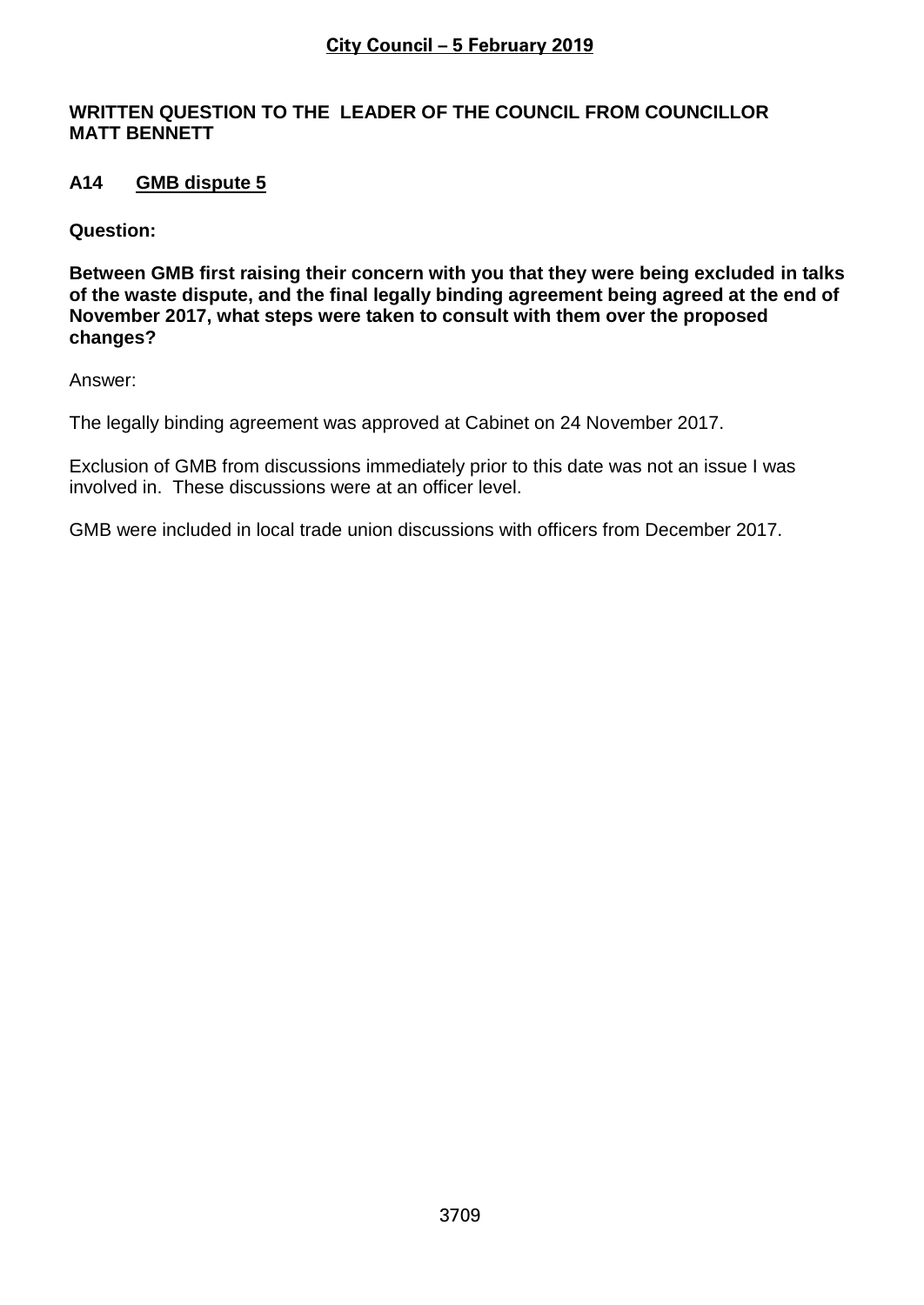### **WRITTEN QUESTION TO THE LEADER OF THE COUNCIL FROM COUNCILLOR DEBBIE CLANCY**

# **A15 GMB dispute 6**

**Question:**

**Between the Cabinet decision to agree a deal with Unite at the end of November 2017, and the implementation of that deal in September 2018, what steps were taken to consult with GMB on that deal?** 

Answer:

All the trades unions were part of the discussions that took place with officers regarding the implementation of the MOU in September 2018.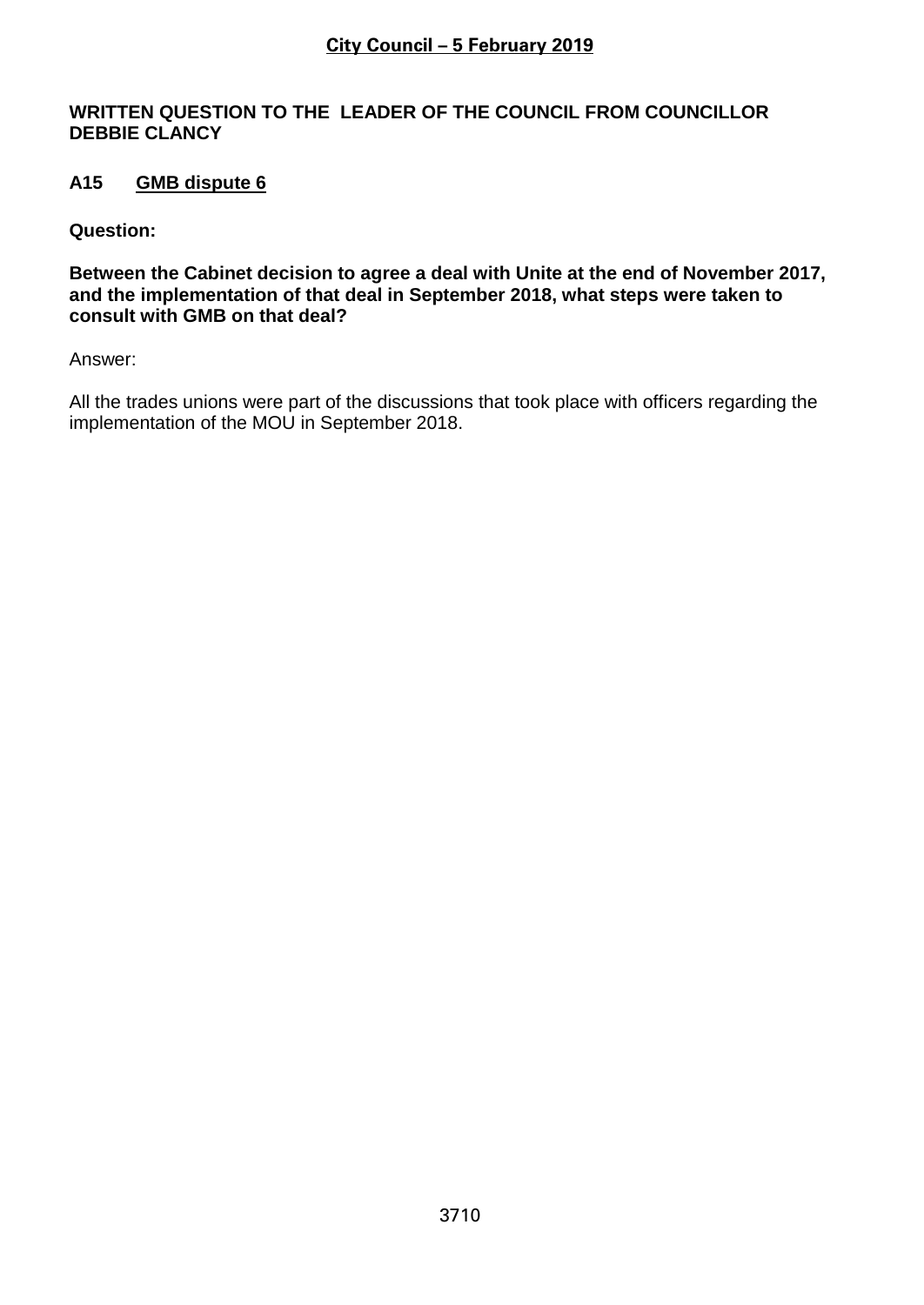### **WRITTEN QUESTION TO THE LEADER OF THE COUNCIL FROM COUNCILLOR MAUREEN CORNISH**

# **A16 Waste Dispute**

### **Question:**

**What involvement did the former Cabinet Member for waste, Councillor Majid Mahmood have in any negotiations with any of the unions involved in the waste dispute (including dates)?**

Answer:

Councillor Mahmood was a member of the Joint Service Improvement Board which met once a month. Cllr Mahmood was not involved in any formal negotiations in the Waste dispute.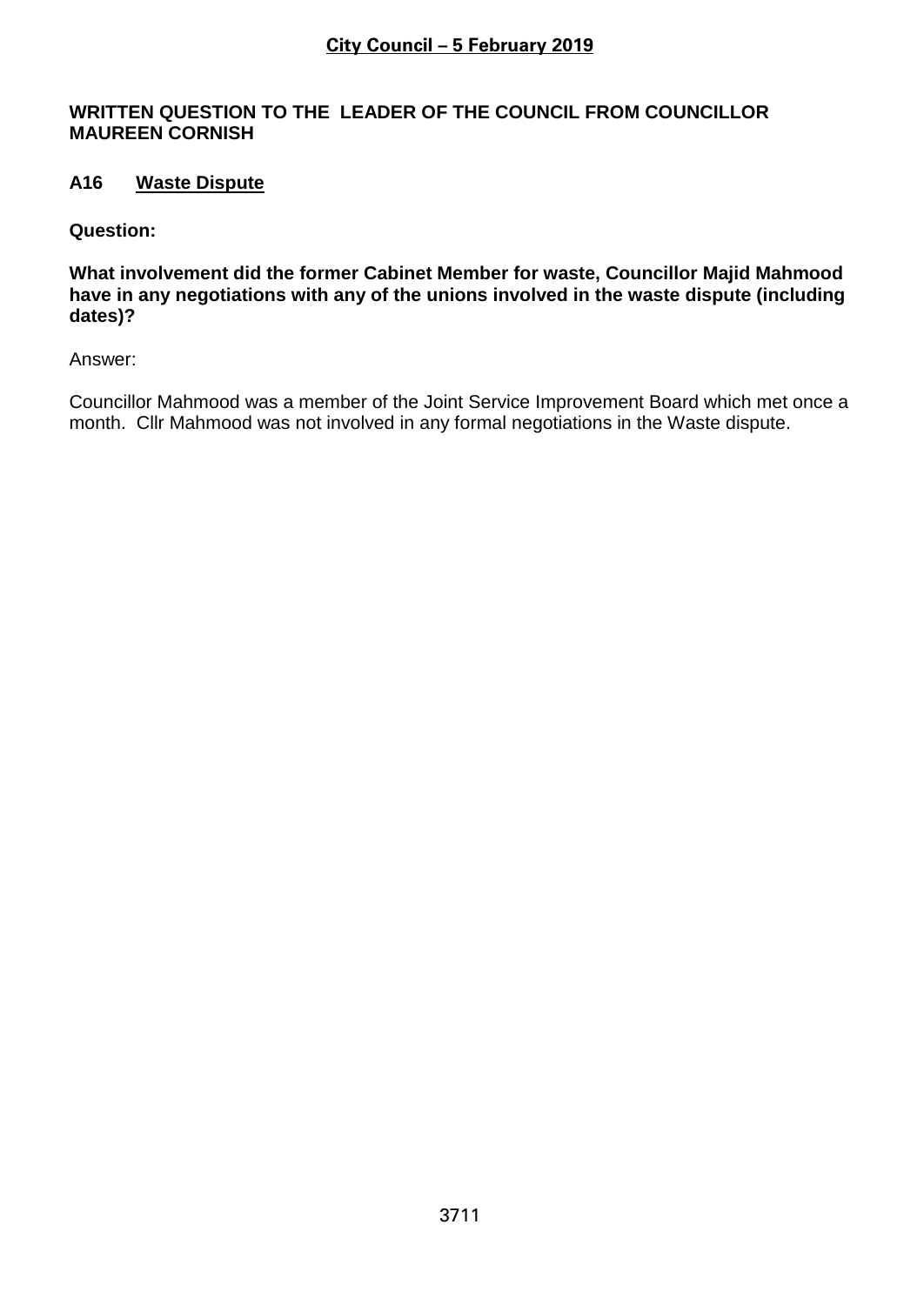### **WRITTEN QUESTION TO THE LEADER OF THE COUNCIL FROM COUNCILLOR CHARLOTTE HODIVALA**

# **A17 Waste Governance Review**

# **Question:**

### **On what date was the Council first provided with a copy of the draft and then final copy of Waste Governance Review carried out by VWV?**

Answer:

The City Solicitor was given an initial draft in August 2018 and the final report (as published) was provided on 19 December 2018.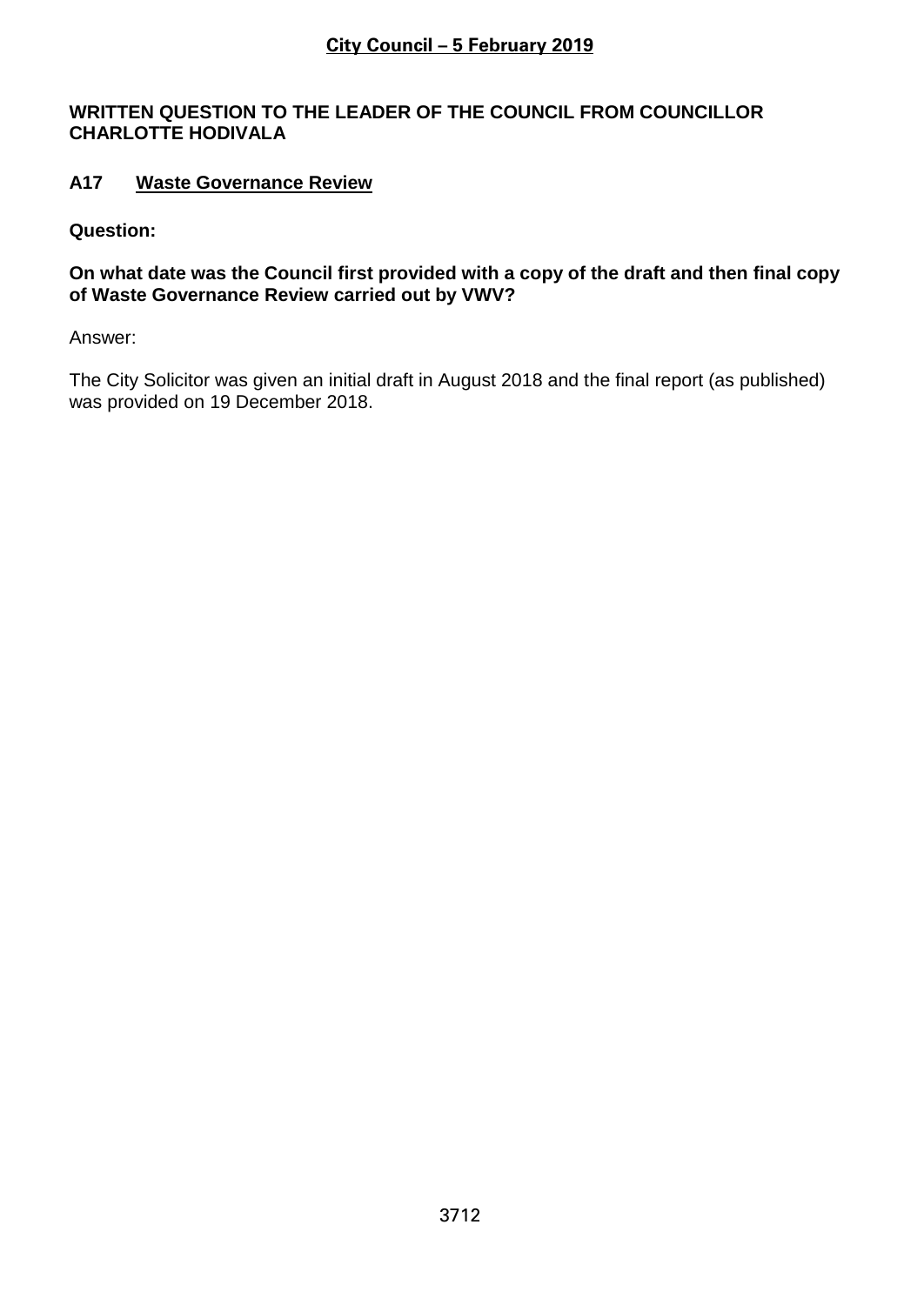# **WRITTEN QUESTION TO THE LEADER FROM COUNCILLOR TIM HUXTABLE**

# **A18 2012 Cabinet Decision**

**Question:**

**In response to question D11, we were told decisions contained within the 26 March 2012 Cabinet Report 'Fleet and Waste Management – Future Operating Model and Service Redesign' were impacted by subsequent changes within fleet and waste. Some of the decisions in that Cabinet report related to wider workforce issues and not specifically fleet and waste. Can you confirm that they were fully implemented?**

Answer:

It has not been possible to obtain the information requested with the timeframe for written questions A written answer will be provided in due course.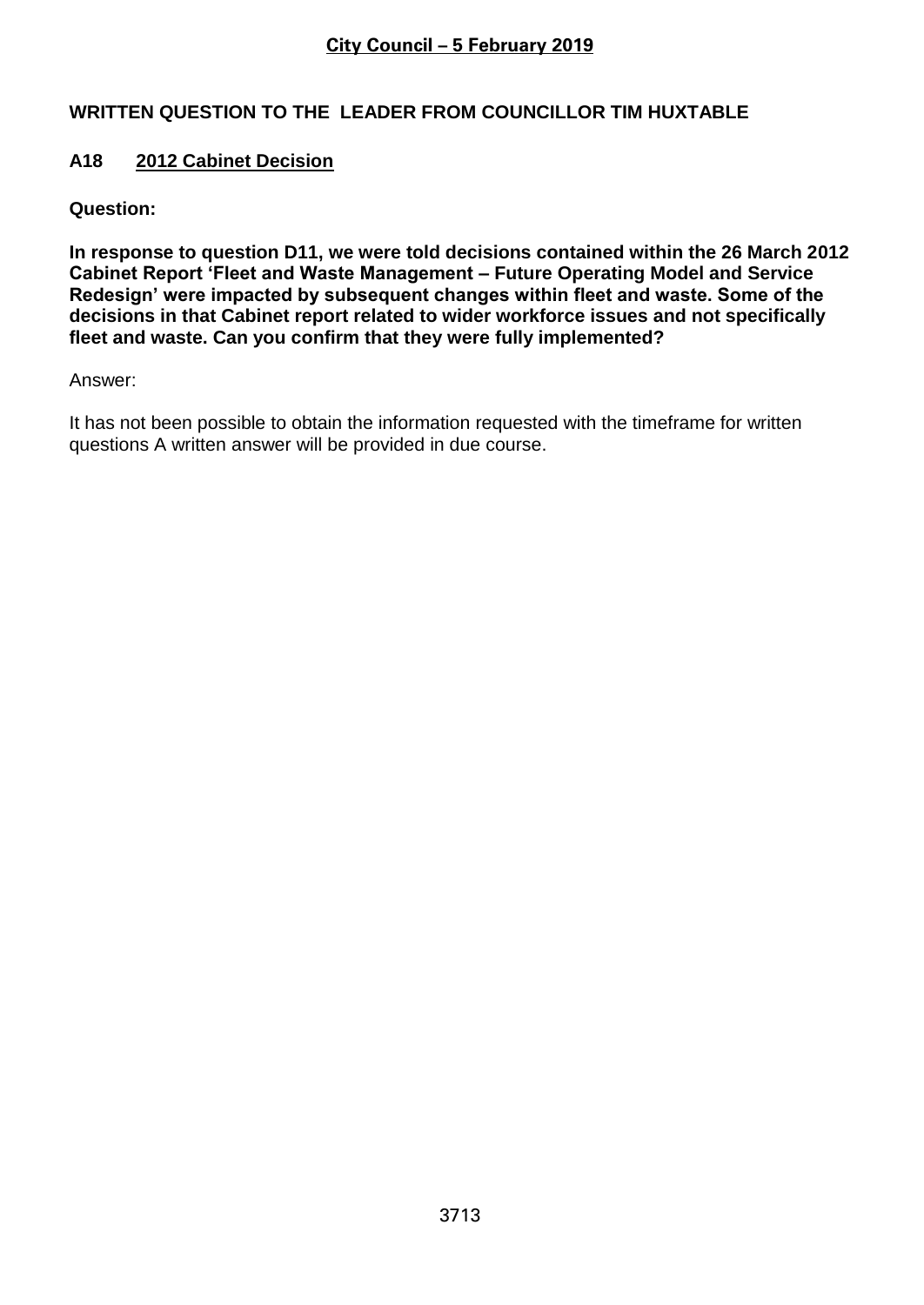### **WRITTEN QUESTION TO THE LEADER OF THE COUNCIL FROM COUNCILLOR BRUCE LINES**

# **A19 Waste Contractors**

**Question:**

**How many contractors are currently engaged by the Council for waste collections during the dispute (broken down by individual Contractors with the number of FTE, number of wagons and hours per week worked for each contractors)** 

Answer:

One external contractor is currently engaged during the dispute. There are 10 teams of three working an average 70 hours per week.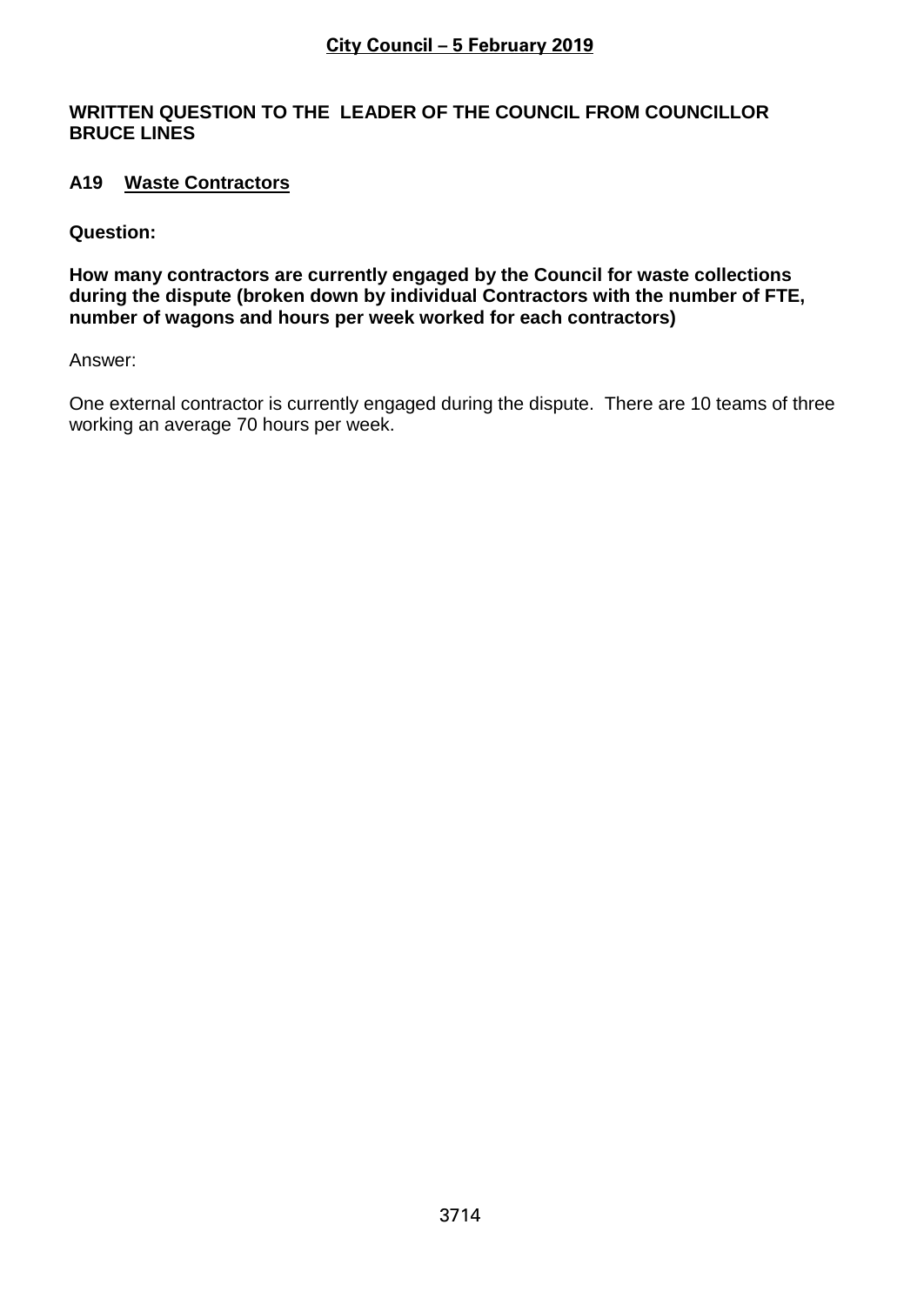### **WRITTEN QUESTION TO THE LEADER OF THE COUNCIL FROM COUNCILLOR EWAN MACKEY**

# **A20 GMB Exclusion**

### **Question:**

**Was any legal officer in the room (or consulted at the time) that Unite requested GMB be excluded from discussions over the waste dispute settlement?** 

Answer:

I am advised that the Unite negotiations were led by the Corporate Director of Place and the Assistant Director of HR.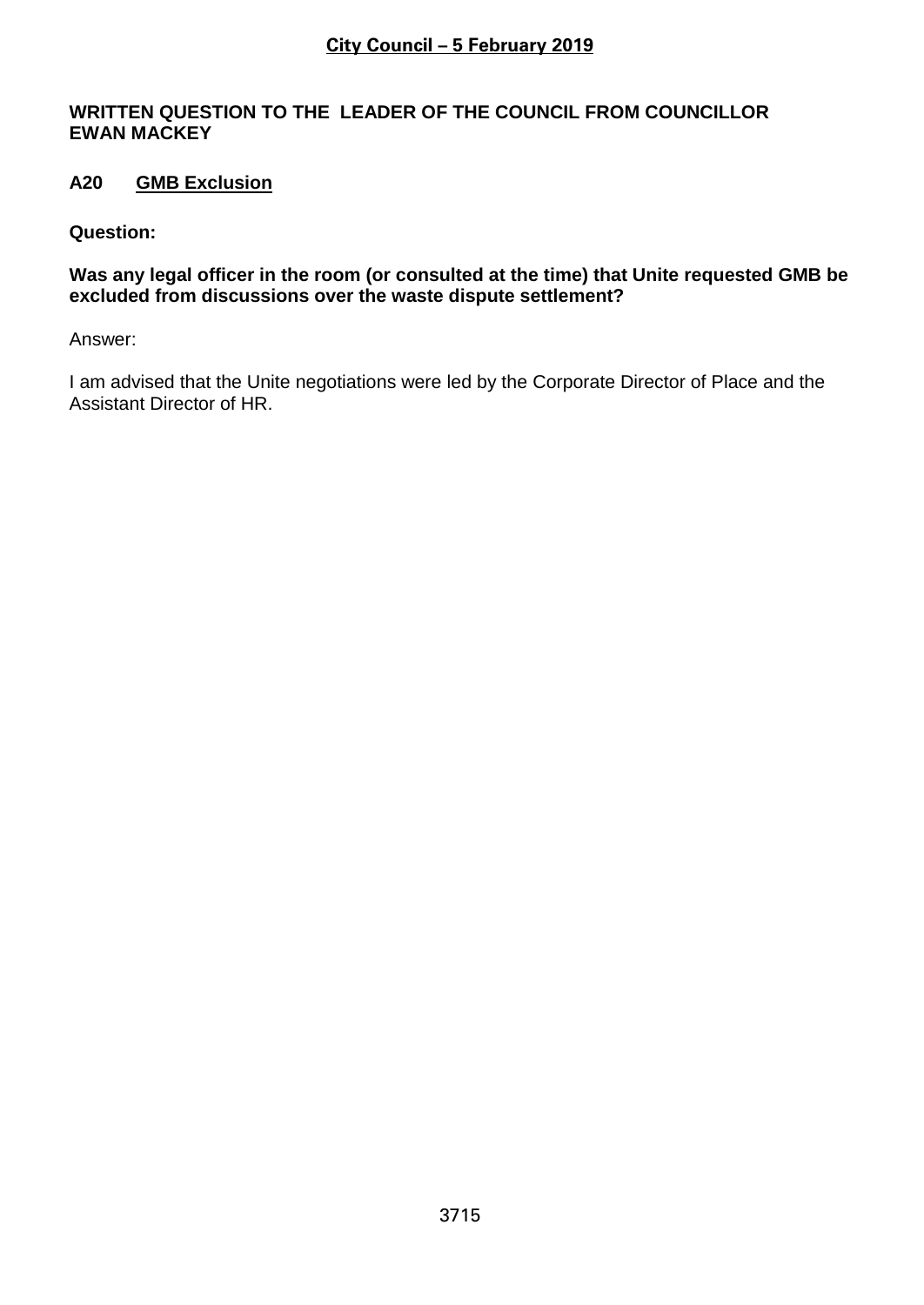### **WRITTEN QUESTION TO THE LEADER OF THE COUNCIL FROM COUNCILLOR DAVID PEARS**

# **A21 Union Negotiations**

**Question:**

**In response to written question A13 from 15 January 2019, you stated that you have not had any** *formal* **discussions with ACAS or any Trade Unions without an officer present. How many** *informal* **discussions have you had with any of them regarding the waste or enablement disputes, either face to face or by telephone\text, without an officer present?** 

Answer:

The nature of an informal meeting means that they are not recorded and are not a route to decision making. Informal meetings have taken place with the full knowledge of BCC officers.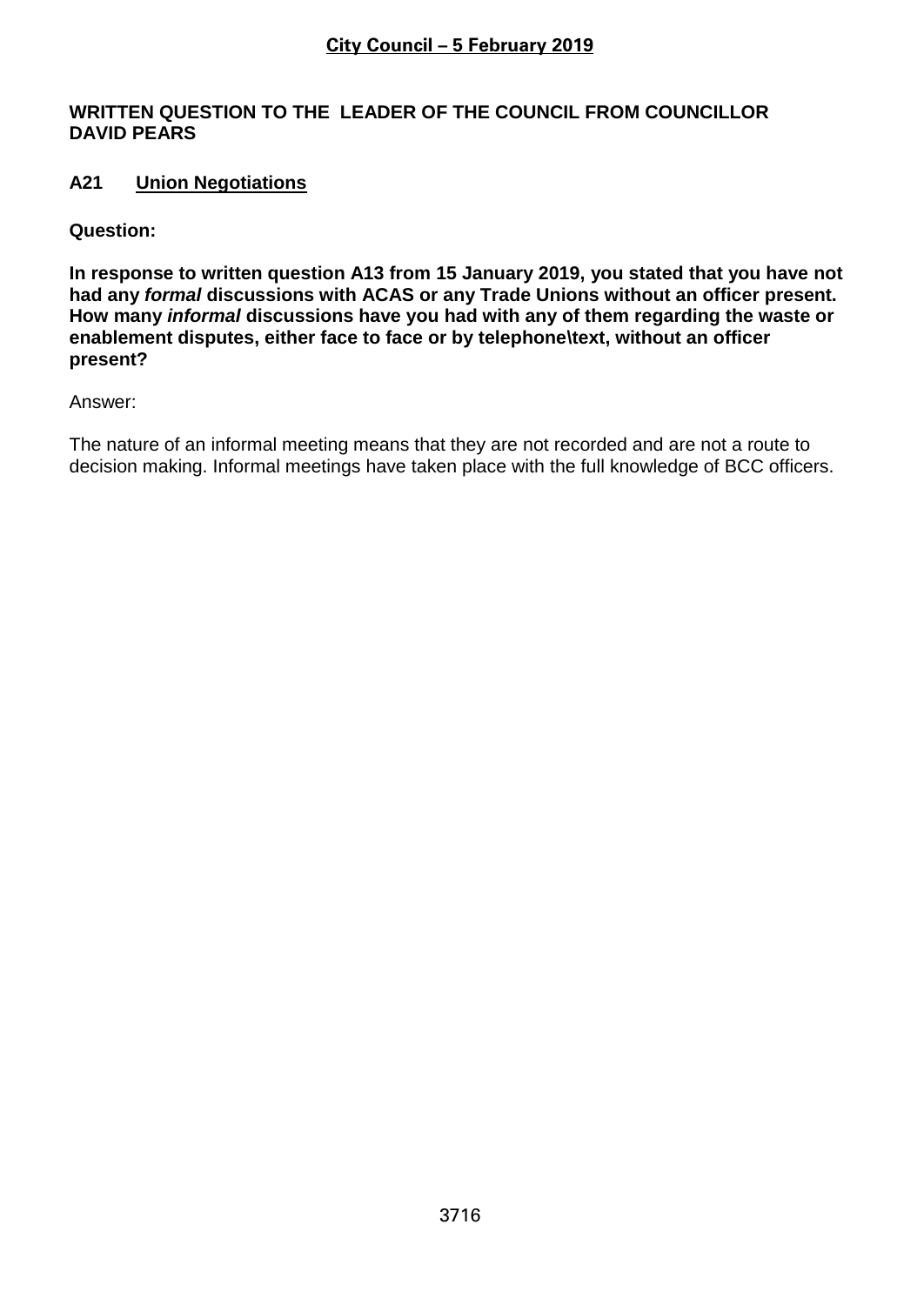# **WRITTEN QUESTION TO THE LEADER OF THE COUNCIL FROM COUNCILLOR GARY SAMBROOK**

# **A22 Unlawful Strike Action**

**Question:**

**On what date were you first advised that the Industrial Action by Unite may be unlawful?** 

Answer:

At the end of December 2018.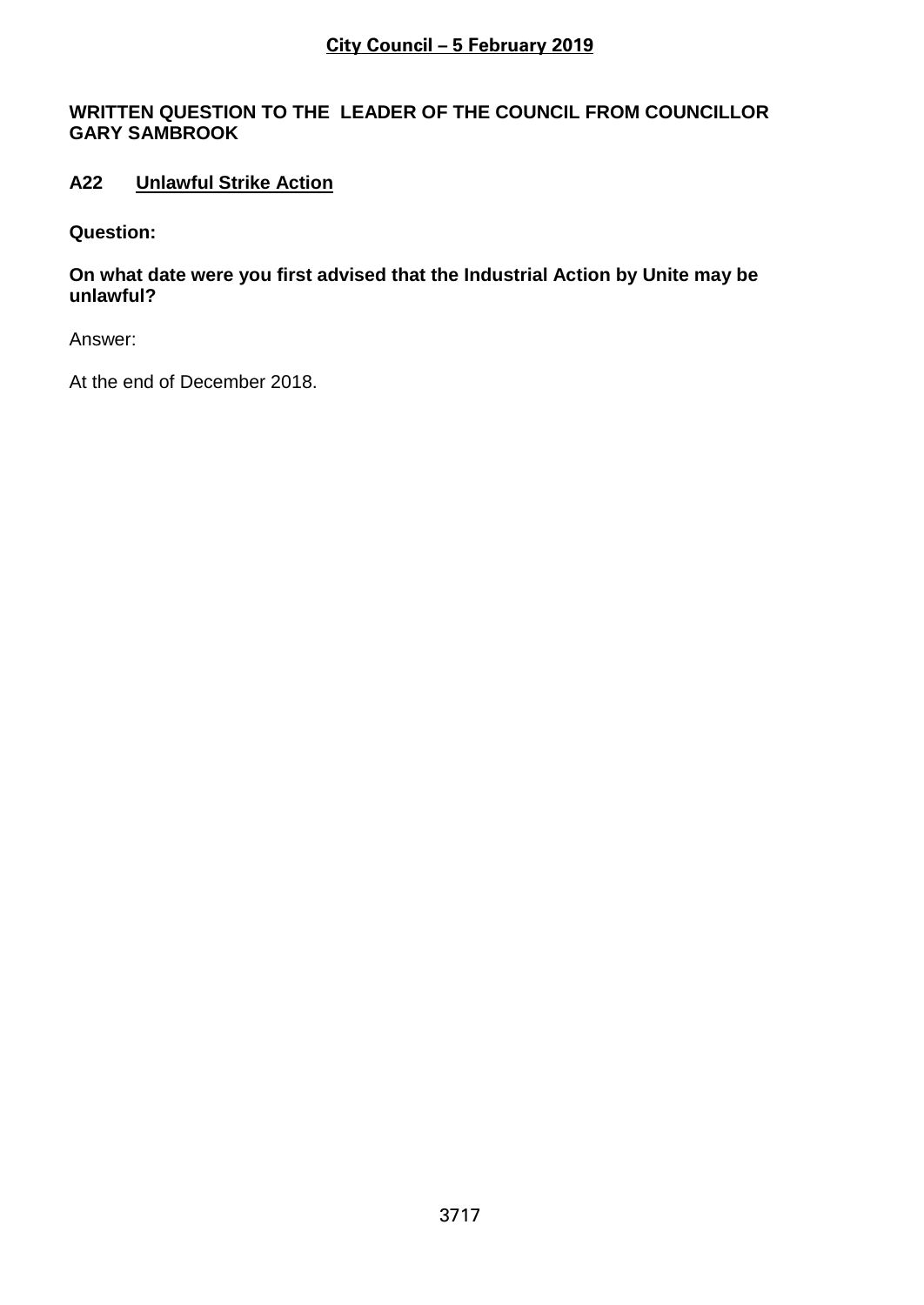### **WRITTEN QUESTION TO THE LEADER OF THE COUNCIL FROM COUNCILLOR RON STORER**

# **A23 Waste Contractors 2**

**Question:**

**What monitoring does the Council have in place for the contractors currently in place as part of contingency arrangements during the waste industrial dispute to ensure appropriate performance levels and compliance with expectations around health and safety etc?** 

Answer:

Our contract is with the external contractor. The City Council issues the work and monitors the progress via the number of roads completed and tonnage collected. The contractor monitors compliance to their health and safety procedures which are shared with the City Council.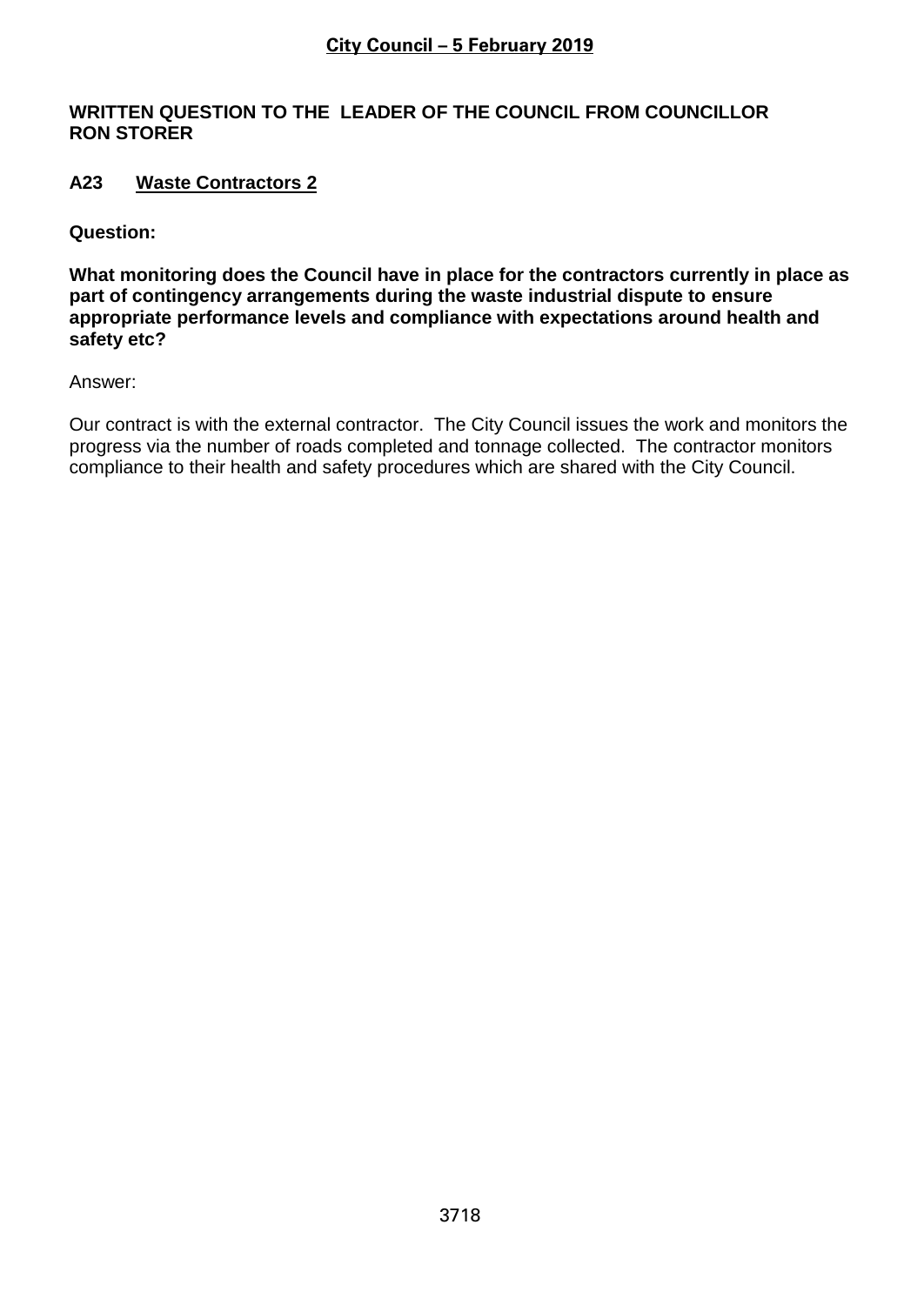### **WRITTEN QUESTION TO THE LEADER OF THE COUNCIL FROM COUNCILLOR PETER FOWLER**

# **A24 2012 Cabinet Decision 2**

### **Question:**

**With reference to the response to Question D11 from January Council, given this was now 6 years ago and you have confirmed that at least some of the recommendations were not taken forward following the change in Administration shortly after, they would no longer be private and confidential. Can all recommendations decided on in the private report of March 2012 but not implemented now please be published, along with any others that, due to the passage of time are no longer classified as confidential?** 

#### Answer:

It has not been possible to obtain the information requested with the timeframe for written questions. A written answer will be provided in due course.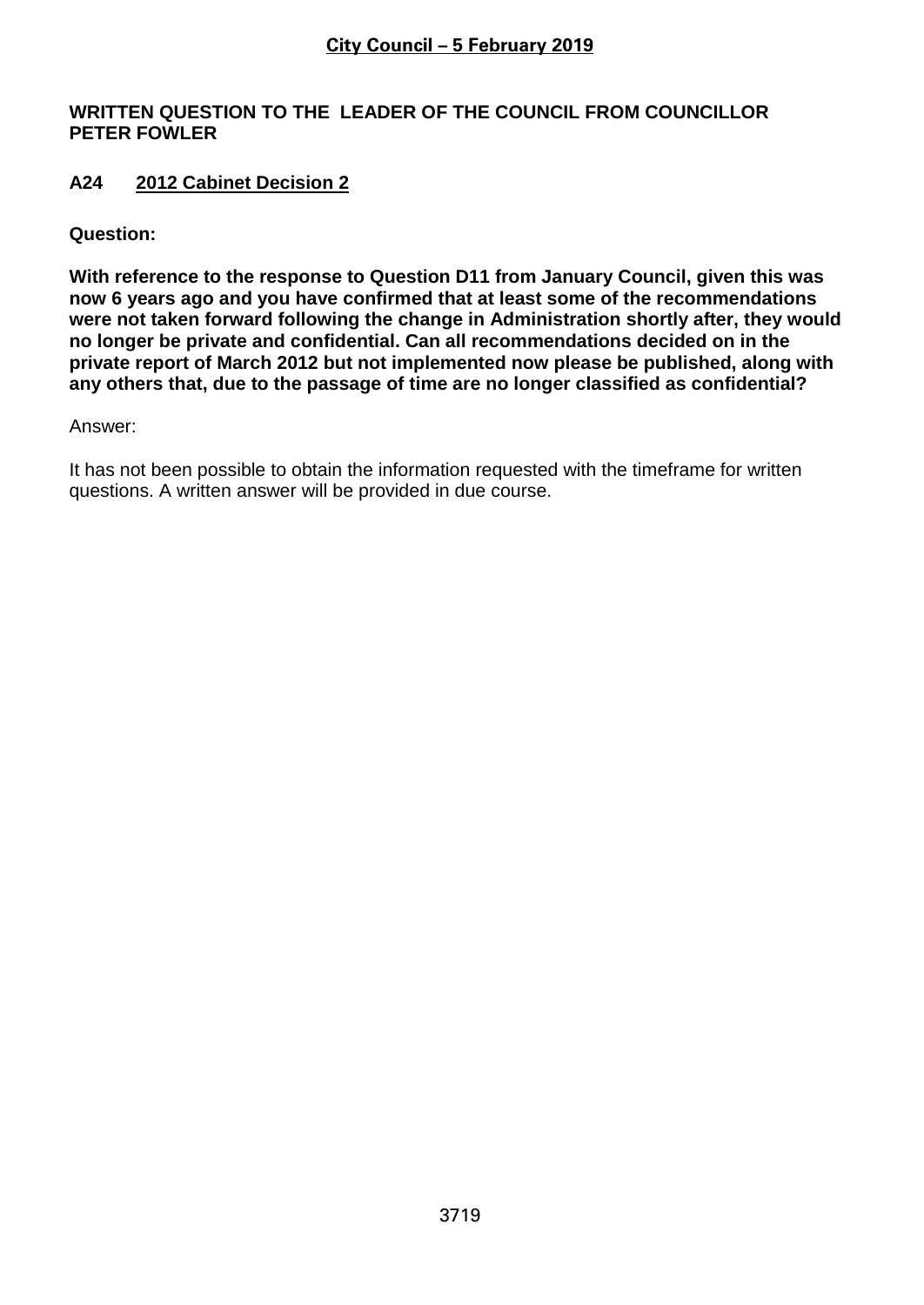### **WRITTEN QUESTION TO THE LEADER OF THE COUNCIL FROM COUNCILLOR EDDIE FREEMAN**

### **A25 Flexibility in waste**

### **Question:**

**When the agreement with Unite was made in November 2017, introducing the new role of WRCO, we were told that this post would be flexible and could be redeployed across the city as needed to target areas where recycling needed greater attention. Indeed it is reasonable to presume that this was a reason why the post reported to the assistant service manager rather than to the Drivers as previously. The response to written question D18 to Council on 15 January confirms that it is actually a requirement under the legally binding agreement for a WRCO to be on each wagon that leaves the depot. Given the previously expressed desire for flexibility in deploying WRCOs, as well as the easily anticipated impact on the ability of waste collections crews to complete rounds during periods of high sickness or industrial action (i.e. pretty much constantly) – why was it made a condition of the legal agreement to bind the composition of each wagon in this way?** 

Answer:

The decision was made to resolve the dispute at the time and that each area of the city could benefit with this role being active in their neighbourhood.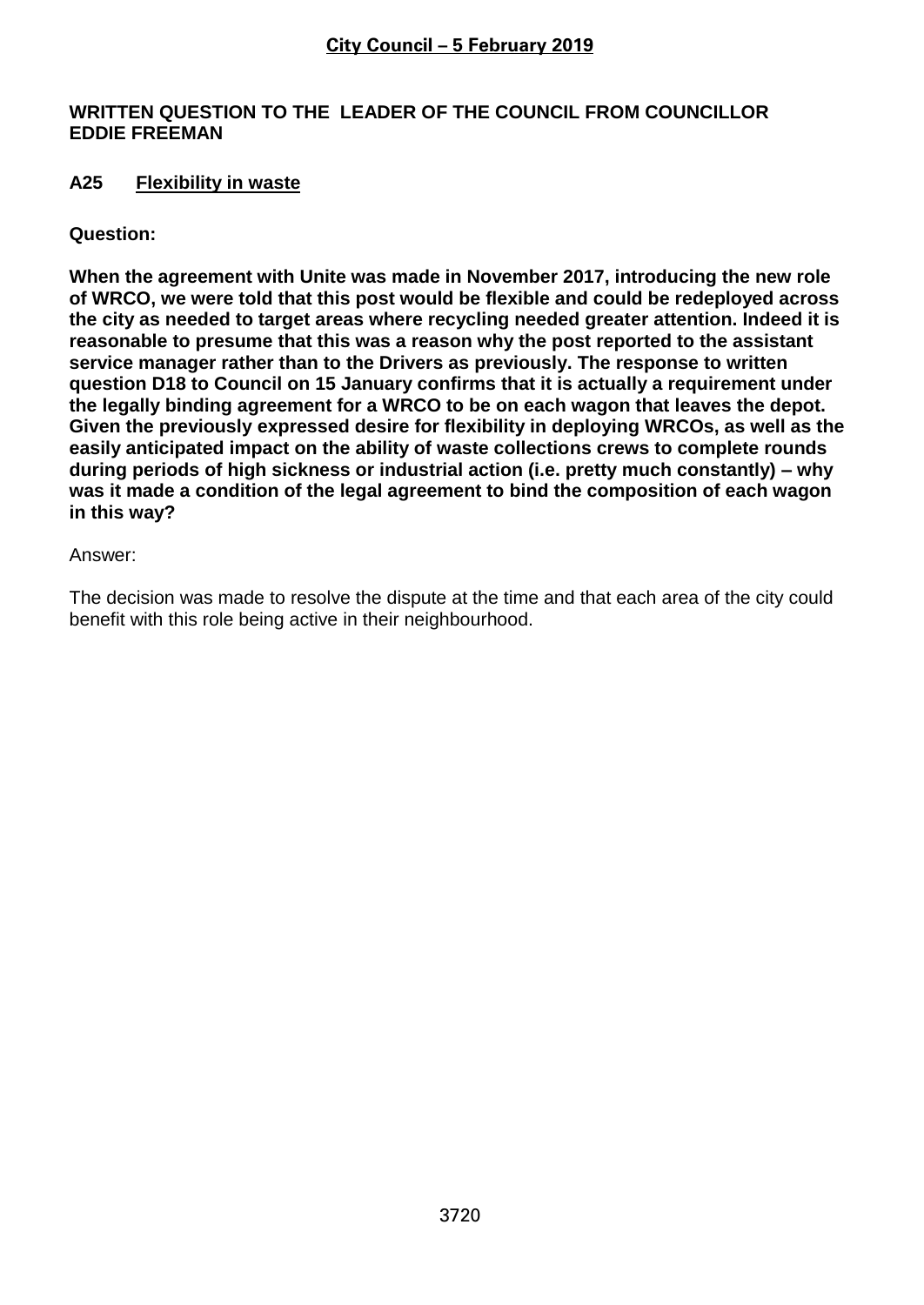### **WRITTEN QUESTION TO THE DEPUTY LEADER OF THE COUNCIL FROM COUNCILLOR EWAN MACKEY**

# **B1 FOI Disclosure Log**

**Question:**

**At the last full council meeting we were informed that an FOI request had been submitted by Unite regarding their dispute over the GMB payments, we were also told that this FOI request was refused by the Council. Why is a copy of the refusal notice not on the Council's FOI disclosure log?**

Answer:

The Council's response is now available on the disclosure log which can be found here : [https://www.birmingham.gov.uk/info/20154/foi\\_and\\_data\\_protection/1349/view\\_freedom\\_of\\_inf](https://www.birmingham.gov.uk/info/20154/foi_and_data_protection/1349/view_freedom_of_information_responses) [ormation\\_responses](https://www.birmingham.gov.uk/info/20154/foi_and_data_protection/1349/view_freedom_of_information_responses)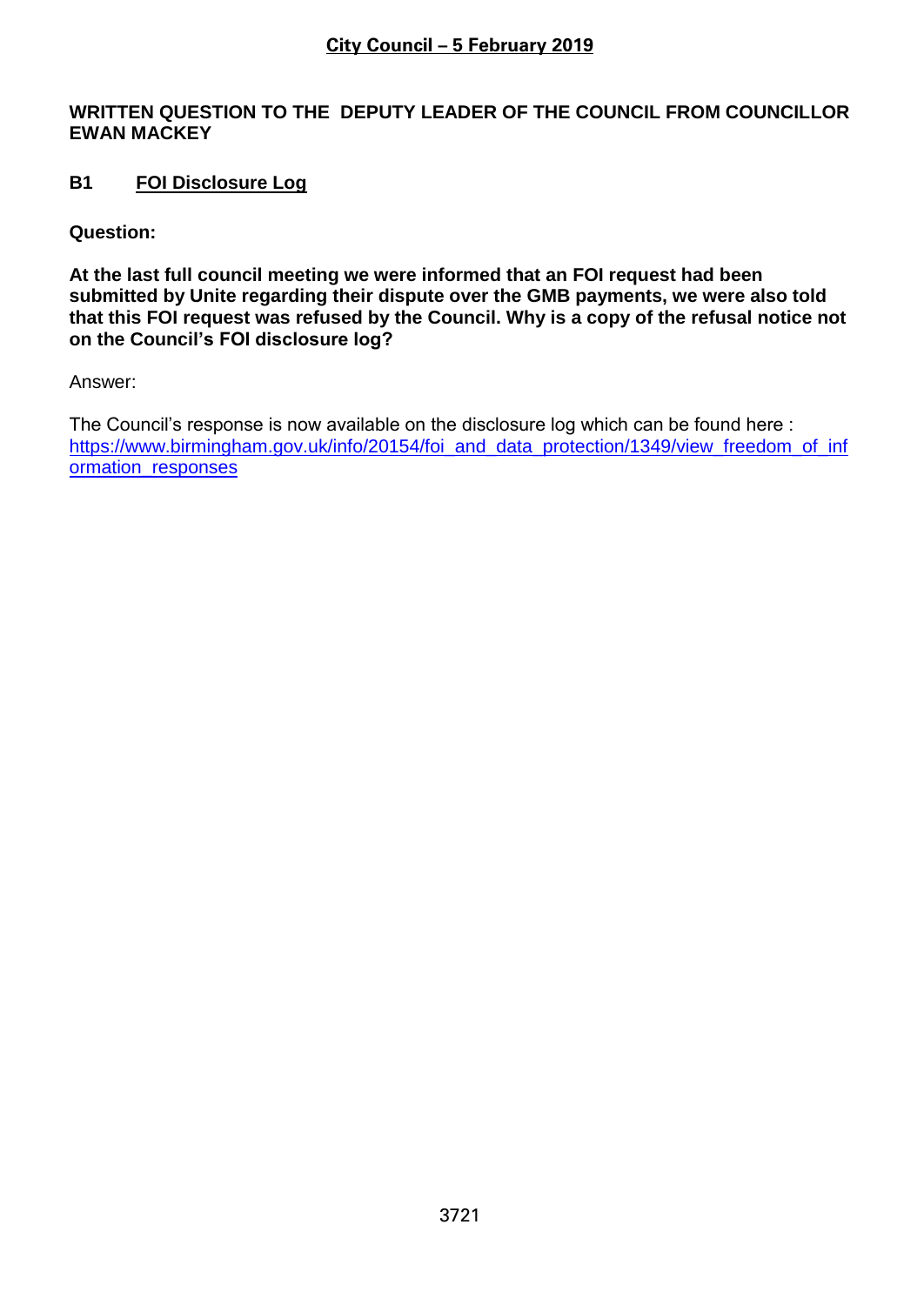# **WRITTEN QUESTION TO THE DEPUTY LEADER OF THE COUNCIL FROM COUNCILLOR SIMON MORRALL**

# **B2 Brexit Commission**

### **Question:**

# **How much has the Council spent on its 'Brexit Commission'?**

Answer:

There were no direct costs associated with leading the Brexit Commission itself as this was managed through the investment of relevant Officer and Member time.

There was a cost of £18, 565 related to the research, design and production of the 'Brexit Impact Report – Initial Analysis' which was externally commissioned but managed through the Commission.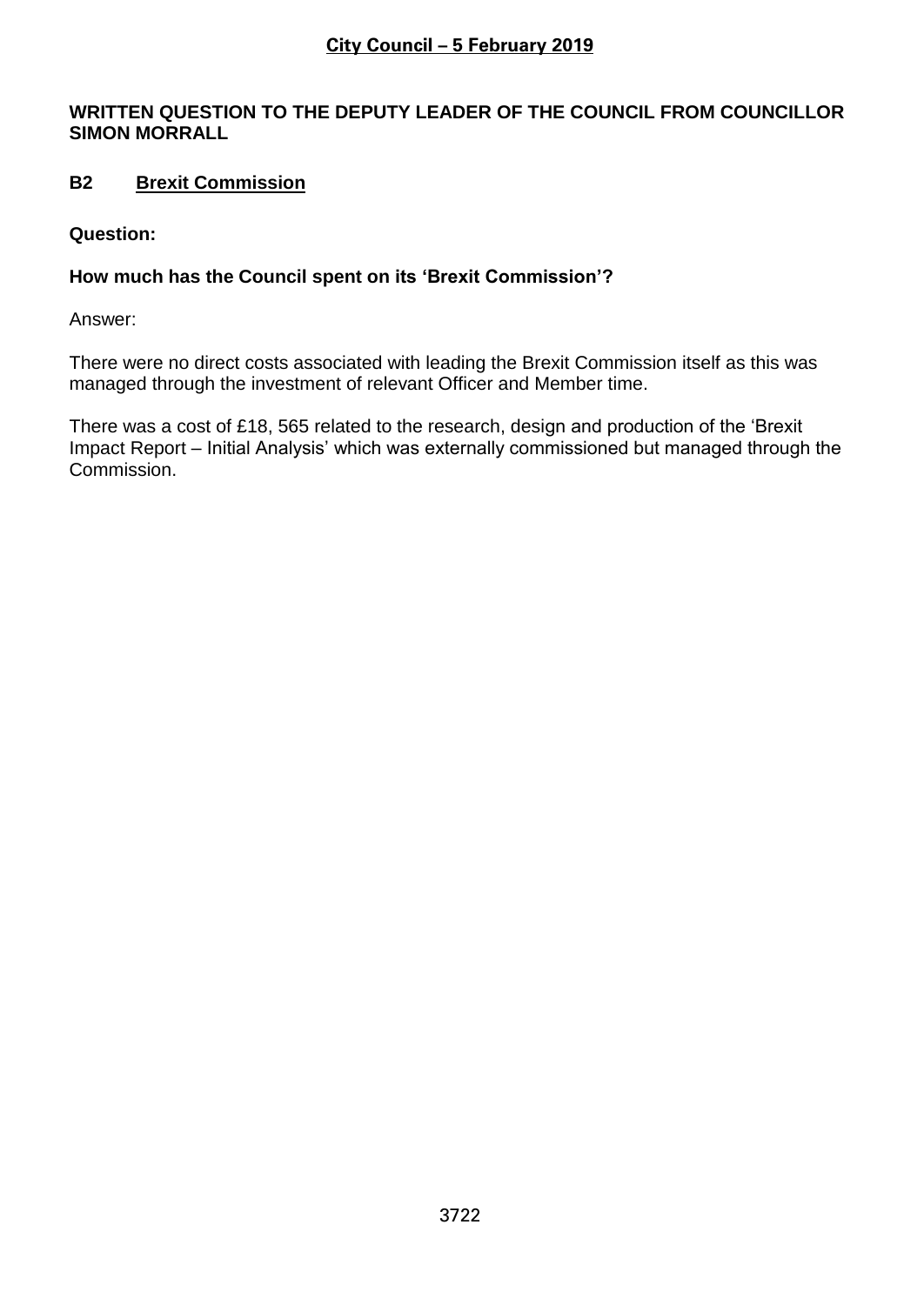### **WRITTEN QUESTION TO THE CABINET MEMBER FOR EDUCATION, SKILLS AND CULTURE FROM COUNCILLOR KEN WOOD**

# **C1 Concerned about staff welfare and reduction in library services**

### **Question:**

**On a library by library basis can you list those locations where minimum staffing levels have been reduced and what changes to services/amenities have been made to enable this reduction to happen - again on a library by library basis.**

Answer:

The contracted staffing levels have not reduced from the level approved by Cabinet in 2017. In April 2018, the amount of staff increased by 8 fte to enable the service to deliver the assisted digital support service and in 2019/20 there are plans to increase the staffing levels by a further 5 fte.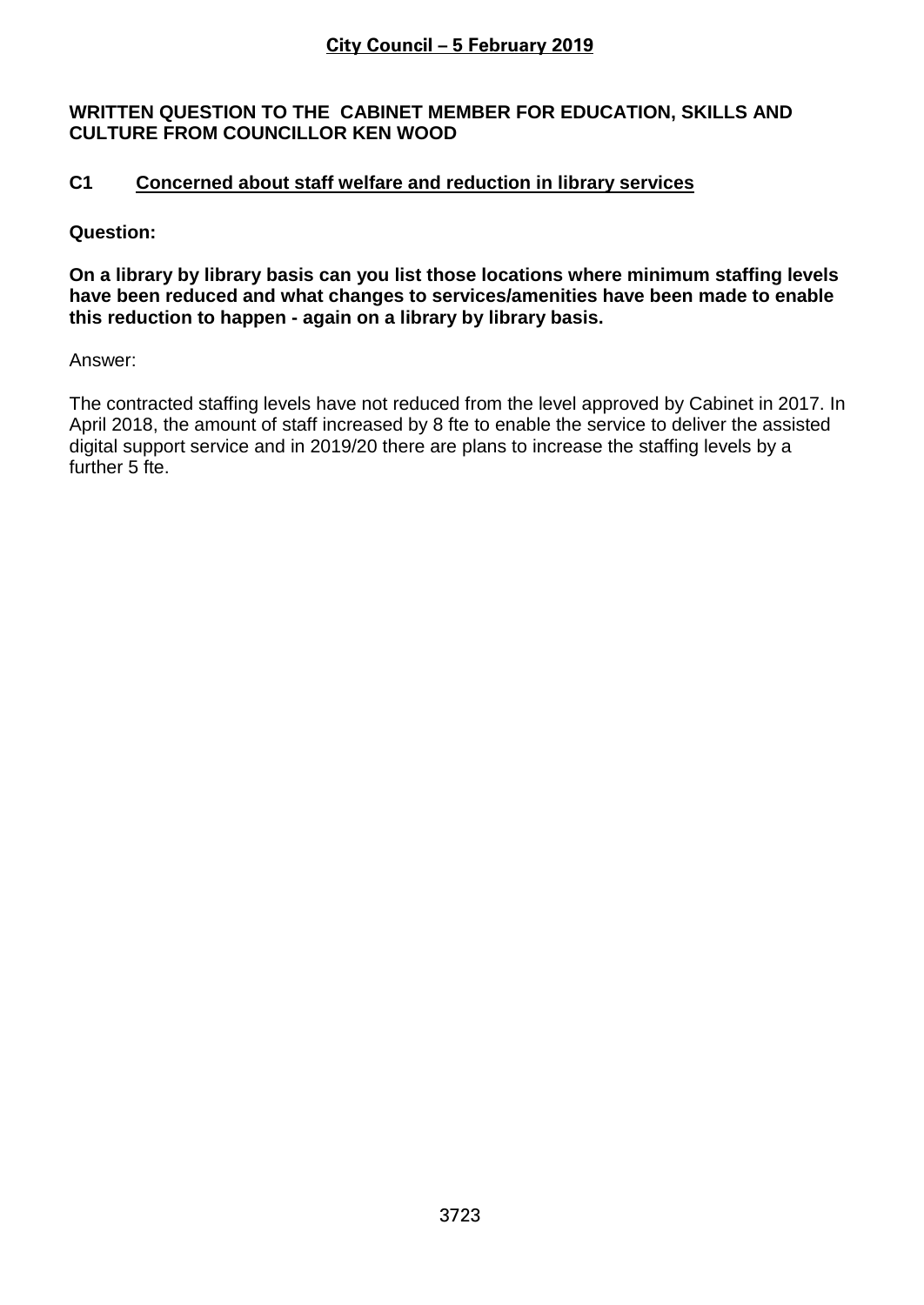### **WRITTEN QUESTION TO THE CABINET MEMBER FOR EDUCATION, SKILLS AND CULTURE FROM COUNCILLOR DEIRDRE ALDEN**

# **"School Crossing Patrols 1"**

# **Question:**

### **How many school crossing patrol posts have been recruited to in each of the last 6 years?**

### Answer:

The number of new starters in each financial year is as follows:

- April 2012 March 2013 = 20
- April 2013 March 2014 =  $6$
- April 2014 March 2015 =  $25$
- April 2015 March 2016 = 12
- April 2016 March 2017 = 21
- April 2017 March 2018 = 14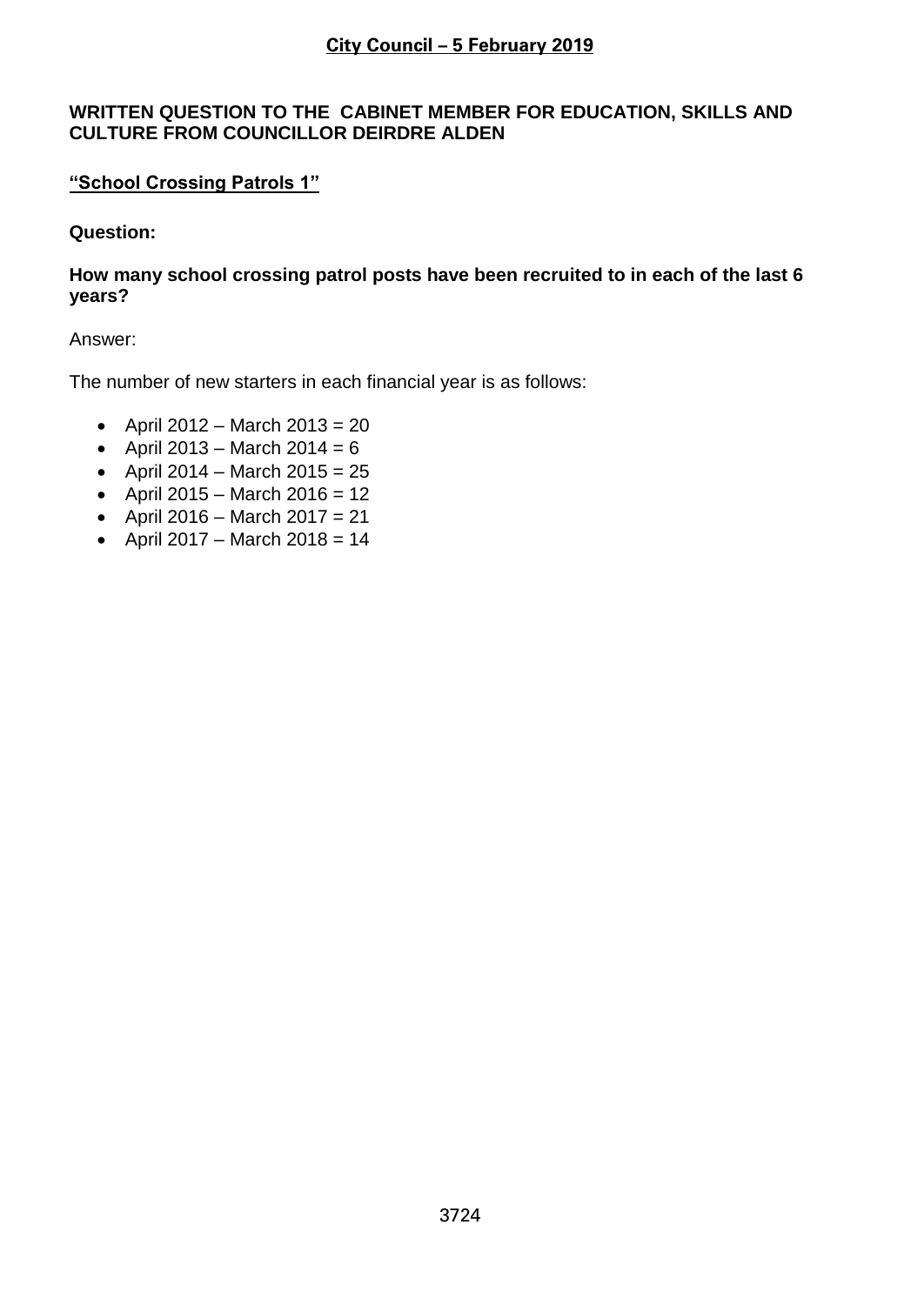### **WRITTEN QUESTION TO THE CABINET MEMBER FOR EDUCATION, SKILLS AND CULTURE FROM COUNCILLOR BOB BEAUCHAMP**

# **"School Crossing Patrols 2"**

### **Question:**

### **How many school crossing patrols posts have become vacant in each of the last 6 years?**

#### Answer:

Prior to 2015/16 the service was devolved to Districts and they determined which sites should be recruited to – the total number of crossings that became vacant in each financial year, including those equipped with pedestrian lights and those to which recruitment may not have been funded, is as follows :

- $2012/13 37$
- $\bullet$  2013/14 42
- $\bullet$  2014/15 30

Since 2015/16 the number of Priority1 sites that became vacant during each financial year is as follows:

- $2015/16 25$
- $2016/17 13$
- $2017/18 23$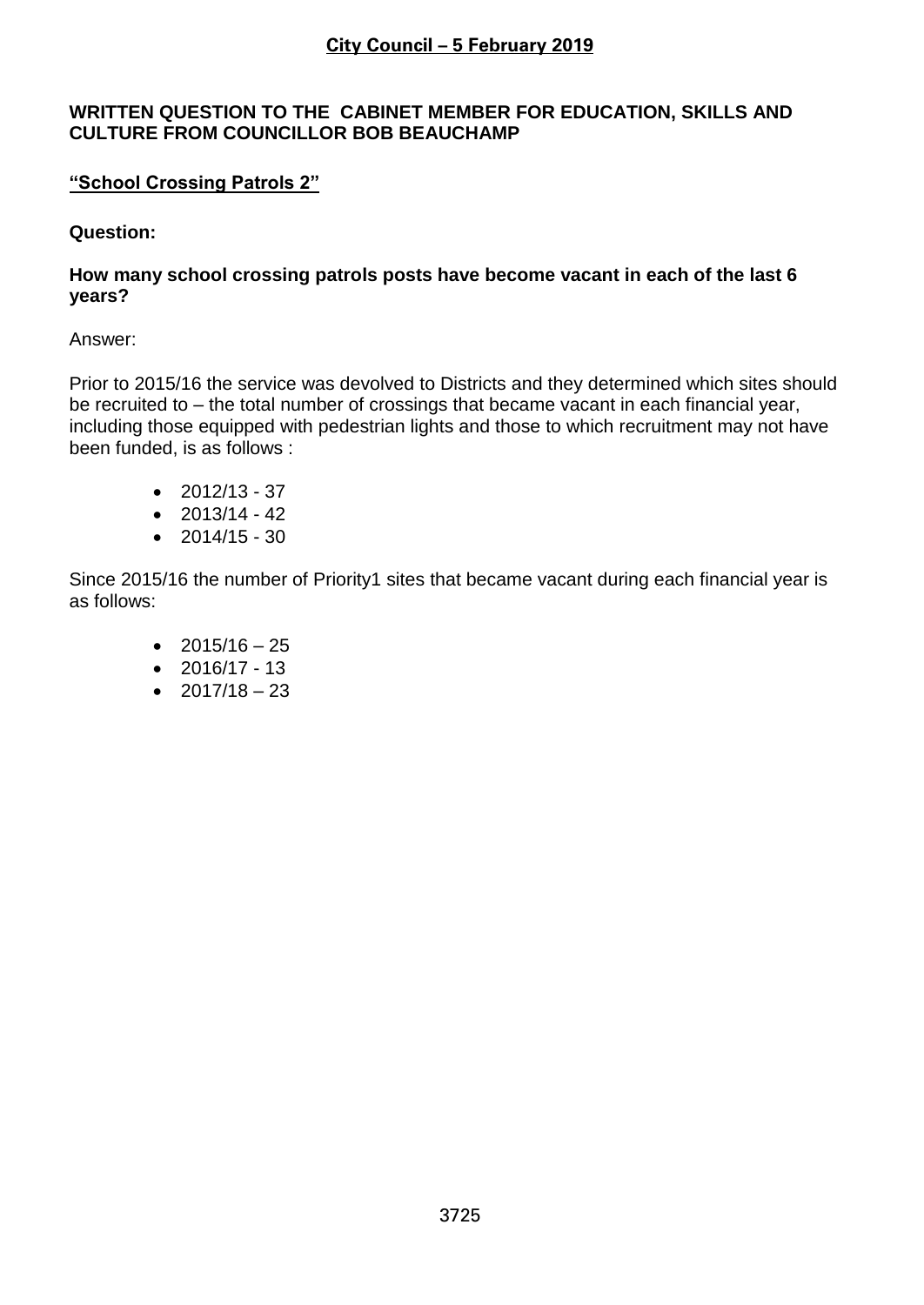### **WRITTEN QUESTION TO THE CABINET MEMBER FOR EDUCATION, SKILLS AND CULTURE FROM COUNCILLOR PETER FOWLER**

# **C4 School Places**

**Question:**

**For each of the last 3 years for each school in the City where distance from home is a criteria for admission, what was the maximum qualifying distance for a school place in Reception or Year 7?**

Answer:

Thank you for your question.

Information on the final maximum qualifying distance for a school place in reception class and year 7 for each of the last three academic years is compiled and held by Birmingham City Council. This information is published on a n annual basis on the Council's website and is available for the last three years. This approach assists parent/carers in making an informed decision when submitting their preferences for a place in reception class or year 7.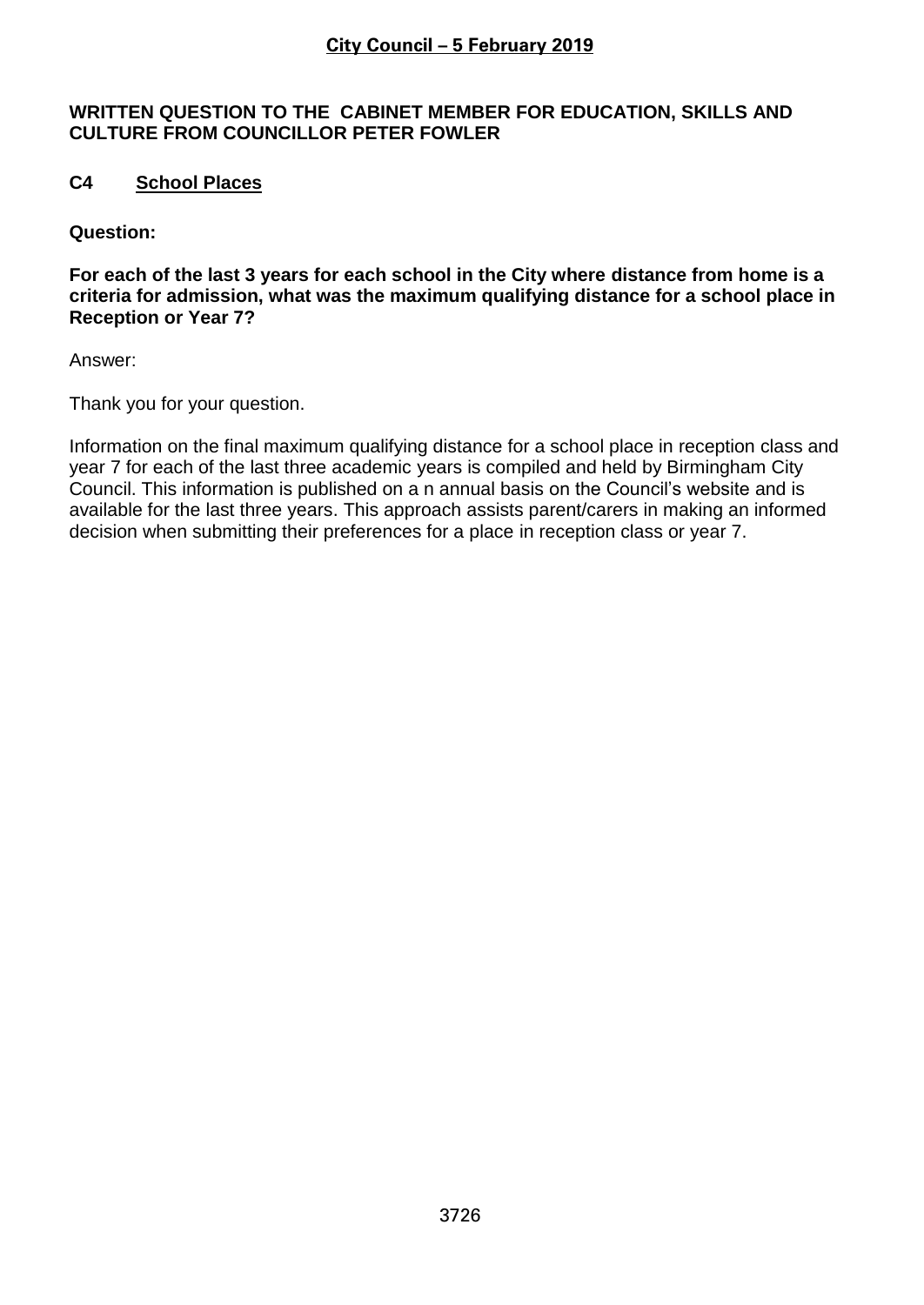### **WRITTEN QUESTION TO THE CABINET MEMBER FOR EDUCATION, SKILLS AND CULTURE FROM COUNCILLOR ADAM HIGGS**

# **C5 School Crossing Patrols 3**

### **Question:**

What was the total spend on school crossing patrols in each of the last 6 years?

Answer:

Prior to 2015/16 the service was devolved to Districts and the level of spend on school crossing patrols was for them to determine – the net spend on the service in each financial year is as follows:

2012/13 – £1,212,993 2013/14 – £1,151,208 2014/15 – £853,672

Since 2015/16 the net spend on the school crossing patrol service in each financial year is as follows:

2015/16 – £945,158 2016/17 – £982,689 2017/18 – £966,633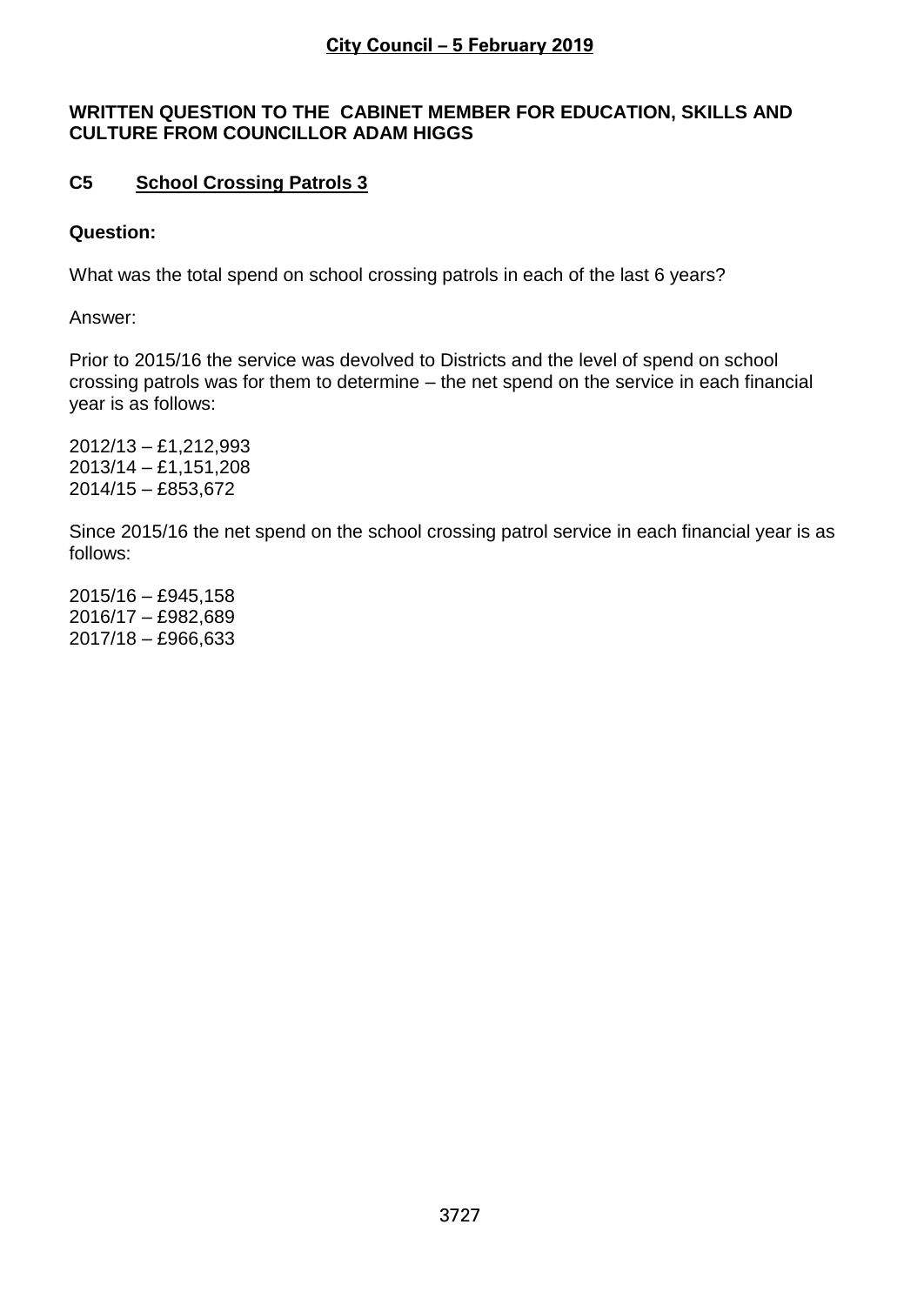### **WRITTEN QUESTION TO THE CABINET MEMBER FOR FINANCE AND RESOURCES FROM COUNCILLOR EDDIE FREEMAN**

# **D1 Policy Department**

### **Question:**

# **What is the total annual cost of the Council's policy department?**

Answer:

The total annual cost of the Council's policy department in 2018/19 is £0.741m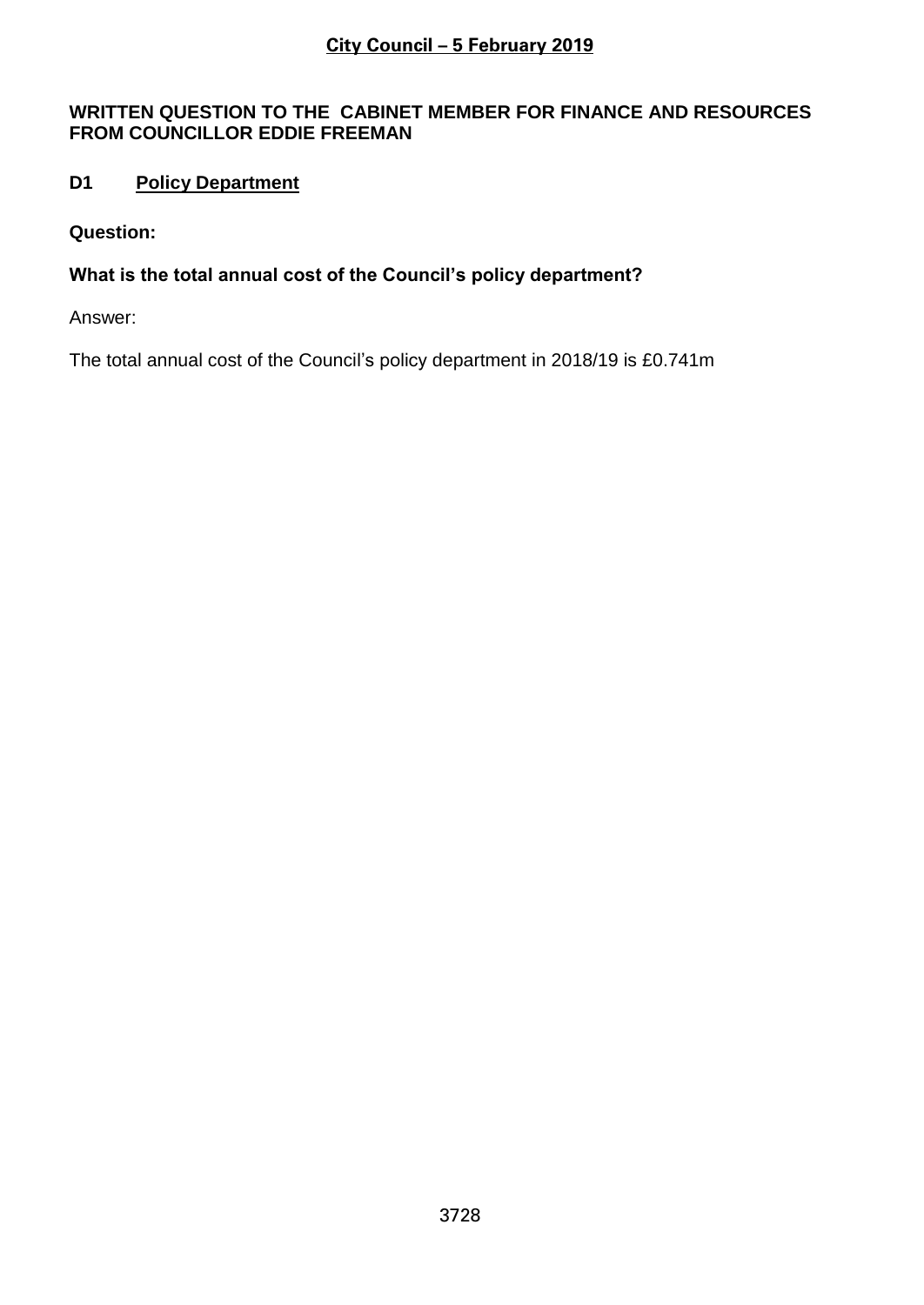### **WRITTEN QUESTION TO THE CABINET MEMBER FOR FINANCE AND RESOURCES FROM COUNCILLOR EWAN MACKEY**

# **D2 Communications Department**

### **Question:**

# **What is the total annual cost of the Council's communications department?**

Answer:

The total annual cost of the Council's communications department in 2018/19 is £1.594m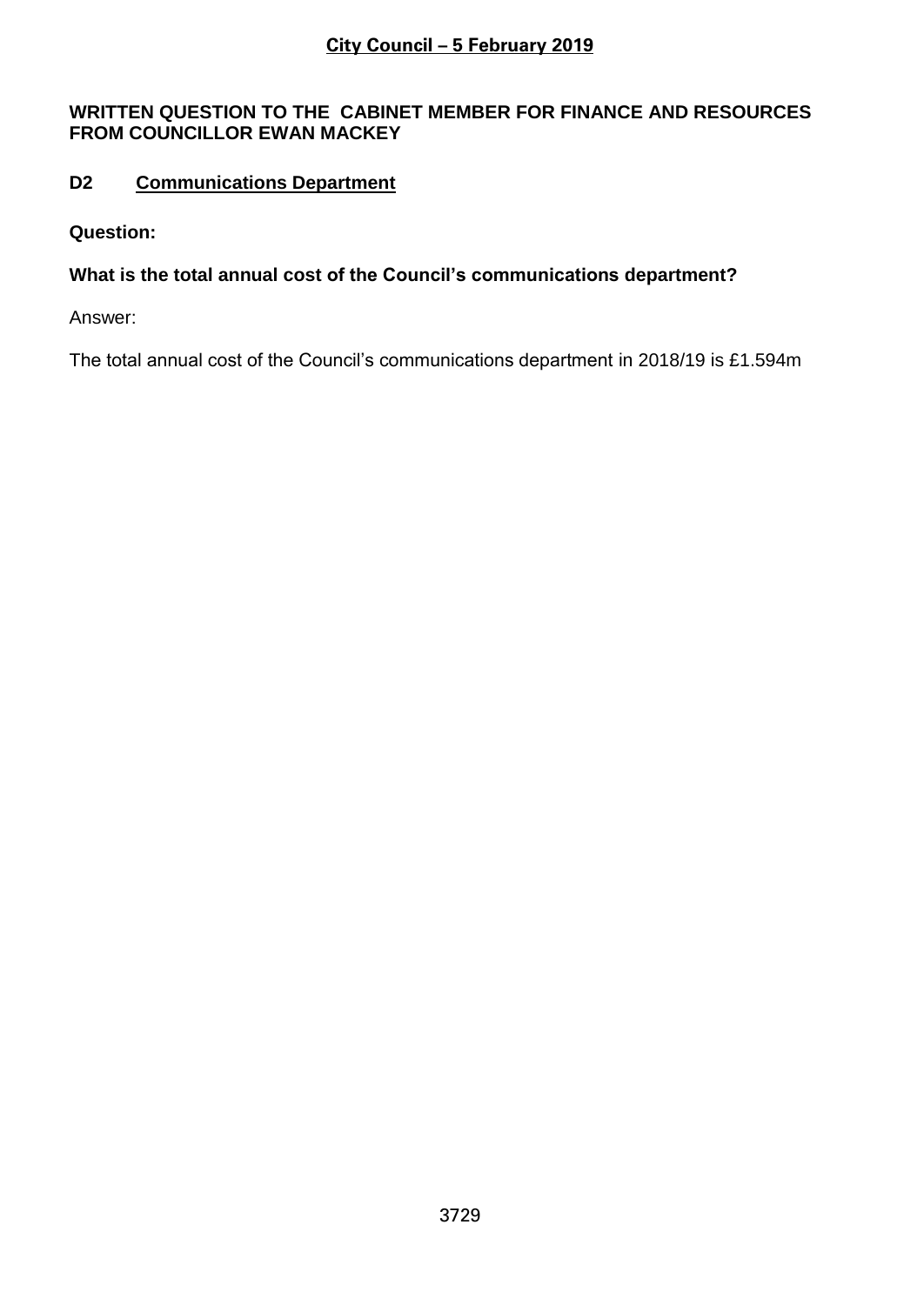### **WRITTEN QUESTION TO THE CABINET MEMBER FOR FINANCE AND RESOURCES FROM COUNCILLOR BRUCE LINES**

# **D3 In-house lawyers**

### **Question:**

### **How many lawyers does the council directly employ by grade, with the total cost (including on-costs) for each grade?**

Answer:

| Directly Employed (Payroll)<br>Lawyers 2019 |                |            |   |                       |
|---------------------------------------------|----------------|------------|---|-----------------------|
|                                             |                |            |   | Salary inc On-costs @ |
| Grade                                       | Headcount      | Sum of FTE |   | 40%                   |
| GR4                                         | 15             | 14.4       | £ | 631,753               |
| GR <sub>5</sub>                             | 34             | 29.6       | £ | 1,864,246             |
| GR <sub>6</sub>                             | 19             | 16.3       | £ | 1,270,783             |
| GR7                                         | 5              | 4.9        | £ | 437,888               |
| <b>JNC</b>                                  | $\overline{2}$ | 2.0        | £ | 259,811               |
| Total                                       | 75             | 67.2       | £ | 4,464,480             |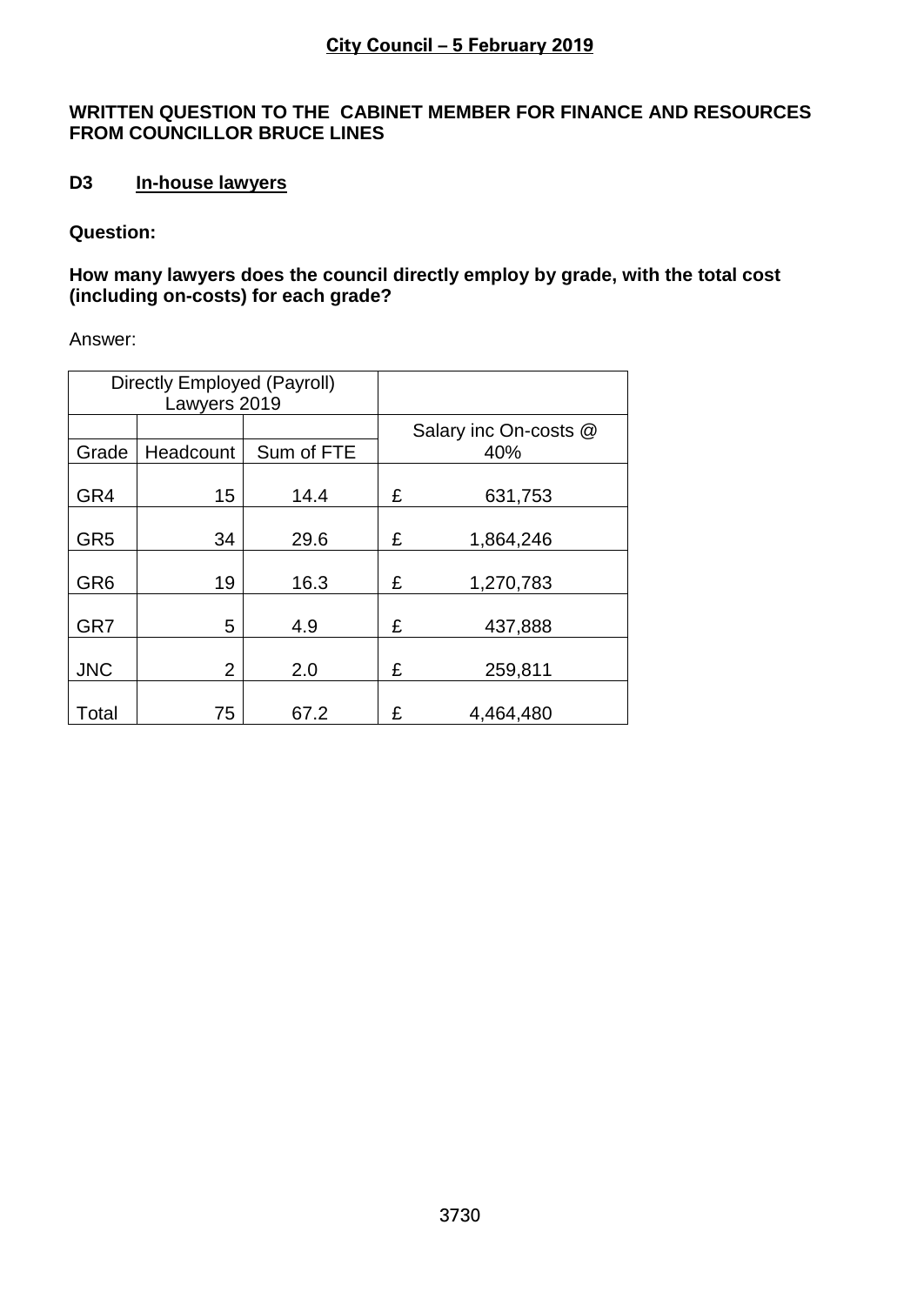### **WRITTEN QUESTION TO THE CABINET MEMBER FOR HEALTH AND SOCIAL CARE FROM COUNCILLOR ROGER HARMER**

# **E1 Enablement Workers Dispute - Home Care Workers**

**Question:**

**At the Cabinet meeting on 22nd January 2019 the Cabinet Member was congratulated for her work in proposing a compromise, tabled at the meeting on that day, in the enablement workers' dispute. Two days later the Hall Green Labour Party Executive agreed a resolution stating: "We are disappointed that Birmingham City Council has continued to pursue reducing hours of low paid Home Care workers. We ask strongly that they reconsider their direction and negotiate with Unison to resolve the matter. We also commend the Councillors who have shown solidary and support to the Home Care Workers, demonstrating what real Labour values are".** 

**Does the Cabinet Member feel that the Labour administration is supported by the Councillors referred to in this resolution?**

Answer:

As in all parties, we are all individuals and have our own opinions but we all passionate about Labour values.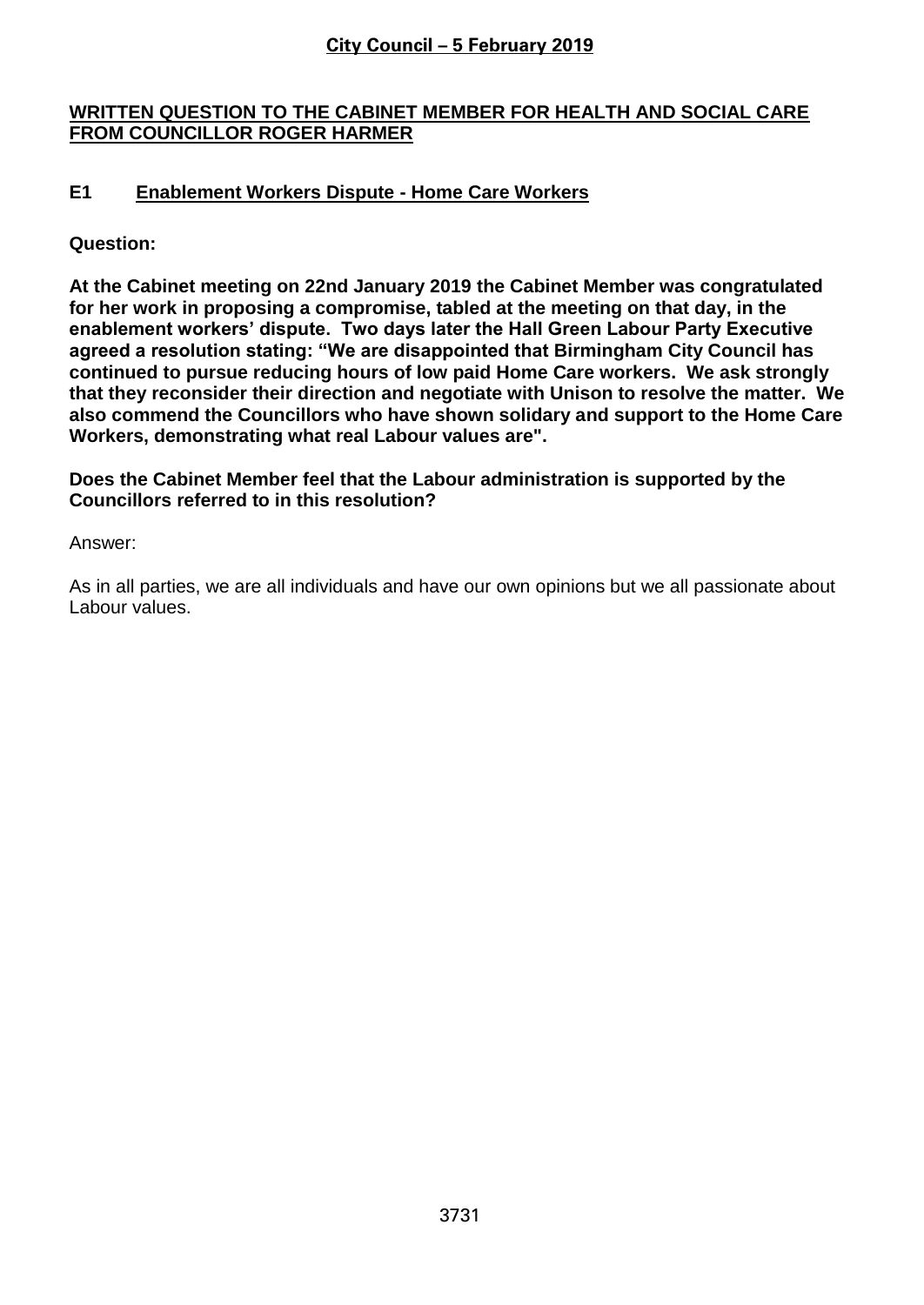### **WRITTEN QUESTION TO THE CABINET MEMBER FOR HEALTH AND SOCIAL CARE FROM COUNCILLOR PETER FOWLER**

# **E2 Fairways**

### **Question:**

### **Since the Court Order of 1 November 2018, preventing the council from taking any further steps to close the Fairways Day Centre, how many new service users have been referred to the Day Centre and how many service users have left?**

### Answer:

The Consent Order was signed by both parties on 12th December and was lodged at Court by way of a letter dated 14th December 2018. However, Legal have advised that a Consent Order only takes effect upon being approved by a Judge and then stamped with the court seal. BCC has not yet received a sealed order from the Court.

Following the Consent Order preventing the council from closing the Fairways Day Centre:

- A letter dated 14<sup>th</sup> December from the Head of Service was sent to service users, carers and advocates informing them of the Consent Order, and that the proposed closure of Fairways would not be going ahead
- There have been no new referrals to Fairways Day Centre from November 2018
- 3 service users left in November 2018 and 1 service user left in January 2019.
- The introduction of the "three conversations" social care model is resulting in a reduction of referrals to formal care services including placements at day centres. Social workers are continually looking at different ways to meet people's needs and achieve their outcomes including taking an asset based approach in line with the requirements of the Care Act.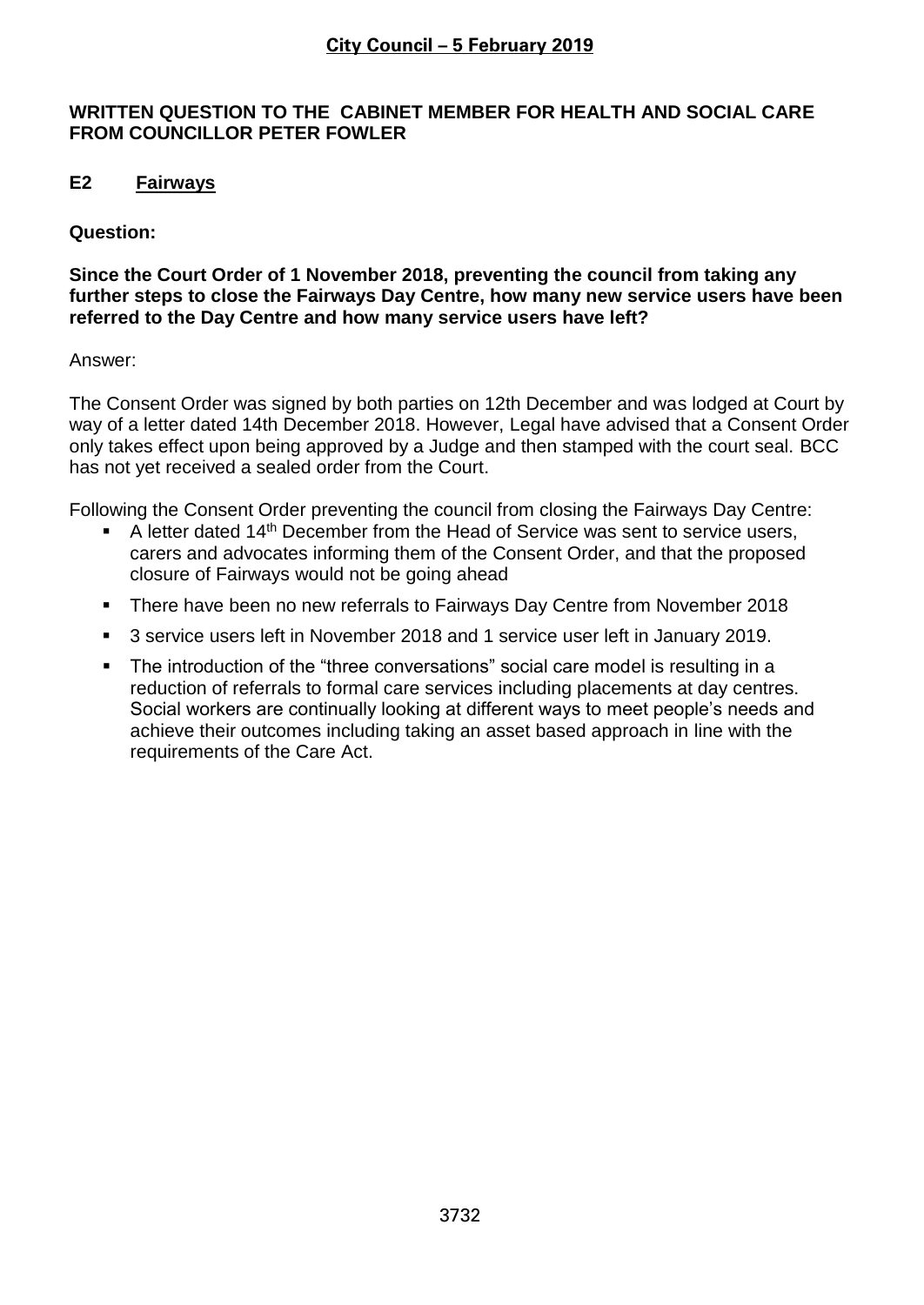### **WRITTEN QUESTION TO THE CABINET MEMBER FOR HEALTH AND SOCIAL CARE FROM COUNCILLOR GARETH MOORE**

### **E3 Enablement Benchmarking**

**Question:**

**Your answer to written question G6 on 15 January, provided comparisons of costs per hour of the current Enablement service, with the model proposed at that time and external benchmarks. The cost per hour of the proposed service was given as £46 per hour, what is the cost per hour of the proposed service based on the changes agreed at the Cabinet Meeting of 22 January?** 

Answer:

The revised rota proposed in the Cabinet report on January  $22<sup>nd</sup>$ , could increase the cost of the service by approximately £3 per hour, depending on the rota choices of employees.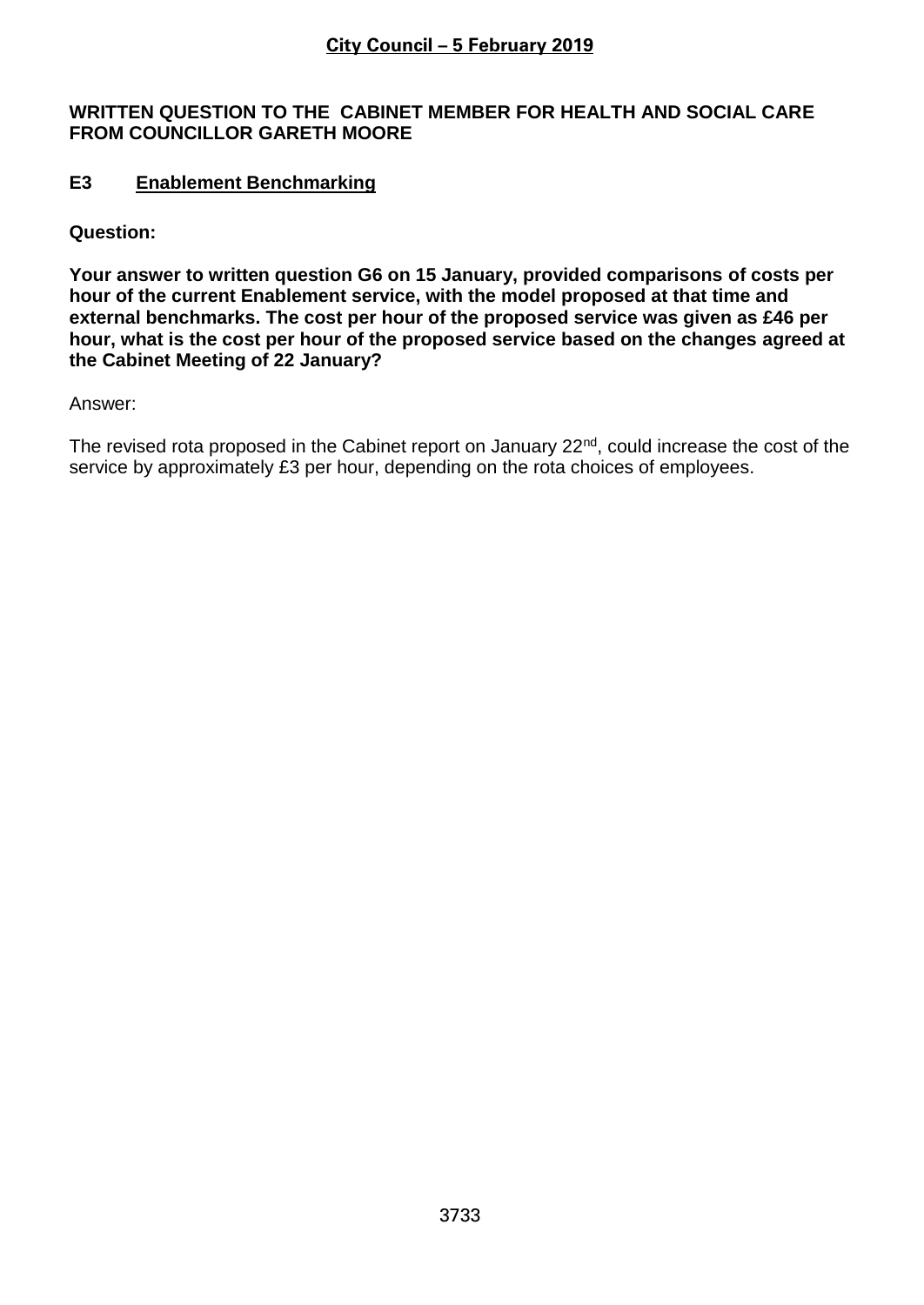#### **WRITTEN QUESTION TO THE CABINET MEMBER FOR HEALTH AND SOCIAL CARE FROM COUNCILLOR SUZANNE WEBB**

### **E4 Enablement Benchmarking Carers**

**Question:**

**Have you carried out any benchmarking to determine how many different carers an Enablement service user in other local authorities would typically see in one week? (If so please provide the average and best in class)** 

Answer:

We have not carried out benchmarking on this issue.

It is worth noting that there are no national datasets on this issue and that the design and practice of enablement services varies greatly across the country. This would make meaningful benchmarking difficult.